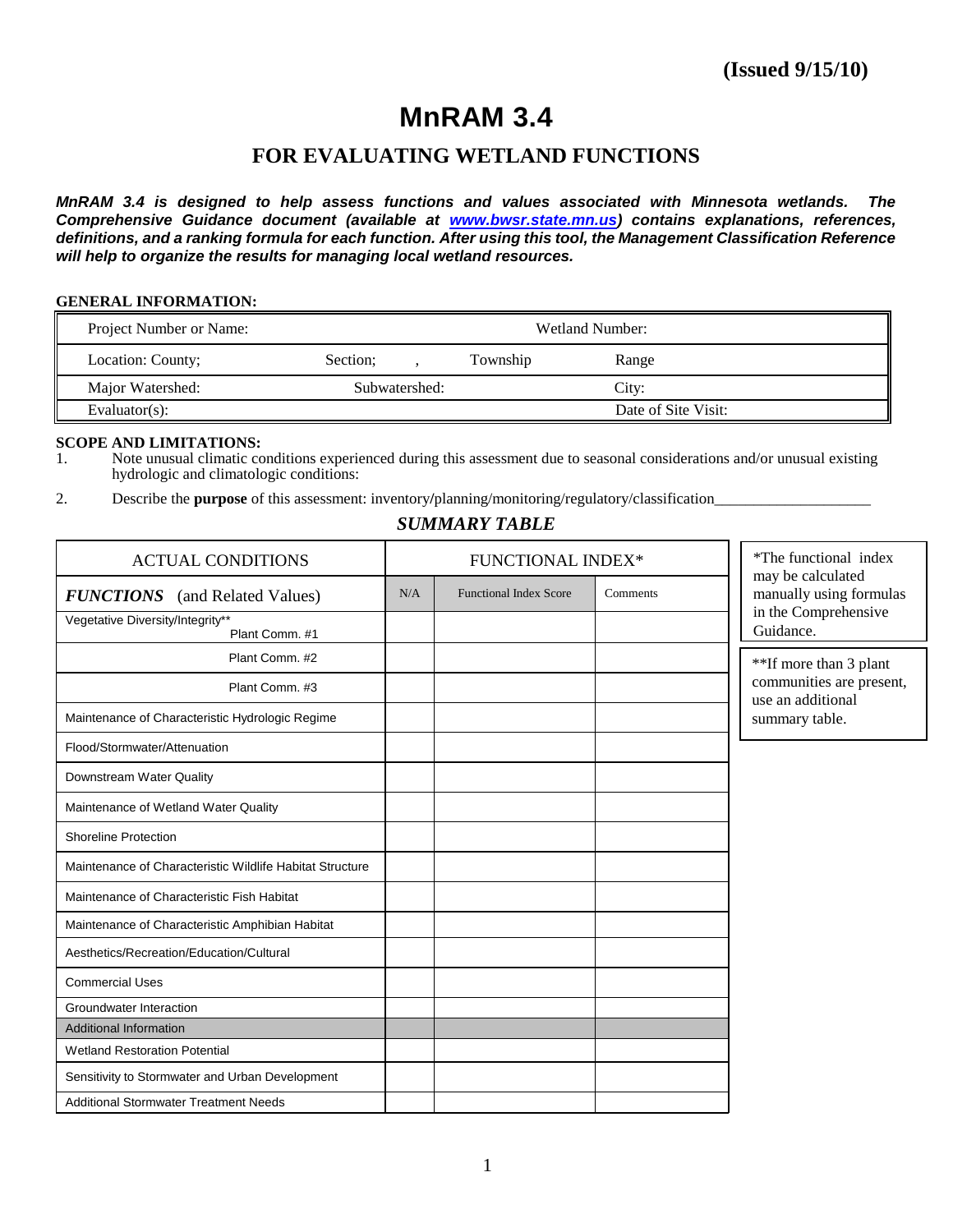# FUNCTIONAL ASSESSMENT **- Special Features**

**Is the wetland part of, or directly adjacent to, an area of special natural resource interest?**  Check those that apply:

- a. \_\_\_\_ Designated trout streams or trout lakes (For Minnesota, see MnDNR Commissioners Order 2450 Part 6262.0400 subparts 3 and 5) (*if yes, Fish Habitat Rating is Exceptional*).
- b. **\_\_\_\_** Calcareous fen (Special Status— For Minnesota, see MN Rule Chapter 7050) *(if yes, Vegetative Diversity/Integrity functional rating is Exceptional). Consult DNR for regulatory purposes.*
- c. \_\_\_\_ DNR designated scientific and natural area (*if yes, then Aesthetics/Recreation/Education/ Cultural functional rating is Exceptional)*.
- d. \_\_\_\_ Rare natural community. Defined as: a wetland native plant community having a state element rank of  $S1$ ,  $S2$ , or  $S3<sup>1</sup>$  that is mapped or determined to be eligible for mapping in the Natural Heritage Information System (NHIS) maintained by the Minnesota Department of Natural Resources OR a wetland native plant community contained within an area mapped or determined to be eligible for mapping in the NHIS as a Site of Outstanding or High Biological Diversity.<sup>2</sup> If present, then the ratings for Vegetative Diversity/Integrity *and Wildlife Habitat are Exceptional (see MnRAM question 5). For Minnesota, refer to Minn. Rule Ch. 8420.0548, Subp. 3. This answer automatically makes the answer to #5 = "Yes."*
- e. \_\_\_\_ High priority wetland, environmentally sensitive area or environmental corridor identified in a local water management plan.
- f. \_\_\_\_ Public park, forest, trail or recreation area.
- g. \_\_\_\_ State or Federal fish and wildlife refuges and fish and wildlife management areas, and water fowl protection areas *(if yes, then Wildlife and/or Fish Habitat functional rating is Exceptional).*
- h. \_\_\_\_ Archeological or historic site as designated by the State Historic Preservation Office *(if yes, then Aesthetics/Recreation/Education/Cultural functional rating is Exceptional).*
- i. Plant species: naturally occurring, persistent populations that are<sup>3</sup>:
	- Federally listed: Endangered Threatened
		- State listed: Endangered Threatened (In Minnesota, see Minn. Rule Ch. 8420.0548, Subp. 2) Species of special concern: \_\_\_\_\_\_

List the species:

 $\overline{a}$ 

*If yes, then question 35 is yes, then the Vegetative Diversity/Integrity functional rating is Exceptional. This answer automatically makes the answer to #4 = "Yes."*

<sup>&</sup>lt;sup>1</sup> State element ranks are assigned to all native plant communities in the state based on their extent and status as follows:  $S1 =$ critically imperiled in the state due to extreme rarity;  $S2 =$  imperiled in the state due to rarity;  $S3 =$  rare or uncommon in the state;  $S4 =$ apparently secure in the state; S5 = demonstrably secure in the state. For information on state element ranks for specific native plant communities, contact the DNR at 651-259-5125 or 651-259-5109 or email [Ecoservices@dnr.state.mn.us](mailto:Ecoservices@dnr.state.mn.us) and put "Wetlands/NHIS" in the subject line.

 $2 \text{ Information on the NHIS and how to obtain NHIS reports for a specific location is available at:}$ [http://www.dnr.state.mn.us/ecological\\_services/nhnrp/nhis.html](http://www.dnr.state.mn.us/ecological_services/nhnrp/nhis.html) .

 $3$  Information on known occurrences of listed plant species is available from the NHIS. See footnote 2.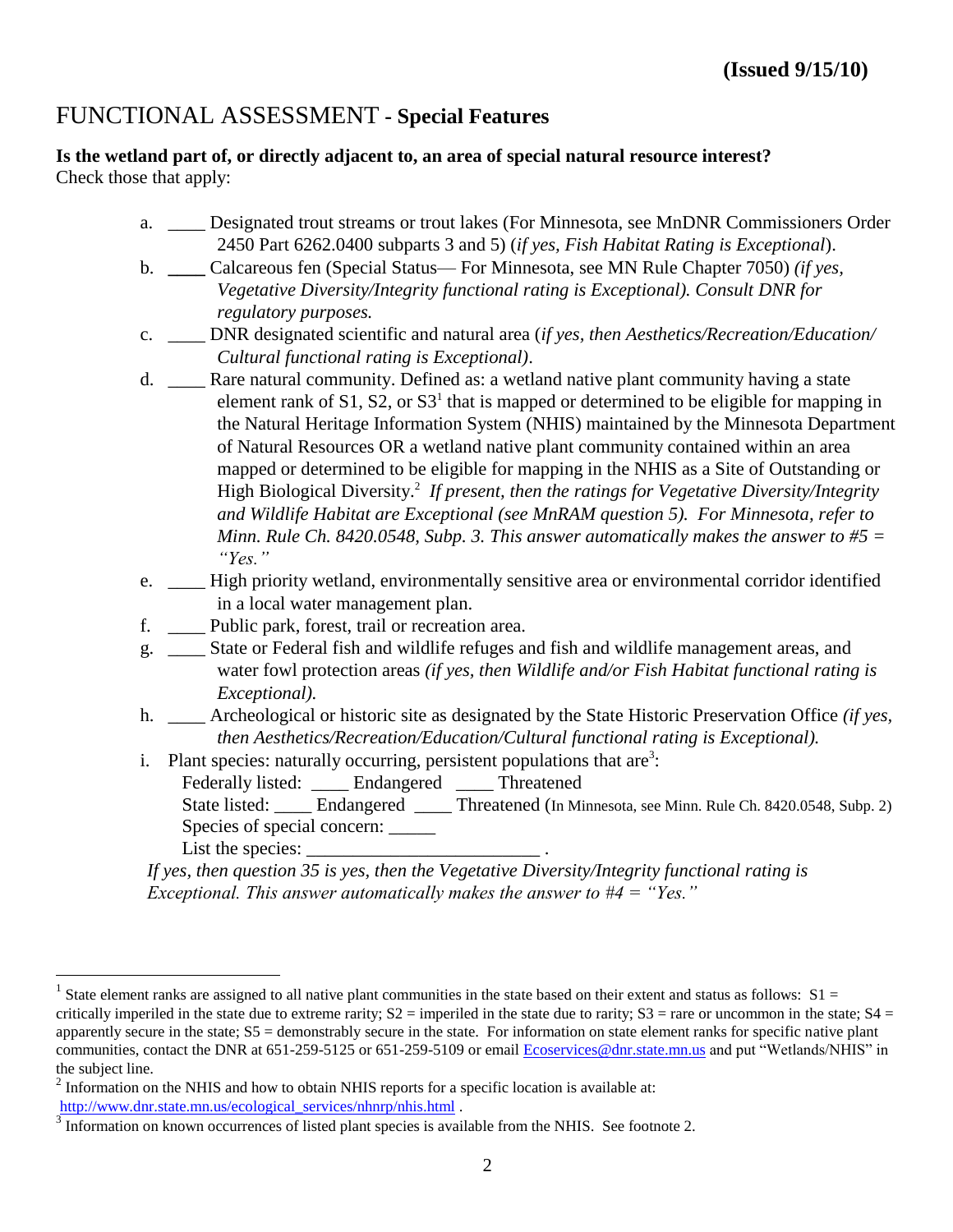j. **Wildlife species** in or using the wetland that are<sup>4</sup>:

Federally listed: Endangered Threatened

State listed: \_\_\_\_ Endangered \_\_\_\_ Threatened (In Minnesota, see Minn. Rule Ch. 8420.0548, Subp. 2) Species of special concern:  $\frac{ }{ }$ 

List the species:

*If present, then the Wildlife Habitat functional rating is Exceptional.*

- k. Local Shoreland Management Plan area.
- l. \_\_\_\_ State Coastal Zone or Shoreland Management Plan area.
- m. \_\_\_\_ Shoreland area identified in a zoning ordinance (generally within 1000 feet from a water basin and 300 feet from a watercourse).
- n. \_\_\_\_\_ Floodplain area identified in a zoning ordinance or map.
- o. \_\_\_\_ Wetland restored or preserved under a conservation easement.
- p. \_\_\_\_ Wetland restored or created for mitigation purposes.
- q. \_\_\_\_ Designated Wellhead or Sourcewater Protection Area *(if yes and Ground Water Interaction is Recharge, then Ground Water functional index is Exceptional).*
- r. \_\_\_\_ Sensitive ground-water area *(if yes and Ground Water Interaction is Recharge, then Ground Water functional index is Exceptional).*
- s. \_\_\_\_ State or Federal designated wild and scenic river (In Minnesota, see MN Rule Chapter 7050).
- t. Federally identified special area management plan, special wetland inventory study, or an advanced delineation and identification study.
- u. \_\_\_\_ State or Federal designated wilderness area (*if yes, then Aesthetics/Recreation/Education/ Cultural functional rating is Exceptional).*

<sup>&</sup>lt;sup>4</sup> Information on known occurrences of listed animal species is available from the NHIS. See footnote 2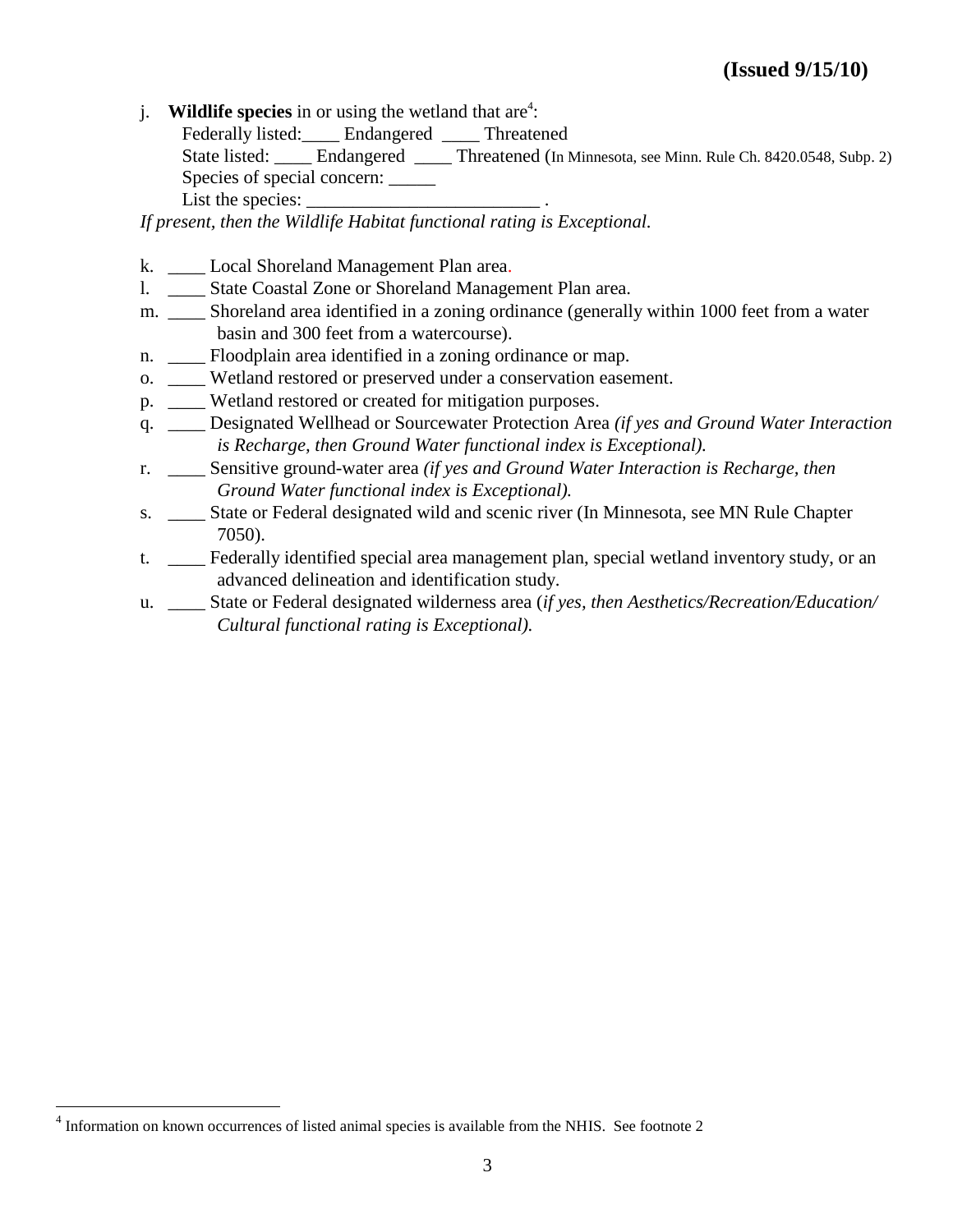# **Vegetative Diversity and Integrity**

**1. Go to upper canopy to key out wetland plant community(-ities) within the evaluation area using the following key<sup>5</sup>.** Evaluate only each contiguous type that comprises at least 10% of the vegetated wetland area; the exception is a shallow, open water community in which any fringe emergent communities must be evaluated. Be sure to sample shallow, open water areas for submergent vegetation. Enter in page one of field data form, MnRAM database second tab, or the manual-use summary table located in the Guidance.

### **Wetland Community Classification Key**

1A. Mature trees (dbh of 6 inches or more) are present and form closed stands (more than 17 trees per acre; more than a 50 percent canopy cover) on wet, lowland soils (usually floodplains and ancient lake basins).

 2A. Hardwood trees are dominant (>50% areal coverage or basal area of the tree stratum); usually alluvial, peaty/mucky, or poorly drained mineral soils.

| 3A. Silver maple, American elm, river birch, green ash, black willow, box elder and/or |
|----------------------------------------------------------------------------------------|
| eastern cotton wood are dominant; growing on alluvial soils associated with riverine   |
|                                                                                        |
| (Type 1); (PFO; 1,6; A)                                                                |

- 3B. Black ash, green ash, American elm, eastern cottonwood, black willow, box elder, yellow birch, silver maple, quaking aspen and/or red maple are dominant; northern white cedar may be subdominant; growing on poorly-drained mineral or peat/muck soils, often associated with ancient lake basins…………………………..**HARDWOOD SWAMP** (Type 7); (PFO;1, 6; A, B, C)
- 2B. Coniferous trees are dominant (>50% areal coverage or basal area of the tree stratum); soils usually peaty.
	- 4A. Tamarack and/or black spruce are dominant; growing on a continuous sphagnum moss mat and acid, peat soils………………………………………………...**CONIFEROUS BOG** (Type 8); (PFO; 2, 4, 6, 7; B)
	- 4B. Northern white cedar and/or tamarack are dominant; continuous sphagnum moss mat absent; usually growing on neutral to alkaline peat/muck soils.…….**CONIFEROUS SWAMP** (Type 7); (PFO;2, 4, 6, 7; B, C)
- 1B. Mature trees are absent or, if present, form open, sparse stands; other woody plants, if present, are shrubs or saplings and pole-size trees (dbh less than 6 inches) less than 20 feet high and growing on wet, lowland, or poorly-drained soils, or in ground-water seepage areas.

5A. Community dominated (>50% areal coverage) by woody shrubs.

<sup>&</sup>lt;sup>5</sup> Refer to Pages 19 - 22 of "Wetland Plants and Plant Communities of MN and WI"; (USACOE - St. Paul District; Eggers and Reed).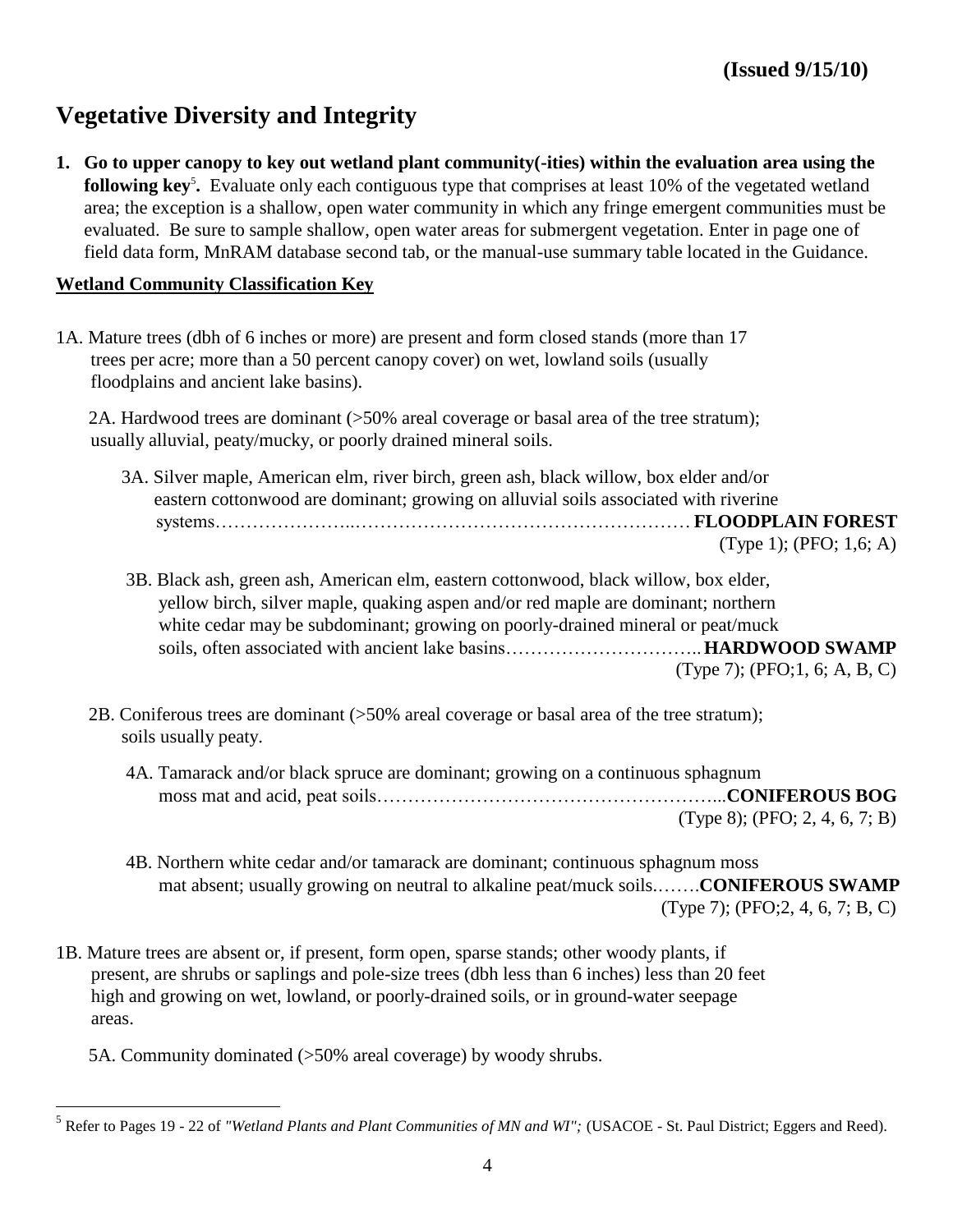| 6A. Low, woody shrubs usually less than 3 feet high; sphagnum moss mat layer may or<br>may not be present.                                                                                                                                                                                                                 |                                                        |
|----------------------------------------------------------------------------------------------------------------------------------------------------------------------------------------------------------------------------------------------------------------------------------------------------------------------------|--------------------------------------------------------|
| 7A. Shrubs are ericaceous and evergreen growing on a sphagnum moss mat layer;                                                                                                                                                                                                                                              | <b>OPEN BOG</b><br>$(Type 8)$ ; $(PSS; 2, 3, 4, 7; B)$ |
| 7B. Shrubs are deciduous, mostly shrubby cinquefoil, often growing on sloping<br>sites with a spring-fed supply of internally flowing, calcareous waters; other<br>calciphiles are also dominant; sphagnum moss mat layer absent;                                                                                          | $(Type 2/6)$ , $(PEM/PSS;1; B)$                        |
| 6B. Tall, woody deciduous shrubs usually greater than 3 feet high; sphagnum moss mat<br>layer absent: SHRUB SWAMPS.                                                                                                                                                                                                        |                                                        |
| 8A. Speckled alder is dominant; usually on acidic soils in and north of the<br>vegetation tension zone (a map of the tension zone is on page 9 of Eggers and                                                                                                                                                               | <b> ALDER THICKET</b><br>(Type 6); $(PSS; 1, 6; B, C)$ |
| 8B. Willows, red-osier dogwood, silky dogwood, meadowsweet and/or steeplebush<br>are dominant on neutral to alkaline poorly drained muck/mineral soils; found<br>north and south of the vegetation tension zone. NOTE: Non-native buckthorns<br>(Rhamnus cathartica and R. frangula) may occur as dominant shrubs or small | .SHRUB-CARR<br>(Type 6); $(PSS; 1, 6; B, C)$           |
| 5B. Community dominated (>50% areal coverage) by herbaceous plants.                                                                                                                                                                                                                                                        |                                                        |
| 9A. Essentially closed communities, usually with more than 50 percent cover.                                                                                                                                                                                                                                               |                                                        |

- 10A. Sphagnum moss mat on acid peat soils; leatherleaf, pitcher plants, certain sedges, and other herbaceous species tolerant of low nutrient conditions may be present. ………………………………………………………………………..**OPEN BOG** (Type 8); (PSS; 2, 3, 4, 7; B; and PML; 1; B)
- 10B. Sphagnum moss mat absent; dominant vegetation consists of sedges (Cyperaceae), grasses (Gramineae), cattails, giant bur-reed, arrowheads, forbs and/or calciphiles. Soils are usually neutral to alkaline, poorly-drained mineral soils and mucks.
	- 11A. Over 50 percent of the cover dominance contributed by the sedge family, cattails, giant bur-reed, arrowheads, wild rice, and/or giant reed grass (*Phragmites*).
		- 12A. Herbaceous emergent plants growing on saturated soils to areas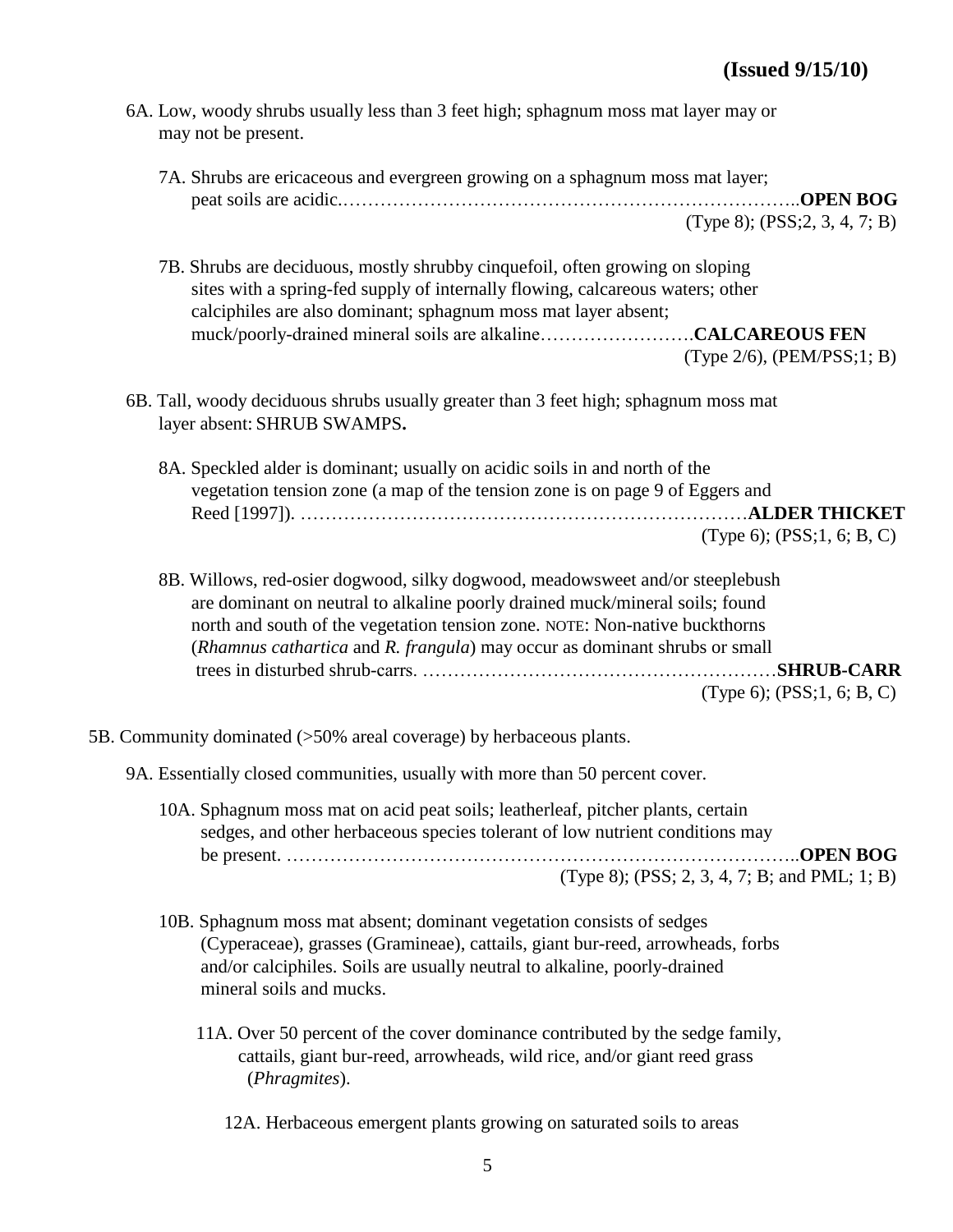covered by standing water up to 6 inches in depth throughout most of the growing season.

| 13A. Major cover dominance by the sedges (primarily genus <i>Carex</i> )<br>typically on saturated soils with, at most, short periods of<br>inundation. Canada blue-joint grass may be a subdominant.<br>Lake sedges (Carex lacustris, C. utriculata) and<br>slough sedge (Carex atherodes) can also be dominants in<br>shallow marshes - see 13B. belowSEDGE MEADOW<br>$(Type 2)$ , $(PEM; 1; B)$ |  |
|----------------------------------------------------------------------------------------------------------------------------------------------------------------------------------------------------------------------------------------------------------------------------------------------------------------------------------------------------------------------------------------------------|--|
| 13B. Major cover dominance by cattails, bulrushes, water plantain,<br><i>Phragmites</i> , arrowheads, slough sedge and/or lake sedges<br>typically on soils that are inundated by up to 6 inches of water<br>depth for a significant portion of most growing seasons<br>(Type 3); (PEM; $1, 2; C$ )                                                                                                |  |
| 12B. Herbaceous submergent, floating-leaved, floating and emergent<br>plants growing in areas covered by standing water greater than 6<br>inches in depth throughout most of the growing seasonDEEP MARSH<br>(Type 4); (PEM; 1, 2; F, G, H; and PAB; 2, 4, 5; F, G; and PUB;<br>F, G; and L2EM2; F, G; and L2AB; 2, 4, 5; F, G)                                                                    |  |
| 11B. Over 50 percent of the cover dominance contributed by grasses (except<br>wild rice and <i>Phragmites</i> ), forbs and/or calciphiles.                                                                                                                                                                                                                                                         |  |
| 14A. Spring-fed supply of internally flowing, calcareous waters, often<br>sloping sites; calciphiles such as sterile sedge, wild timothy,<br>Grass-of-Parnassus and lesser fringed gentian are dominant CALCAREOUS FEN<br>$(Type 2)$ ; (PEM; 1; B)                                                                                                                                                 |  |
| 14B. Water source(s) variable; calciphiles not dominant.                                                                                                                                                                                                                                                                                                                                           |  |
| 15A. Dominated by native prairie grasses (e.g., big bluestem, prairie<br>cordgrass, Canada blue-joint grass) usually with characteristic<br>wet prairie forbs (e.g., Riddell's goldenrod, gayfeather, mountain mint)<br>$(Type 2)$ ; (PEM; 1; A, B)                                                                                                                                                |  |
| 15B. Dominated by other grass species (e.g., reed canary grass,<br>redtop) and/or generalist forbs (e.g., giant goldenrod, giant                                                                                                                                                                                                                                                                   |  |
| (Type 2); $(PEM; 1; B)$                                                                                                                                                                                                                                                                                                                                                                            |  |

9B. Essentially open communities, either flats or basins usually with less than 50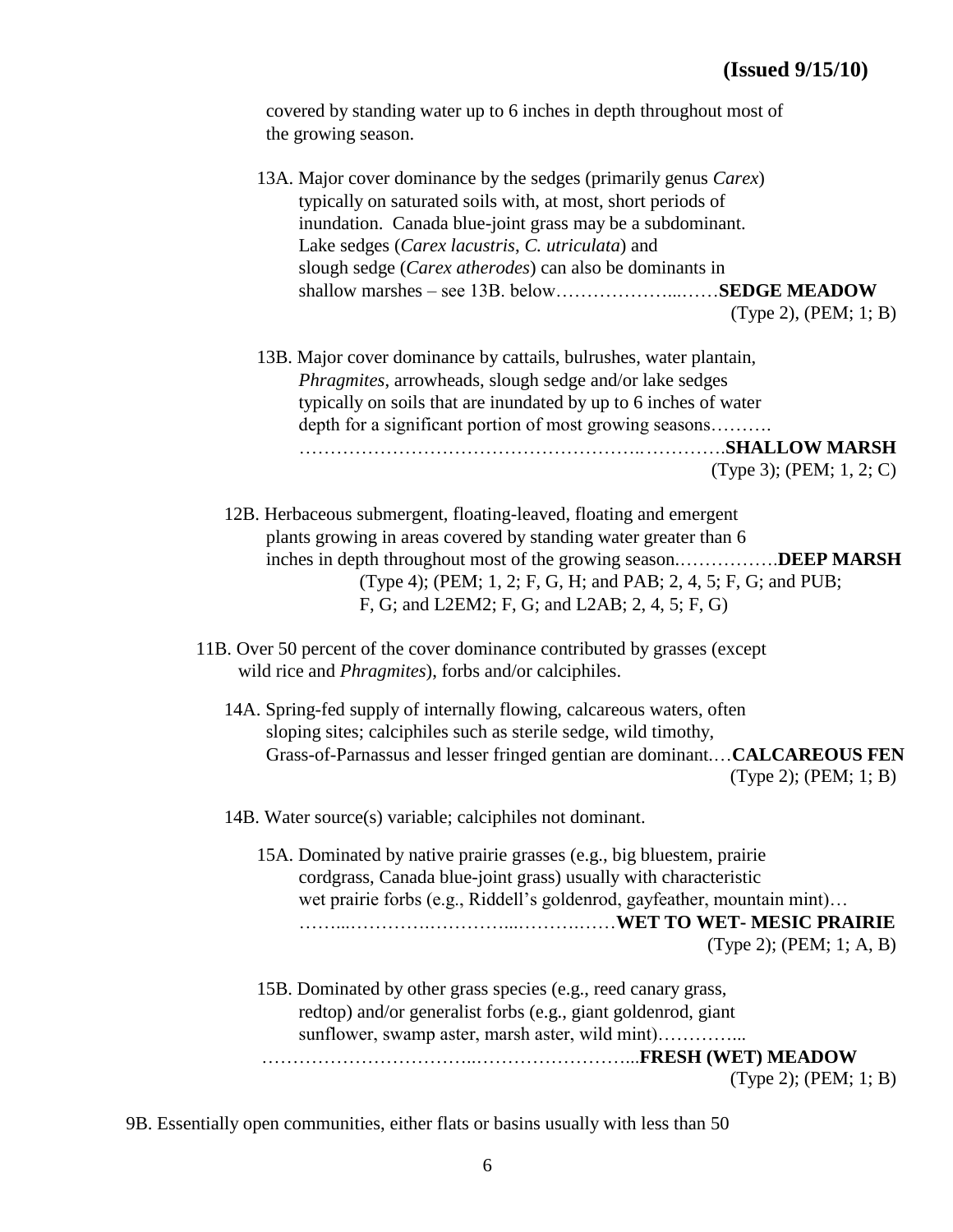percent vegetative cover during the early portion of the growing season, or shallow open water with submergent, floating and/or floating-leaved aquatic vegetation.

- 16A. Areas of shallow, open water (< 6.6 feet in depth) dominated by submergent, floating and/or floating-leaved aquatic vegetation ……………………………. ……………………………. …………**SHALLOW, OPEN WATER COMMUNITIES** (Type 5); (PAB; 2, 4, 5; G, H; and PUB; G, H; and L2EM; 2; G, H; and L2AB; 2, 4, 5; G, H)
- 16B. Shallow depressions or flats including vernal pools; standing water may be present for a few weeks each year, but are dry for much of the growing season; often cultivated or dominated by annuals such as smartweeds and wild millet; when not cultivated, perennial vegetation may be present (see Table 4 on page 15)………………...……………**SEASONALLY FLOODED BASIN** (Type 1); (PEM; A)
- **2. Utilizing the "50/20 Rule" identify the dominant species within each plant community and which ones are non-native or invasive and the cover class of each species present.** Use species list found on the MnDNR website<sup>6</sup> that includes non-native status and use the following six cover classes<sup>7</sup>: Note: Cover Class *1 and 2 are for use with invasive species only.*

| Cover Class           | Class Range   |
|-----------------------|---------------|
|                       | $0 - 3\%$     |
| $\mathcal{D}_{\cdot}$ | $>3 - 10\%$   |
| 3                     | $>10 - 25\%$  |
| 4                     | $>25 - 50\%$  |
| 5                     | $>50 - 75\%$  |
| ħ                     | $>75 - 100\%$ |

| <b>Scientific Name</b>    | <b>Common Name</b>              | <b>Scientific Name</b>                       | <b>Common Name</b>  |
|---------------------------|---------------------------------|----------------------------------------------|---------------------|
| Acer negundo              | Box elder                       | Myriophyllum spicatum Eurasian water milfoil |                     |
| Alliaria petiolata        | Garlic mustard                  | Pastinaca sativa                             | Wild parsnip        |
| Berteroa incana           | Hoary alyssum                   | Phalaris arundinacea                         | Reed canary grass   |
| <b>Bromus</b> inermis     | Smooth brome grass              | Phragmites australis                         | Common reed grass   |
| <b>Butomus</b> umbellatus | Flowering rush                  | Potamogeton crispus                          | Curly leaf pondweed |
| Cirsium arvense           | Canada thistle                  | Rhamnus cathartica                           | Common buckthorn    |
| Cirsium vulgare           | <b>Bull thistle</b>             | Rhamnus frangula                             | Glossy buckthorn    |
| Euphorbia esula           | Leafy spurge                    | Sonchus arvensis                             | Sow thistle         |
| Glechoma hederacea        | Creeping charlie,<br>ground ivy | Trapa natans                                 | Water chestnut      |

#### **Table 1: Partial List of Invasive Species<sup>8</sup>**

 $6$  www.dnr.state.mn.us

 $^7$  Adapted from Kuchler, A.W.

<sup>&</sup>lt;sup>8</sup> See MnRAM **3.1** database for a list of invasive/non-native plant species referenced from the MnDNR.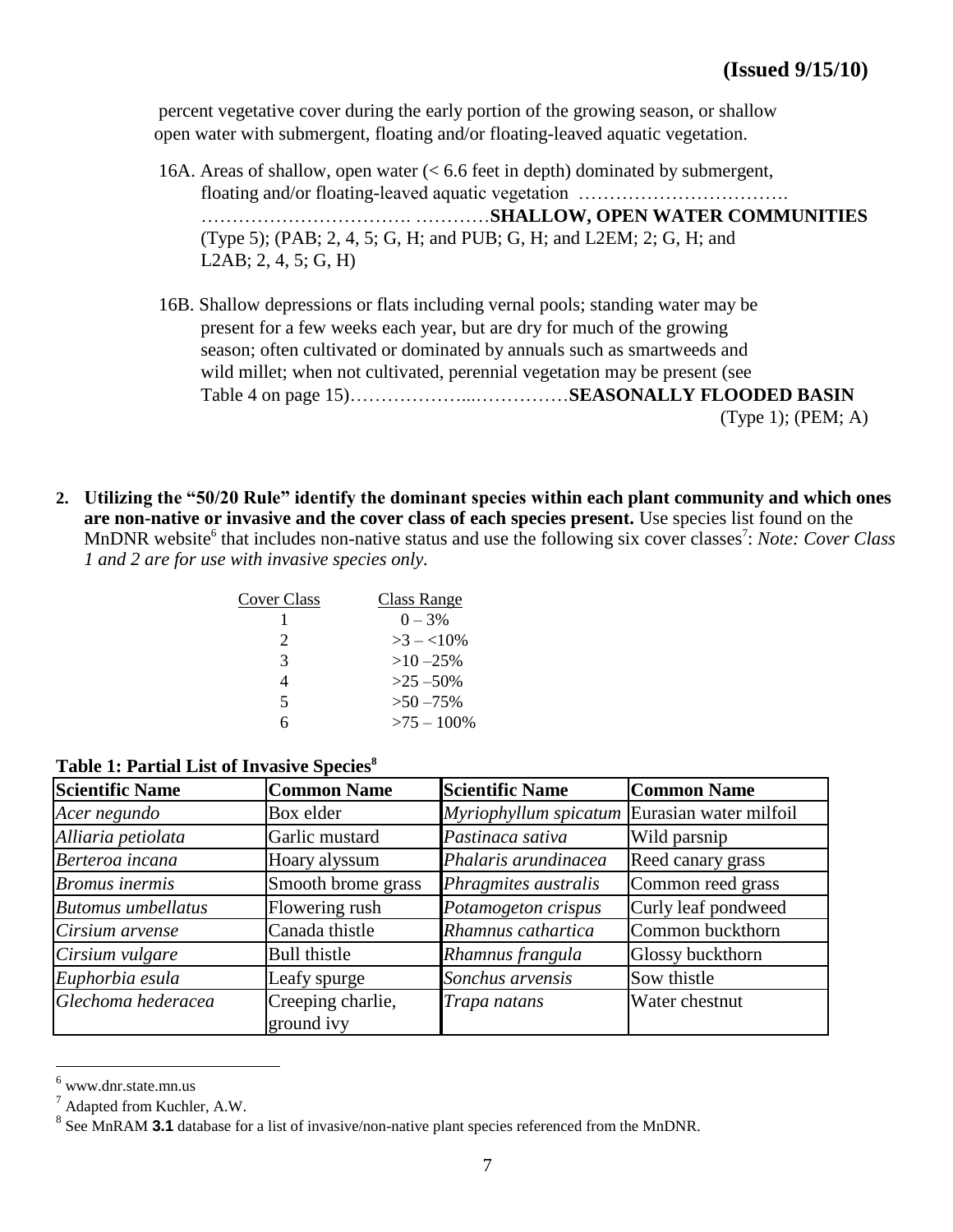| Hydrilla verticillata    | Hydrilla              | Typha angustifolia    | Narrow leaved cattail |
|--------------------------|-----------------------|-----------------------|-----------------------|
| Hydrocharis morsus-ranae | European frog-bit     | Ulmus pumila          | Siberian elm          |
| Iris pseudacorus         | Yellow iris           | Urtica dioica         | Stinging nettle       |
| Lonicera x bella         | Honeysuckle           | Vicia cracca          | Cow vetch             |
| Lotus corniculatus       | Birdsfoot trefoil     | Vicia villosa         | Hairy vetch           |
| $*T$ ypha x glauca       | Blue (hybrid) cattail | Setaria glauca        | <b>Yellow</b> foxtail |
| Lythrum salicaria        | Purple loosestrife    | Echinochloa crusgalli | Barnyard grass        |
| Salix fragilis           | Crack willow          | Elytrigia repens      | Quack grass           |
| Salix alba               | White willow          | Sonchus arvensis      | Perennial sowthistle  |
| Salix babylonica         | Weeping willow        | Cirsium vulgare       | <b>Bull</b> thistle   |
| Ambrosia artemisiifolia  | Common ragweed        | Alliaria petiolata    | Garlic mustard        |

#### *\*Cattail Key (Adapted from Smith, 1986 )*

Two species of cattail (*Typha* sp.) occur in Minnesota and they readily hybridize producing a highly variable hybrid known by the common name of White (or Blue or hybrid) cattail *Typha x glauca* (ITIS 2002) as referred to in the 'National List of Plant Species That Occur In Wetlands Region 3 – North Central, second printing 1988. Broad-leaved cattail (*Typha latifolia*) is native throughout Minnesota. Narrow-leaved cattail (*Typha angustifolia*) is believed to be native to the eastern region of the U.S. and made its way to the Upper Midwest where it began to hybridize with *T. latifolia.* Both *Typha angustifolia* and *Typha* x *glauca* are more tolerant to a wide range of human influences including hydrologic changes, nutrient inputs, loading of certain toxic compounds such as chloride and heavy metals such as cadmium, copper and zinc and are therefore more invasive. Older, more extensive stands may have both *Typha* species present; various generations of the hybrid make reliable species cover estimates difficult. The following condensed key may be used to help determine what species of cattail is encountered in the field. See the database for a more detailed key.

#### **Table 2: Diagnostic characteristics of cattails**

|                           | Tuble <b>2</b> : Diagnostic characteristics of cattans |                            |                               |  |  |  |
|---------------------------|--------------------------------------------------------|----------------------------|-------------------------------|--|--|--|
| <b>Characteristic</b>     | Typha latifolia (Broad-                                | Typha angustifolia         | Typha x glauca (White/Blue    |  |  |  |
|                           | leaved cattail)                                        | (Narrow-leaved cattail)    | or hybrid cattail)            |  |  |  |
| <b>Mature Leaf width</b>  | $14 - 23$ mm                                           | $4 - 10$ mm                | $10 - 14$ mm                  |  |  |  |
| <b>Leaf Cross-section</b> | Flat, scarcely concave                                 | Convex below middle        | Flat to convex below middle   |  |  |  |
| shape                     | below mid.                                             |                            |                               |  |  |  |
| Spike width               | $25 - 34$ mm                                           | $15 - 22$ mm               | $19 - 25$ mm                  |  |  |  |
| <b>Pistillate length</b>  | $<$ 15 cm                                              | $<$ 15 cm                  | $>15$ cm                      |  |  |  |
| <b>Spike separation</b>   | Frequently contiguous but                              | Separated by at least 2 cm | Occasionally contiguous, more |  |  |  |
|                           | not more than 2 cm apart                               | and usually $>3$ cm        | commonly up to 4 cm           |  |  |  |
| Spike color               | Dark brown to black                                    | <b>Brown</b>               | Brown to bright brown         |  |  |  |
| <b>Colony density</b>     | Sparse, often large gaps                               | Frequently very dense      | Density intermediate          |  |  |  |
|                           | between shoots                                         |                            |                               |  |  |  |

**3. Characterize the current vegetative quality of each wetland community comprising at least 10% of the wetland** using the following key and enter the community proportion of the whole wetland (**3a**), and the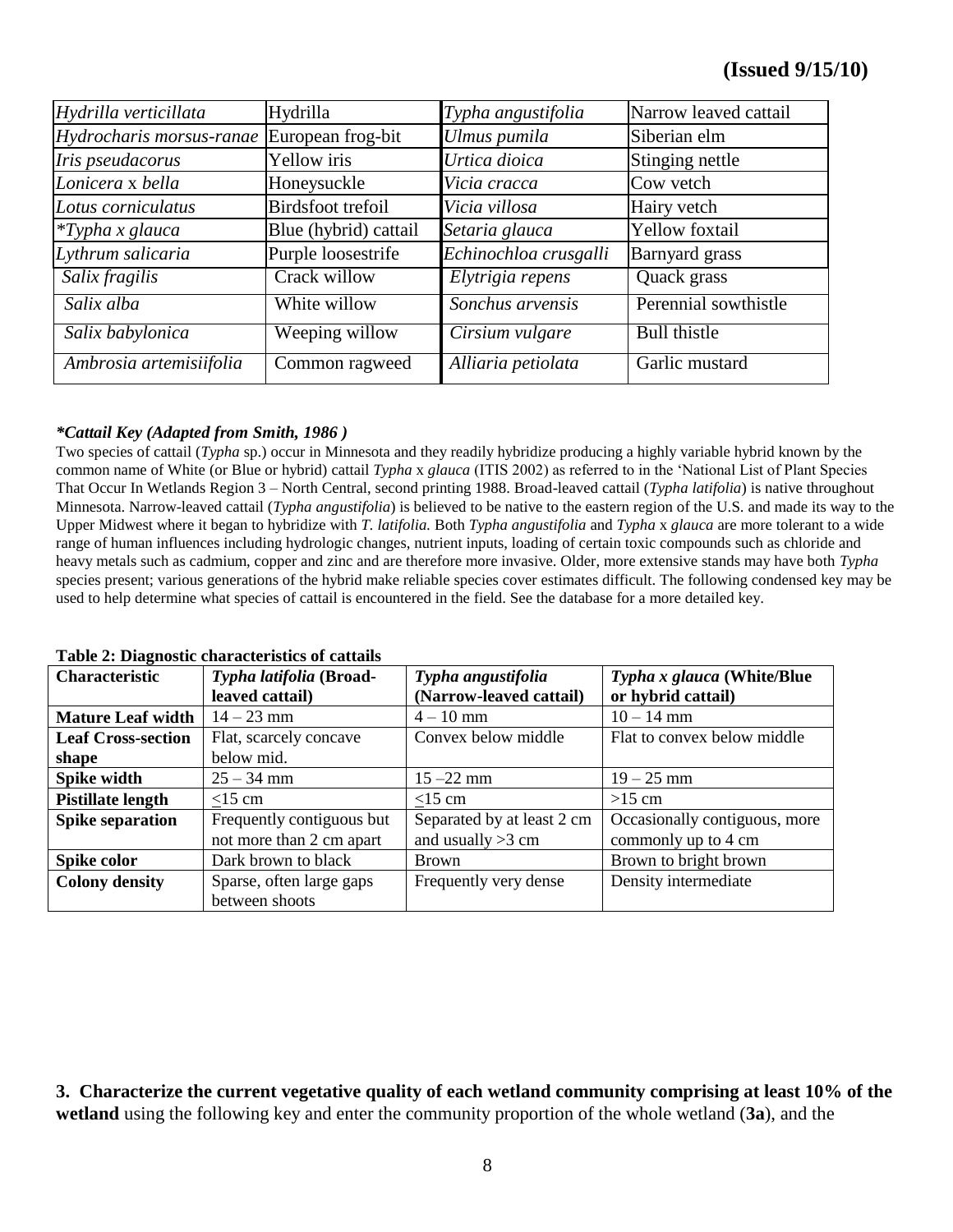vegetative quality rating for each community in the table below. **Compute the index for vegetative diversity and integrity for each plant community by doing the following:** If any of questions #**4-6** are answered yes and/or if any of the Special Features **b, d, or i** have been selected, enter **Exceptional** for the functional index; if not, use the answer in the Vegetative Quality Index from the table for each community (Question 3). The overall vegetative diversity index for the wetland may be calculated one of four ways. The method should be based on the purpose of the assessment:

- **3b) Maintain Individual Community Scores:** preserves data to the highest level by maintaining the quality ratings of each community within the wetland. While it may be cumbersome to maintain this data for a large number of wetlands, this data should always be maintained and reported when the MnRAM is utilized for inventory or regulatory purposes.
- **3c) Highest Quality Community:** This method of presenting the Vegetative Diversity/Integrity can be utilized for determining sensitivity to impacts such as stormwater/hydrologic alterations. Typically, communities with the highest quality are also those that are most sensitive to alteration. *(This method would be preferable in regulatory situations in which a wetland basin may be impacted).*
- **3d) Non-Weighted Average Quality of all Communities:** This method of data presentation results in the greatest dilution of the individual community data. However, it may be the only reasonable method for comparing large numbers of wetlands such as for an inventory and/or planning project. In some instances, it may not be possible, given budget and scope constraints, to collect community dominance data. In that case, one way to get a single measure of overall wetland vegetative diversity/integrity quality is to utilize the non-weighted average. It is important to maintain and report the individual community quality data, even if it cannot be readily used to develop management classifications. *(This method is not recommended for regulatory purposes).*
- **3e) Weighted Average Quality Based on Percentage of Each Community:** This data presentation method provides the best average Vegetative Diversity/Integrity measure for the entire wetland. Here the quality rating is computed by summing the product of each community rating and the proportion of the wetland that community comprises. Whenever possible, the community proportion data should be collected to preserve the highest possible value for a single Vegetative Diversity/Integrity rating. Again, the individual community ratings should be preserved and reported to provide a complete data set. *(This method is not recommended for regulatory purposes).*

**Guidance:** The plant community rating incorporates two principal components: integrity and diversity. **Diversity** refers to species richness, e.g., number of plant species. Generally, the more floristically diverse a community is, the higher the rating. **Integrity** refers to the condition of the plant community in comparison to the reference standard for that community. The highest rating is given to those communities that represent the characteristic condition of that particular community. The degree (e.g., minor versus substantial) and type of disturbance typically play an important role in the diversity/integrity of plant communities. Some native plant communities are maintained by periodic, natural disturbances (e.g., fire, annual floods). For purposes of this functional assessment, disturbances are more in reference to man-induced alterations (e.g., filling, dredging, drainage) that are typically detrimental to vegetative diversity/integrity.

It is important to note that some native wetland plants naturally form large colonies or clones creating communities that are low in diversity, but high in integrity. Examples are stands of wild rice, arrowhead, lake sedges, river bulrush, hardstem bulrush, American lotus, wild celery, pickerelweed, wire-grass sedge and tussock sedge. Plant communities with low diversity but high integrity can have a high vegetative diversity/integrity ranking if they represent the characteristic condition of that plant community (i.e., compared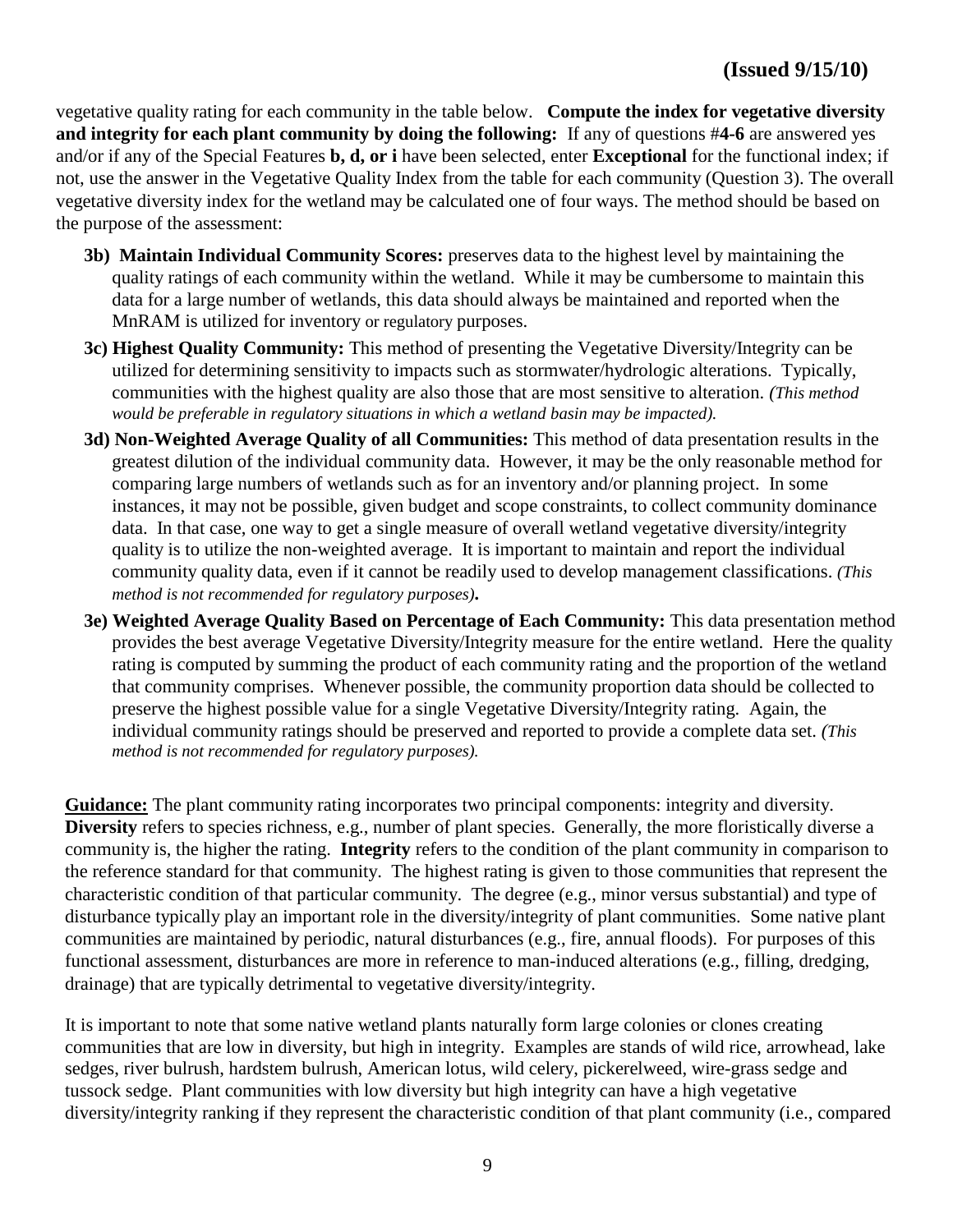to the reference standard community).

Size of the area sampled for the rating can also be a factor. If the area sampled is small, the evaluator must be aware that it may not naturally support the diversity of species a larger area of the same plant community supports.

**User Notes:** Each community is outlined below with descriptions for high, medium, and low quality. Many sites have more than one community; consult the descriptions individually to decide the appropriate rating for each community, *except* the following description of "exceptional" quality is applicable to all communities:

**Exceptional Quality:** Plant community is undisturbed, or sufficiently recovered from past disturbances, such that it represents pre-European settlement conditions. Non-native plant species are absent or, if present, constitute a minor percent cover of the community. Unique features (e.g., old growth forest, never-plowed wet prairie, T/E species) may also be present.

**NOTE:** For purposes here, "dominant" or "dominated by" refers to the dominant species determined by the "50/20 Rule" or other appropriate method for determining which species are dominants. "Subdominant" refers to species that may not meet the "50/20 Rule" for dominance, but have at least 10 percent areal cover (or other dominance measure)<sup>9</sup>.

#### **16A. SHALLOW, OPEN WATER COMMUNITIES<sup>10</sup>**

- High Quality: Aquatic bed communities with greater than 10 percent coverage of the open water area and dominated by 3 or more species of native aquatic plants such as pondweeds, water lilies, bladderworts, wild celery, duckweed, water crowfoots, native milfoils, etc.; or communities with low diversity but high integrity as given in additional guidance (e.g., beds of wild celery). Eurasian water milfoil and/or curly leaf pondweed, if present, cumulatively comprise less than 20 percent cover of the aquatic bed community.
- Medium Quality: Aquatic bed communities with greater than 10 percent coverage of the open water area and dominated by 1 or 2 species of native aquatic plants; and/or Eurasian water milfoil and/or curly leaf pondweed cumulatively comprise 20 to 50 percent cover of the aquatic bed community.
- Low Quality: Aquatic vegetation absent or coverage is less than 10 percent of the open water area; or, Eurasian water milfoil and/or curly leaf pondweed cumulatively comprise greater than 50 percent cover of the aquatic bed community.

#### **13B. SHALLOW MARSHES<sup>11</sup>**

High Quality:Three or more native aquatic plants (e.g., bur-reeds, bulrushes, arrowheads, duckweeds, cattails, sweet flag, pondweeds) are dominants; or, communities with low diversity but high integrity as described in guidance (e.g., stands of arrowhead, lake sedges). Cattails, if present, comprise less than 40 percent cover. Purple loosestrife absent or comprises less than 20 percent cover.

 $9^9$  The "50/20 Rule" is explained in the *Corps of Engineers Wetlands Delineation Manual* (1987).

<sup>10</sup> I., page 28, Eggers and Reed.

 $11$  II.B., pages 51-53, Eggers and Reed.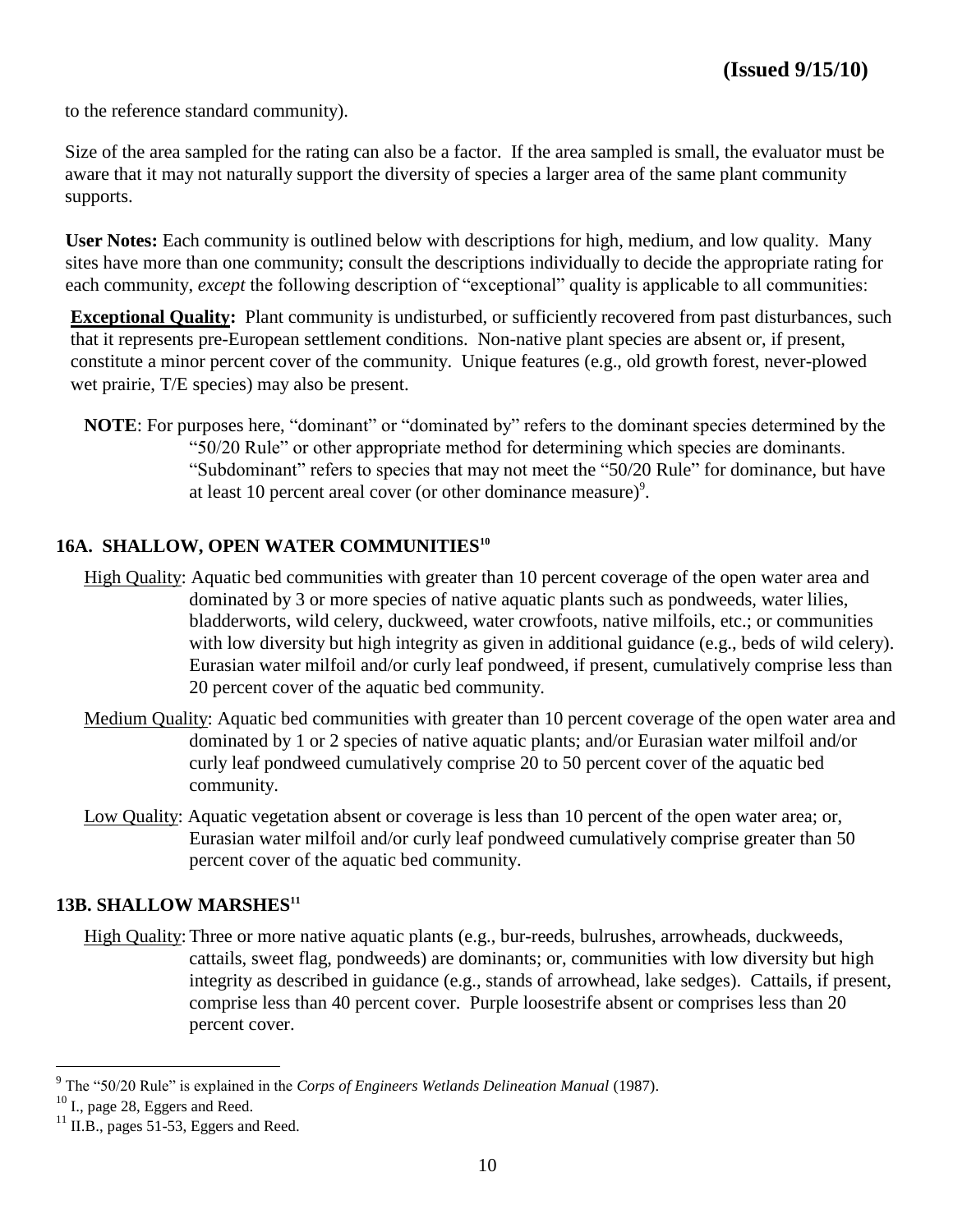- Medium Quality: At least 2 species of native aquatic plants are dominants; and/or purple loosestrife comprises 20 to 50 percent cover; and/or cattails comprise 40 to 85 percent cover.
- Low Quality: Dominated by 1 native aquatic species; and/or purple loosestrife comprise more than 50 percent cover; and/or cattail comprises more than 85 percent cover.

### **12B. DEEP MARSHES<sup>12</sup>**

- High Quality: Three or more species of native aquatic plants (e.g., bur-reeds, bulrushes, arrowheads, duckweeds, cattails, sweet flag, pondweeds) are dominants; or communities with low diversity but high integrity as described in guidance (e.g., stands of bulrushes, wild rice, lotus, arrowheads). Cattails, if present, comprise less than 40 percent cover. Purple loosestrife and/or Eurasian water milfoil absent or cumulatively comprise less than 20 percent cover.
- Medium Quality: Dominated by 2 species of native aquatic plants; and/or purple loosestrife and/or Eurasian water milfoil, cumulatively comprise 20 to 50 percent cover; and/or cattail comprises 40 to 85 percent cover.
- Low Quality: Dominated by 1 native aquatic species; and/or purple loosestrife and/or Eurasian water milfoil cumulatively comprise more than 50 percent cover; and/or cattail comprises more than 85 percent cover.

#### **13A. SEDGE MEADOWS<sup>13</sup>**

- High Quality: Stands dominated solely by sedges (e.g., wiregrass sedge, hummock sedge, lake sedge, woolgrass [*Carex lasiocarpa, C. stricta*, *C. lacustris*, *Scirpus cyperinus*, respectively]) including nearly monotypic stands; or stands with a mixture of sedge dominants and dominant or subdominant native forbs/ferns/grasses/rushes (e.g., Canada blue-joint grass, joe-pye weed, giant sunflower). Reed canary grass, purple loosestrife, stinging nettle and/or other invasive species (Table 1) are absent or cumulatively comprise less than 20 percent cover in the herbaceous stratum. Non-native buckthorns, if present, comprise less than 10 percent cover within the sedge meadow community.
- Medium Quality: Stands of sedges where the invasive species listed above cumulatively comprise 20 to 40 percent cover in the herbaceous stratum; and/or non-native buckthorns comprise 10 to 30 percent cover within the sedge meadow community.
- Low Quality: Invasive herbaceous species listed above cumulatively comprise 40 to 50 percent cover; and/or non-native buckthorns comprise 30 to 50 percent cover within the sedge meadow community.
	- [Note: Stands with less than 50 percent cover by sedges key out to wet meadows, 15B. Stands with greater than 50 percent cover by buckthorn shrubs key out to shrub-carrs, 8B. ]

# **15B. WET MEADOWS<sup>14</sup>**

<sup>&</sup>lt;sup>12</sup> II.A., pages 51-53, Eggers and Reed.

<sup>&</sup>lt;sup>13</sup> III.A., page 86, Eggers and Reed.

<sup>&</sup>lt;sup>14</sup> III.B., page 105, Eggers and Reed.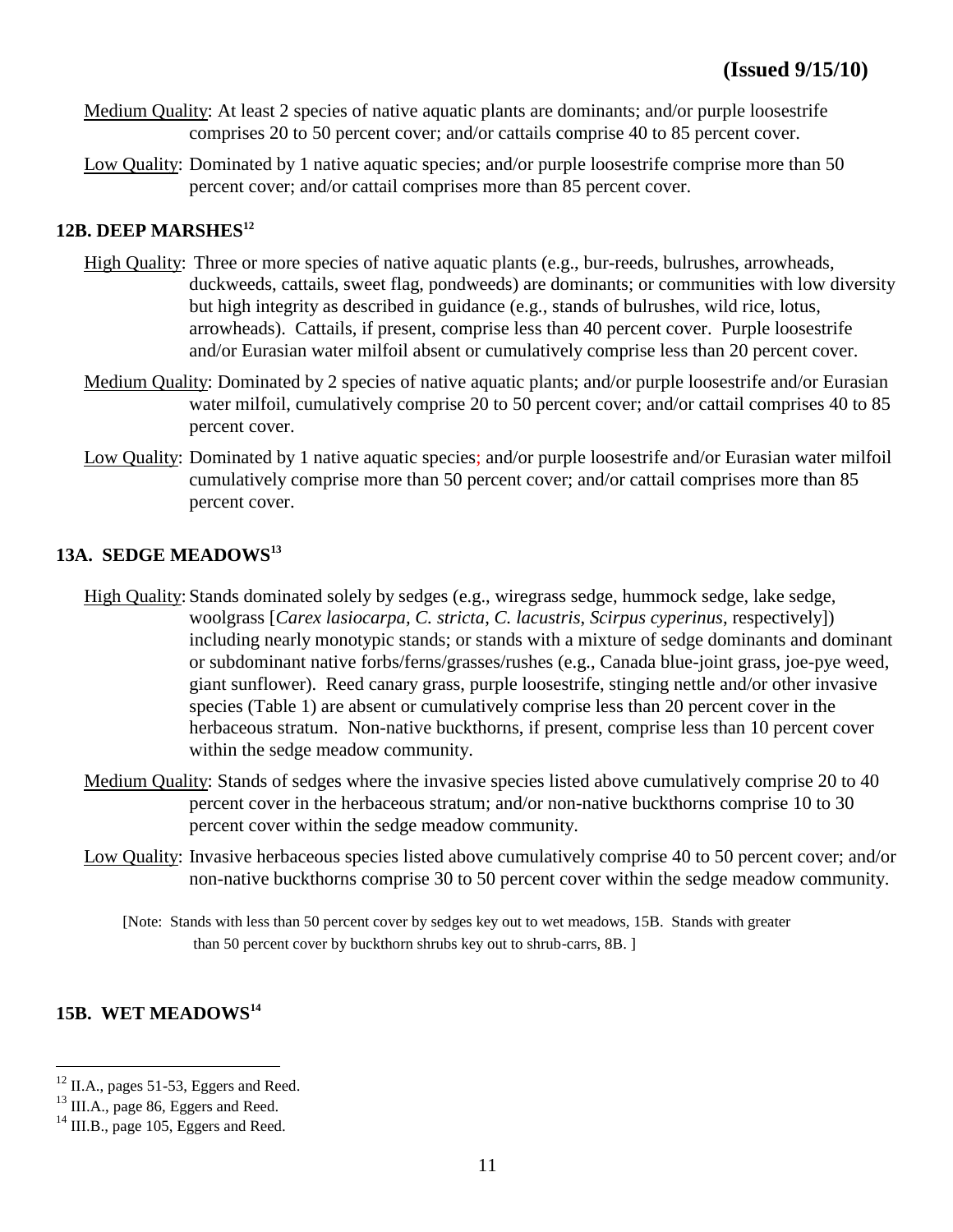- High Quality:Composed of 10 or more species of native/non-invasive grasses, sedges, ferns, rushes and/or forbs. Reed canary grass, purple loosestrife, stinging nettle and/or other invasive species (Table 1), if present, cumulatively comprise less than 20 percent cover. Non-native buckthorns absent or comprise less than 10 percent cover within the wet meadow community.
- Medium Quality: Community composed of 5 to 9 species of native grasses, sedges, rushes, ferns and/or forbs; and/or invasive herbaceous species listed above cumulatively comprise 20 to 50 percent cover; and/or non-native buckthorns, comprise 10 to 30 percent cover within the wet meadow community.
- Low Quality: Composed of 4 or fewer species of native grasses, sedges, rushes, ferns and/or forbs; and/or invasive herbaceous species listed above cumulatively comprise more than 50 percent cover; and/or non-native buckthorns comprise 30 to 50 percent cover within the wet meadow community. For example, this rating includes the nearly monotypic stands of reed canary grass that are commonly encountered.

[Note: Greater than 50 percent cover by buckthorn shrubs key out to shrub-carrs, 8B.]

#### **15A. WET to WET-MESIC PRAIRIES<sup>15</sup>**

- High Quality:Community composed of native grasses (e.g., prairie cord-grass, switchgrass, Canada bluejoint grass), sedges, and forbs characteristic of wet to wet-mesic prairies. Reed canary grass, purple loosestrife, quack grass, Canada thistle and/or other invasive species (Table 1) are absent or cumulatively comprise less than 20 percent cover. Non-native buckthorns absent or comprise less than 10 percent cover within in the prairie community.
- Medium Quality: Invasive species listed above cumulatively comprise 20 to 50 percent cover in the herbaceous stratum; and/or non-native buckthorns comprise 10 to 30 percent cover within the prairie community.
- Low Quality: Invasive species listed above cumulatively comprise more than 50 percent cover in the herbaceous stratum; and/or non-native buckthorns comprise 30 to 50 percent cover within the prairie community.

#### **7B. & 14A. CALCAREOUS FENS<sup>16</sup>**

 Due to their uniqueness, rarity, and disproportionate number of threatened and special concern plant species, calcareous fen communities are rated as "exceptional" for vegetative diversity/integrity (see Special Features, item b.).

#### **7A. & 10A. OPEN BOGS<sup>17</sup>**

High Quality: Composed of the characteristic assemblage of sphagnum mosses, sedges and heath family

<sup>&</sup>lt;sup>15</sup> III.C., page 125, Eggers and Reed.

 $^{16}$  III.D., page 141, Eggers and Reed.

 $17$  IV.A., page 161, Eggers and Reed.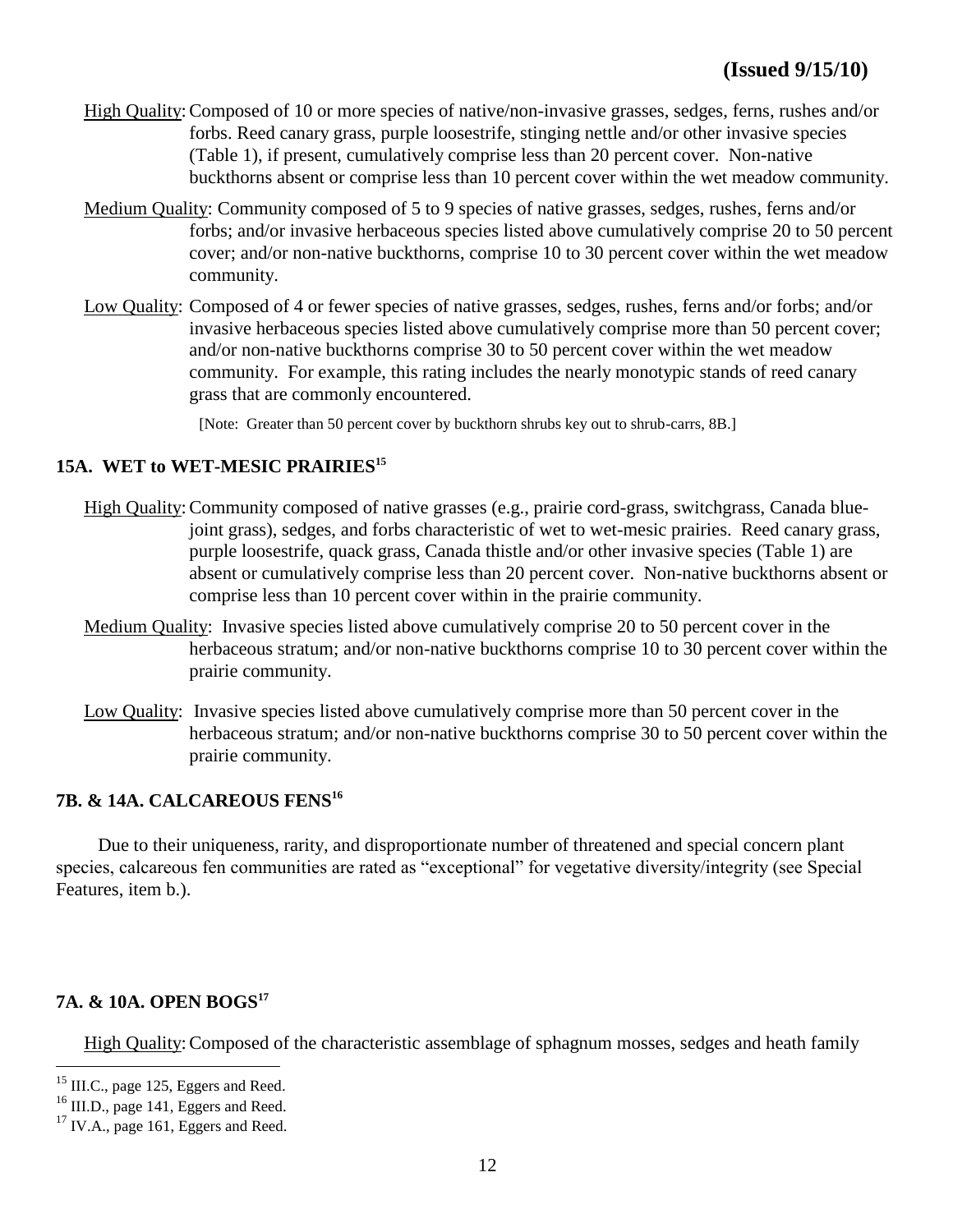shrubs, often with carnivorous plants and various orchid species. Cattails, quaking aspen, nonnative buckthorns, reed canary grass, stinging nettle and/or other invasive species (Table 1) are absent or comprise less than 20 percent cover in each stratum (e.g., bryophyte, herbaceous, shrub).

- Medium Quality: Invasive species listed above comprise 20 to 50 percent cover in one or more strata.
- Low Quality: Invasive species listed above comprise greater than 50 percent cover in one or more strata. Dieback of sphagnum mosses due to flooding, nutrient loading, salt spray, sediment input, etc., can be an indicator.

#### **4A. CONIFEROUS BOGS<sup>18</sup>**

- High Quality: Stands of tamarack and/or black spruce with the characteristic assemblage of sphagnum mosses, sedges and heath family shrubs. Cattails, quaking aspen, non-native buckthorns, stinging nettle, reed canary grass, and/or other invasive species (Table1) comprise less than 20 percent cover in any stratum (e.g., bryophyte, herbaceous, shrub, tree).
- Medium Quality: Stands of tamarack and/or black spruce invaded by cattail, quaking aspen, non-native buckthorns, stinging nettle and other invasive species (Table 1) that comprise 20 to 50 percent cover in one or more strata.
- Low Quality: Non-native buckthorns, quaking aspen, stinging nettle, cattail and/or other invasive species (Table 1) cumulatively comprise more than 50 percent cover in one or more strata. Also includes stands where greater than 50 percent of the black spruce and tamarack are dead (due to impoundment, drainage, salt spray, etc.).

#### **8B. SHRUB-CARRS<sup>19</sup>**

- High Quality: Dominated by native shrubs (e.g., dogwoods, willows) with a herbaceous stratum composed of five or more species of native grasses, sedges, rushes, ferns and/or forbs. Non-native buckthorns, non-native honeysuckles, box elder and/or other invasive woody species (Table 1), cumulatively comprise less than 20 percent cover of the shrub stratum. Reed canary grass and other invasive herbaceous species comprise less than 20 percent cover of the herbaceous stratum.
- Medium Quality: Invasive species listed above comprise 20 to 50 percent cover in any one stratum (shrub or herbaceous or both); and/or the herbaceous stratum has 4 or fewer species of native grasses, sedges, rushes, ferns or forbs.
- Low Quality: Invasive species listed above comprise more than 50 percent cover in any one stratum (shrub or herbaceous or both).

#### **8A. ALDER THICKETS<sup>20</sup>**

<sup>&</sup>lt;sup>18</sup> IV.B., page 175, Eggers and Reed.

<sup>&</sup>lt;sup>19</sup> V.A., page 180, Eggers and Reed.

 $20$  V.B., page 192, Eggers and Reed.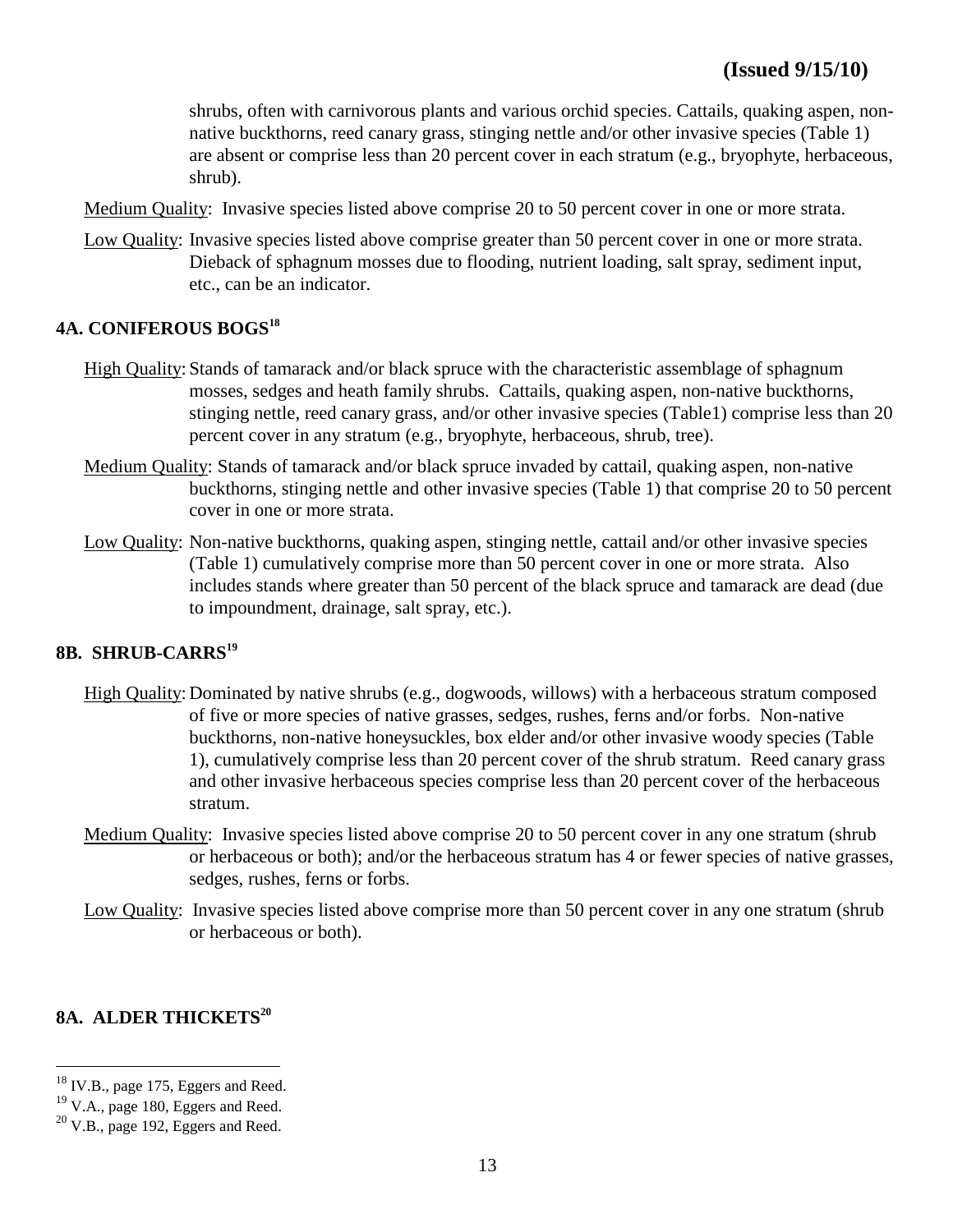- High Quality: Stands of speckled alder with less than 20 percent cumulative cover by non-native buckthorns, non-native honeysuckles, box elder and/or other invasive woody species (Table 1). Herbaceous stratum composed of 5 or more species of native grasses, sedges, rushes, ferns and forbs. Reed canary grass, if present, comprises less than 20 percent cover.
- Medium Quality: Invasive species listed above cumulatively comprise 20 to 40 percent cover of the shrub stratum; and/or the herbaceous stratum has 4 or fewer native herbaceous species; and/or herbaceous stratum has 20 to 50 percent cover of reed canary grass or other invasive species.
- Low Quality: Forty to 50 percent cover of the shrub stratum consists of invasive woody species listed above (Table 1); and/or reed canary grass comprises more than 50 percent cover of the herbaceous stratum.

[Note: Stands with more than 50 percent cover by buckthorns, key out to shrub-carrs, 8B.]

# **3B. HARDWOOD SWAMPS** and **4B. CONIFEROUS SWAMPS<sup>21</sup>**

- High Quality:Tree/sapling/shrub strata each have less than 20 percent cover of box elder, non-native buckthorns, non-native honeysuckles, eastern cottonwood, quaking aspen (see note below regarding aspen) and/or other invasive species (Table1). Herbaceous stratum composed of 5 or more species of native grasses, sedges, rushes, ferns and/or forbs, and reed canary grass comprises less than 20 percent cover. Another factor is the common presence of seedlings/saplings of the characteristic tree species, which indicates regeneration of the stand, as opposed to observing abundant seedlings/saplings of invasive woody species. NOTE: aspen parkland in northern Minnesota is a special case. Stands of quaking aspen with a ground layer of native prairie species should be rated by a separate method specific to aspen parklands.
- Medium Quality: Invasive species listed above comprise 20 to 50 percent cover in one or more strata, and/or the herbaceous stratum has 4 or fewer species of native grasses, sedges, rushes, ferns and forbs. This rating also includes early successional forests of quaking aspen with an under story of characteristic tree species of swamps (e.g., green ash, black ash, red maple, balsam poplar, northern white cedar.).
- Low Quality: Invasive species listed above comprise more than 50 percent cover in one or more strata (e.g., tree, sapling, shrub, herbaceous). Typically, few to no indications of regeneration of the characteristic tree species are present.

#### **3A. FLOODPLAIN FORESTS<sup>22</sup>**

High Quality:Tree stratum with less than 20 percent cumulative cover by box elder, crack willow, weeping willow or white willow. Herbaceous stratum, if present, composed of native forbs, ferns, sedges and grasses characteristic of floodplain forests (e.g., wood nettle, jewelweed, Virginia rye, cut-leaf coneflower) with less than 20 percent cover by reed canary grass.

Medium Quality: Invasive species listed above comprise 20 to 50 percent cover in one or more strata.

 $^{21}$  VI.A and VI.B., pages 197 to 213, Eggers and Reed.

<sup>22</sup> VII., page 214, Eggers and Reed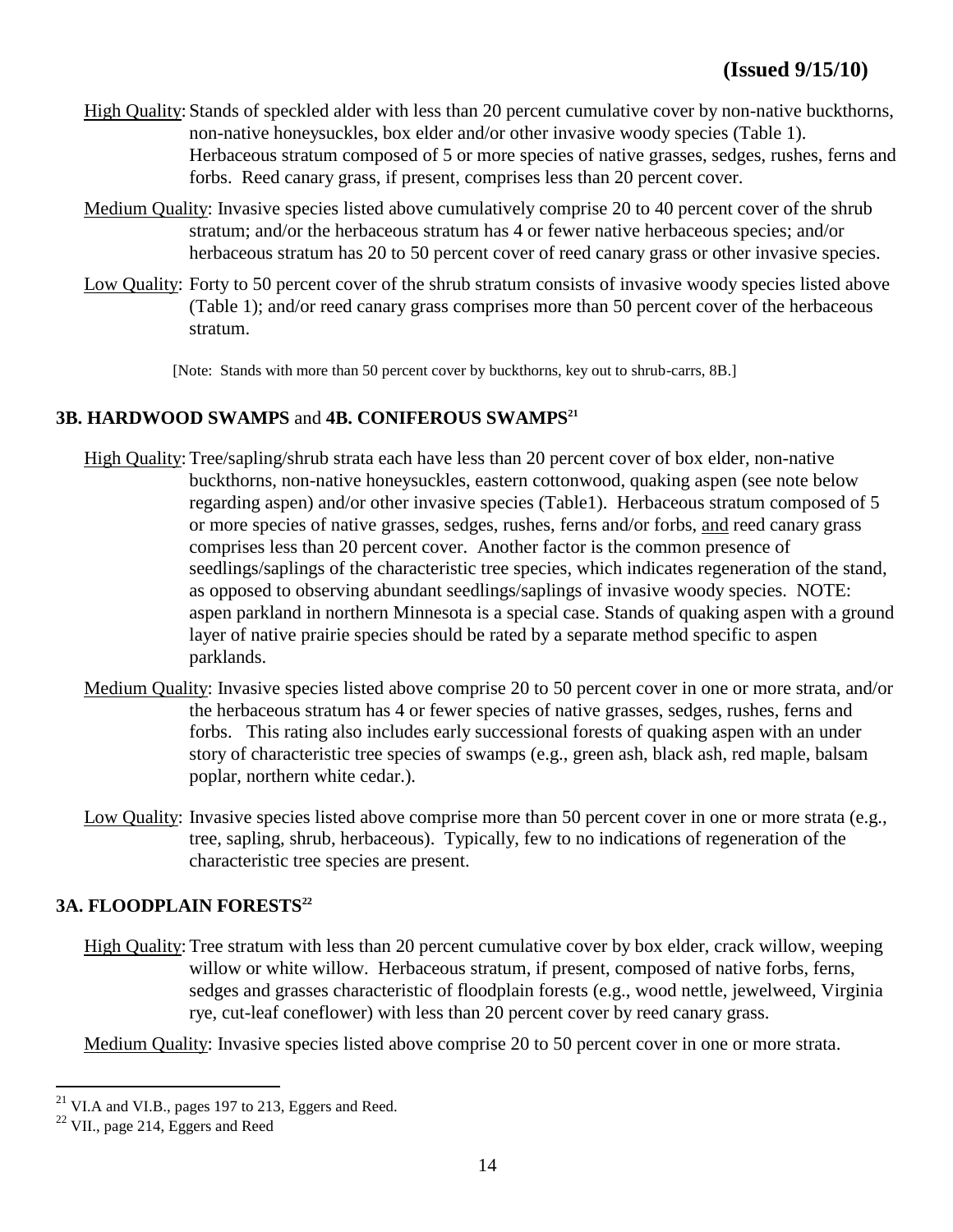Low Quality: Invasive species listed above comprise greater than 50 percent cover in one or more strata. Also include stands where greater than 50 percent of the trees are dead.

# **16B. SEASONALLY FLOODED BASINS<sup>23</sup>**

- High Quality: Dominated by native/non-invasive species (examples in Table 4) with less than 20 percent cover in any one stratum by non-native and/or invasive species (e.g., common buckthorn, reed canary grass, Canada thistle, yellow foxtail, barnyard grass, common ragweed, stinging nettle, quack grass – see Table 1). Typically located within an area of permanent vegetative cover (e.g., forest, prairie, non-agricultural settings) undisturbed or minimally disturbed by artificial drainage, haying, grazing, plowing, stormwater input, or other disturbances.
- Medium Quality: Invasive species listed above comprise 20-50 percent cover in one or more strata. Typically located in areas that are partially drained, infrequently cropped, lightly grazed, subject to some stormwater input, etc.
- Low Quality: Invasive species listed above comprise greater than 50 percent cover in one or more strata. Typically located in frequently cropped agricultural fields, heavily grazed, or subjected to substantial inputs of stormwater, or other adverse disturbances.

| <b>Scientific Name</b> | <b>Common Name</b>    | <b>Scientific Name</b>     | <b>Common Name</b>  |
|------------------------|-----------------------|----------------------------|---------------------|
| Onoclea sensibilis     | Sensitive fern        | Geum canadense             | White avens         |
| Athyrium filix-femina  | Lady fern             | Impatiens capensis         | Jewelweed           |
| Ribes americanum       | Wild black currant    | Juncus canadensis          | Canada rush         |
| Sambucus canadensis    | Common elderberry     | Juncus tenuis              | Slender rush        |
| Vitis riparia          | Riverbank grape       | Juncus torreyi             | Torrey's rush       |
| Boehmeria cylindrica   | False nettle          | Leersia virginica          | Whitegrass          |
| Carex grayi            | Gray's sedge          | Leersia oryzoides          | Rice cut-grass      |
| Carex lupulina         | Hop sedge             | Rudbeckia laciniata        | Cut-leaf coneflower |
| Carex muskingumensis   | Muskingum sedge       | Sium suave                 | Water parsnip       |
| Carex stipata          | Stalk-grain sedge     | Polygonum pensylvanicum    | Penn. smartweed     |
| Carex typhina          | Cattail sedge         | Polygonum lapathifolium    | Nodding smartweed   |
| Cyperus strigosus      | Straw-color flatsedge | Ranunculus septentrionalis | <b>Buttercup</b>    |
| Eleocharis obtusa      | Blunt spikerush       | Elymus virginicus          | Virginia wild-rye   |
| Aster lateriflorus     | Calico aster          | Bidens cernua              | Nodding beggartick  |

#### **Table 4: Examples of Native/Non-Invasive Species of Seasonally Flooded Basins Including Vernal Pools**

 $^{23}$  VIII., page 227, Eggers and Reed.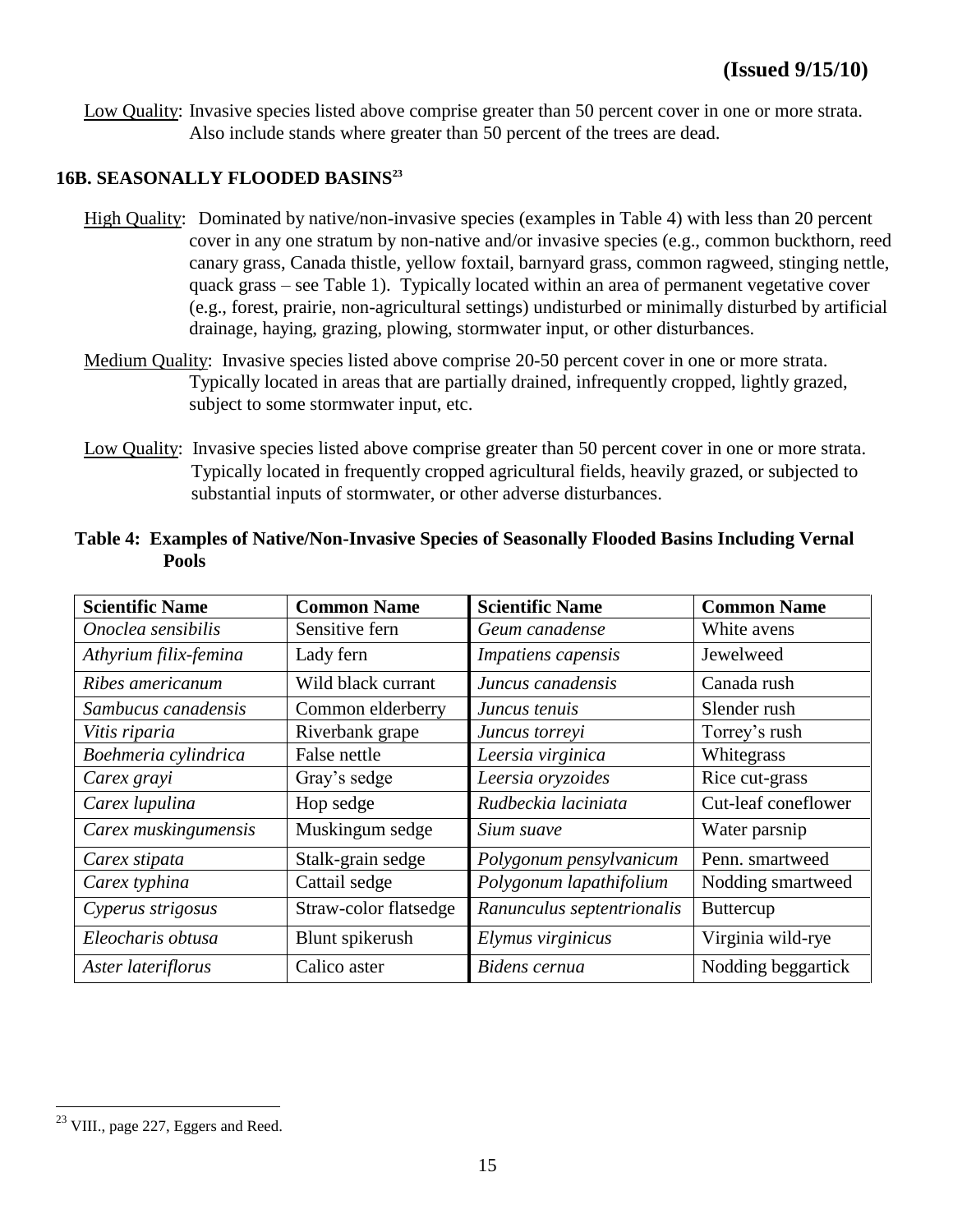- **4. Y N Are state or federally listed plant species, rare, threatened or of special concern, found or known to be found in the wetland recently?** If Special Features questions d or i [rare natural community, rare plant species] are answered yes, then this question is yes and Vegetative Diversity function is Exceptional.
- **5. Y N Is the wetland or a portion of the wetland a rare natural community or habitat based on the Minnesota Natural Heritage Database or the County Biological Survey<sup>24</sup>?** If yes, wildlife habitat functional level rating = exceptional. (If Special Features question d is answered yes, this question will also be affirmative.)

**Guidance: Rare Natural Communities.** The Minnesota Department of Natural Resources Natural Heritage and Nongame Research Program and the County Biological Survey collects, manages, and interprets information about nongame animals, native plants, and plant communities to promote the wise stewardship of these resources. A ranking system is intended to reflect the extent and condition of natural communities and species in Minnesota. These 'state ranks' have no legal ramifications; they are used by the Natural Heritage Program to set priorities for research and for conservation planning. They are grouped as follows:

# **State Element Rank:**

 $\overline{a}$ 

- **S1**: Critically imperiled in the state because of extreme rarity.
- **S2:** Imperiled in state because of rarity.
- **S3:** Rare or uncommon in state.
- **S4:** Apparently secure in state.
- **S5:** Demonstrably secure in state.

For this question, a rare natural community is defined as a wetland native plant community having a state element rank of S1, S2, or S3 that is mapped or *determined to be eligible for mapping* in the Natural Heritage Information System OR a wetland native plant community contained within an area mapped or determined to be eligible for mapping in the NHIS as a Site of Outstanding or High Biological Diversity.

If a special case is suspected, consider using a specific assessment tool in addition to MnRAM.

**6. Y N Does the wetland represent pre-European-settlement conditions? (e.g., MnDNR Native Plant Communities publication)** If yes, then Vegetation function is Exceptional (continue to answer subsequent questions). Created wetlands would not qualify, regardless of quality.

 $^{24}$  These references are available at local Soil & Water Conservation District offices; some counties are online at the Minnesota Department of Natural Resources/Ecological Services website.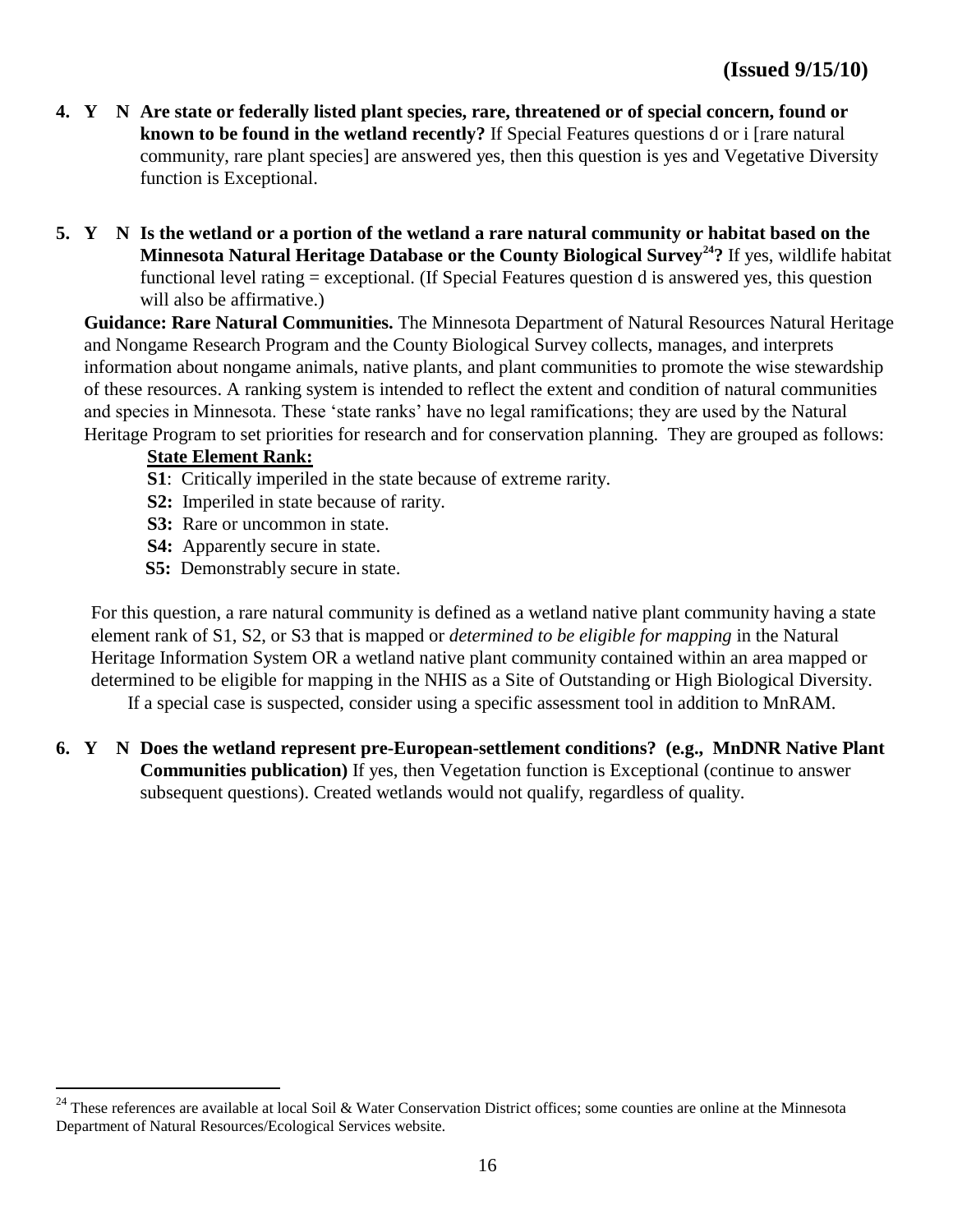# **General information about the wetland site:**

- **7. Describe** the hydrogeomorphology of the wetland and associated topography (check those that apply):
	- Depressional/Isolated (no discernable inlets or outlets)
	- Depressional/Flow-through (apparent inlet and outlet)
	- \_\_\_ Depressional/Tributary (outlet but no perennial inlet or drainage entering from upstream subwatershed)
	- Riverine (within the river/stream banks)
	- \_\_\_ Lacustrine Fringe (edge of deepwater areas)/Shoreland
	- \_\_\_ Extensive Peatland/Organic Flat
	- \_\_\_ Slope
	- \_\_\_ Floodplain (outside waterbody banks)
	- $\rule{1em}{0}$  Other  $\lule{1em}{0}$

**8. Approximate maximum depth of standing water in the wetland (inches): \_\_\_\_\_\_**

Percent of wetland area inundated:  $\frac{9}{6}$ 

**9. What is the estimated area of the wetland's immediate drainage area in acres?\_\_\_\_\_** ~

#### **10. Estimated size of existing wetland in acres:\_\_\_\_\_\_\_\_\_** ~

**10. Guidance: Determining wetland size.** The estimated size of existing wetlands can be calculated off aerial photos, preferably infrared, and/or in some cases calculating the size of the depressional hydric soil polygon. If available on a GIS system, these polygon areas can automatically be calculated.

~ 11. General description of soil(s) from Soil Survey and on site:

**Adjacent UPLAND Area (within 500 feet) WETLAND Area**

Soil Survey Classification(s):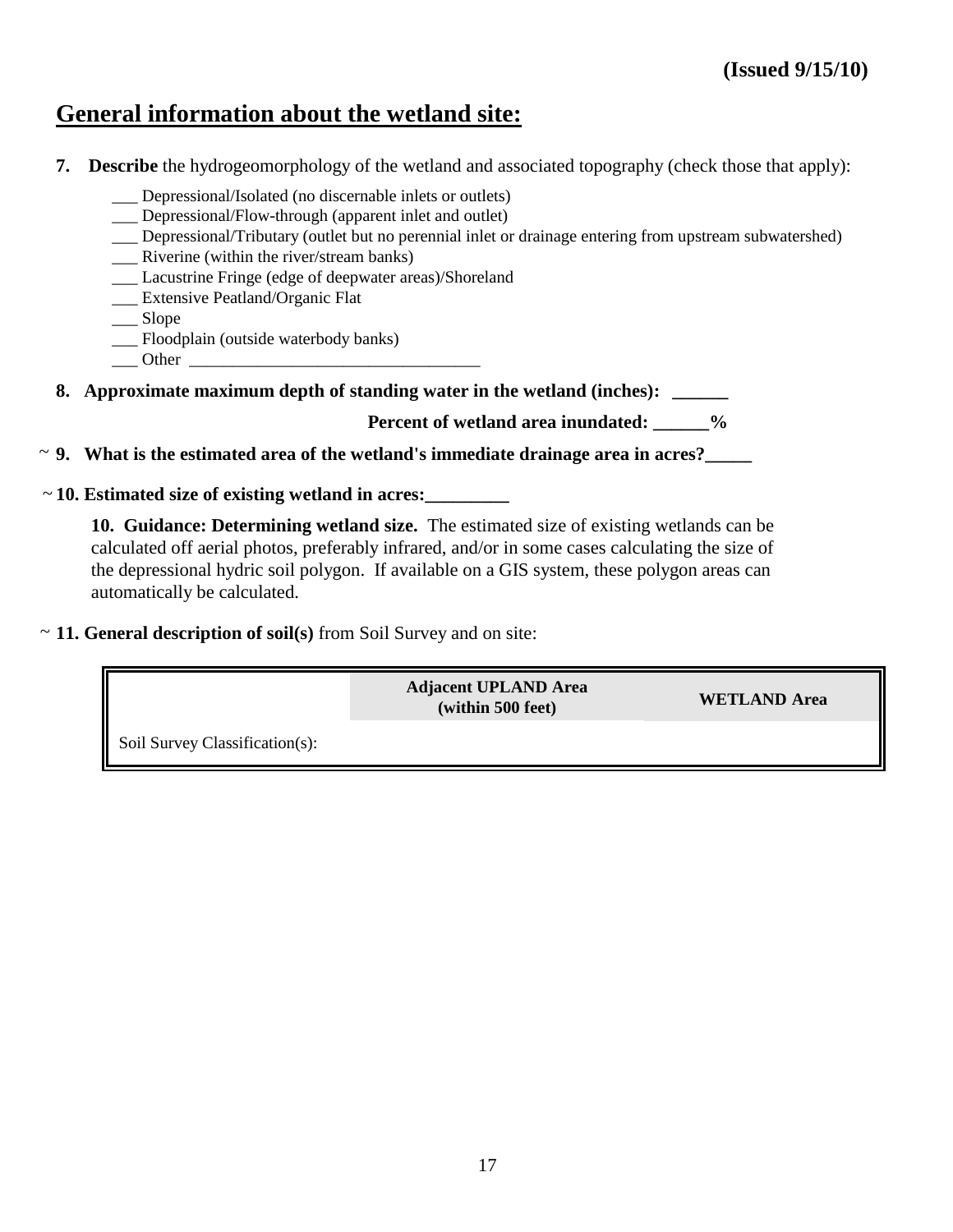#### **12. For depressional wetlands, describe the wetland surface and subsurface outlet characteristics as it relates to the wetland's ability to detain runoff and/or store floodwater.**

- $A = No$  surface or subsurface outlet, or a restricted outlet at or greater than 2 feet higher than the wetland boundary
- $B =$  Swale, channel, weir, or other large, surface outlet ( $>18$  inch pipe) with outflow elevation 0-2 feet above the wetland boundary, subsurface tile with no surface inlet.
- $C =$  Wetland outflow elevation below the wetland boundary with either a high capacity surface outlet (swale, channel, weir, pipe >18 inch diameter, etc…) or a subsurface outlet (drain tile) with a surface inlet.
- N/A = Not applicable for floodplain, slope, lacustrine, riverine, and extensive peatland/flat wetlands.

#### **13. Describe the wetland surface and subsurface outlet characteristics as it relates to the wetland hydrologic regime<sup>25</sup>:**

- $A = No$  outlet, natural outlet condition, or a constructed outlet at the historic outflow elevation; no evidence of subsurface drainage (drain tile).
- $B =$ Constructed, reduced capacity outlet below the top of the temporary wet meadow zone; moderate indications of subsurface drainage; outlet raised but managed to mimic natural conditions; watercourse has been recently ditched/channelized.
- $C =$  Excavated or enlarged outlet constructed below the bottom of the wet meadow zone; strong indications of subsurface drainage; outlet removes most/all long-term and temporary storage; or outlet changes hydrologic regime drastically.

**12/13. Guidance: Outlet Characteristics.** The ability of a wetland to maintain a hydrologic regime characteristic of the wetland type is somewhat dependent upon whether a natural outlet is present, or whether an outlet has been constructed or modified by humans. Constructed outlets can significantly diminish the ability of a wetland to provide temporary and long-term water retention, and thus its ability to maintain its characteristic hydrologic regime. Wetlands with natural outlets are functioning at the highest level possible for the type within the wetland comparison domain, and should be rated A [high]. Constructed outlets above the temporary wetland (wet meadow) zone are rated B [medium] if managed to mimic natural conditions. Constructed outlets, either surface or subsurface, below the top of the temporary wet meadow zone reduce the ability of the wetland to provide temporary and long-term water retention; if a constructed outlet is present below the top of the temporary wetland zone, but is such that the wetland is able to provide some temporary and long-term water retention (i.e. the wetland is only partially drained), the rating should be B [medium]. Constructed outlets, either surface or subsurface, which remove most or all temporary and long-term retention capabilities, significantly reduce the ability of the wetland to maintain its characteristic hydrologic regime; the rating should be C [low]. Constructed outlets that keep open water wetlands open water or keep saturated wetlands saturated are rated B [medium]. If the constructed outlet changes the wetland to non-wetland or to deepwater habitat or from saturated conditions to open water or from open water to saturated then it is rated C [low].

 $25$  Lee et al., 1997.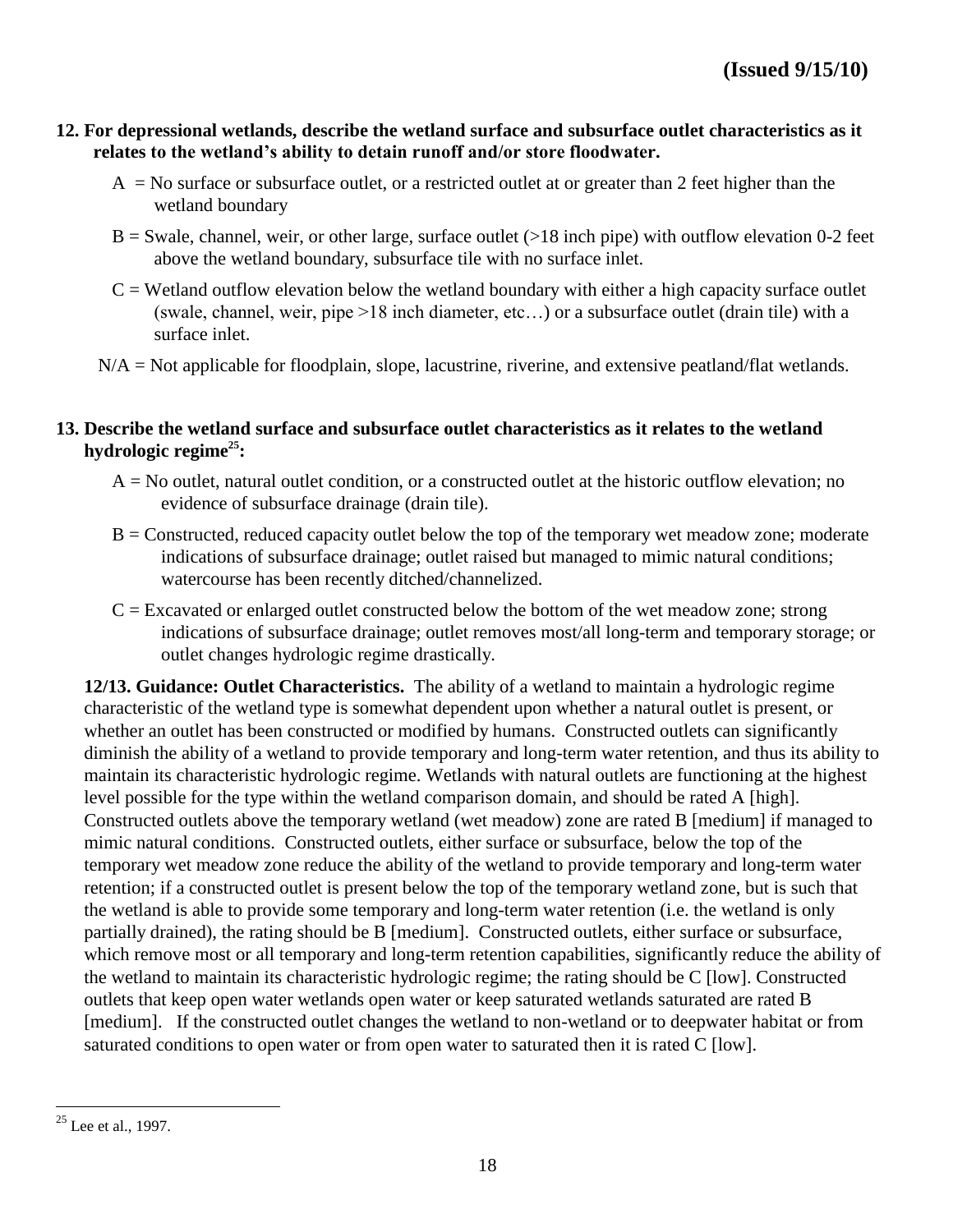#### **14. Describe the dominant land use and condition of the immediate upland drainage area of wetland.<sup>26</sup> If**  ~**the immediate upland drainage is not evident, then within 500 feet.**

- $A = W$ atershed conditions essentially unaltered;  $< 10\%$  impervious (i.e. low density residential,  $>1$  acre lots); land use development minimal, idle lands, lands in hay or forests or low intensity grazing.
- $B = W$ atershed conditions somewhat modified; e.g., 10–30 % impervious (i.e. medium density residential, 1/3 to 1 acre lots); moderate intensity grazing or haying with some bare ground; conventional till with residue management on moderate slopes, no-till on steep slopes.
- $C = W$ atershed conditions highly modified; e.g., >30 % impervious surfaces (i.e. high density residential, lots smaller than 1/3 acre, industrial, commercial, high impervious institutional) maximizing overland flow to the wetland; intensive agriculture or grazing with a high amount of bare ground, no residue management on moderate or steep slopes, intensive mining activities.

14. Guidance: Dominant upland land use<sup>27</sup>. Overland flow affects wetland flood storage capabilities and overland flow is affected by changes in upstream vegetative communities. Upland land use within the watershed contributing to the wetland (as defined in Question #9) and the watershed size have a significant influence on the flow of runoff and sediments to the wetland, and thus the ability of the wetland to desynchronize flood flows and maintain its characteristic hydrologic regime. The more developed and intensively the watershed is used, the greater the delivery of runoff and sediments to the wetland is likely to be and the more likely the wetland will have the opportunity to minimize flooding downstream. With increased runoff and sediment delivery, the wetland will be less likely to maintain its characteristic hydrologic regime. As the proportion of the impervious watershed area increases, runoff volume and rate increases along with sediment concentrations.

#### **15. Describe the conditions of the wetland soils:**

- $A =$ There are no signs or only minor evidence of recent disturbance or alteration to the wetland soils; temporary wetland wet meadow zone intact; idle land, hayed or lightly to moderately grazed or logged. Minimal compaction, rutting, trampling, or excavation damage to wetland.
- $B =$ Moderate evidence of disturbance or alteration to the wetland soils. Temporary wet meadow zone tilled or heavily grazed most years. Zones wetter than temporary receive tillage occasionally. Some compaction, rutting, trampling, or excavation in wetland is evident.
- $C =$  Evidence of significant disturbance or alteration to the wetland soils. Wetland receives conventional tillage most  $($ >75%) years; or otherwise significantly impacted (e.g., fill, sediment deposits, cleared, excavated). Severe compaction, rutting, trampling, or excavation damage to wetland.

**15. Guidance: Condition of Wetland Soils.** The condition of the soils in the wetland affects the vegetation within the wetland, and thus the relationships affecting ground-water discharge, recharge, and evapotranspiration. The more developed and intensively the wetland is used (i.e. tillage, excavation, vehicle traffic, pedestrian or livestock usage), the more likely these relationships are to be impacted, and the more likely the ability of the wetland to maintain its characteristic hydrologic regime will be reduced.

# **16. Enter the percentage of the wetland that is vegetated with woody, emergent, submergent, or**

<sup>26</sup> Lee et al., 1997.

 $27$  The range of impervious proportions for various land uses is borrowed from Chow, Maidment, and Mays (1988)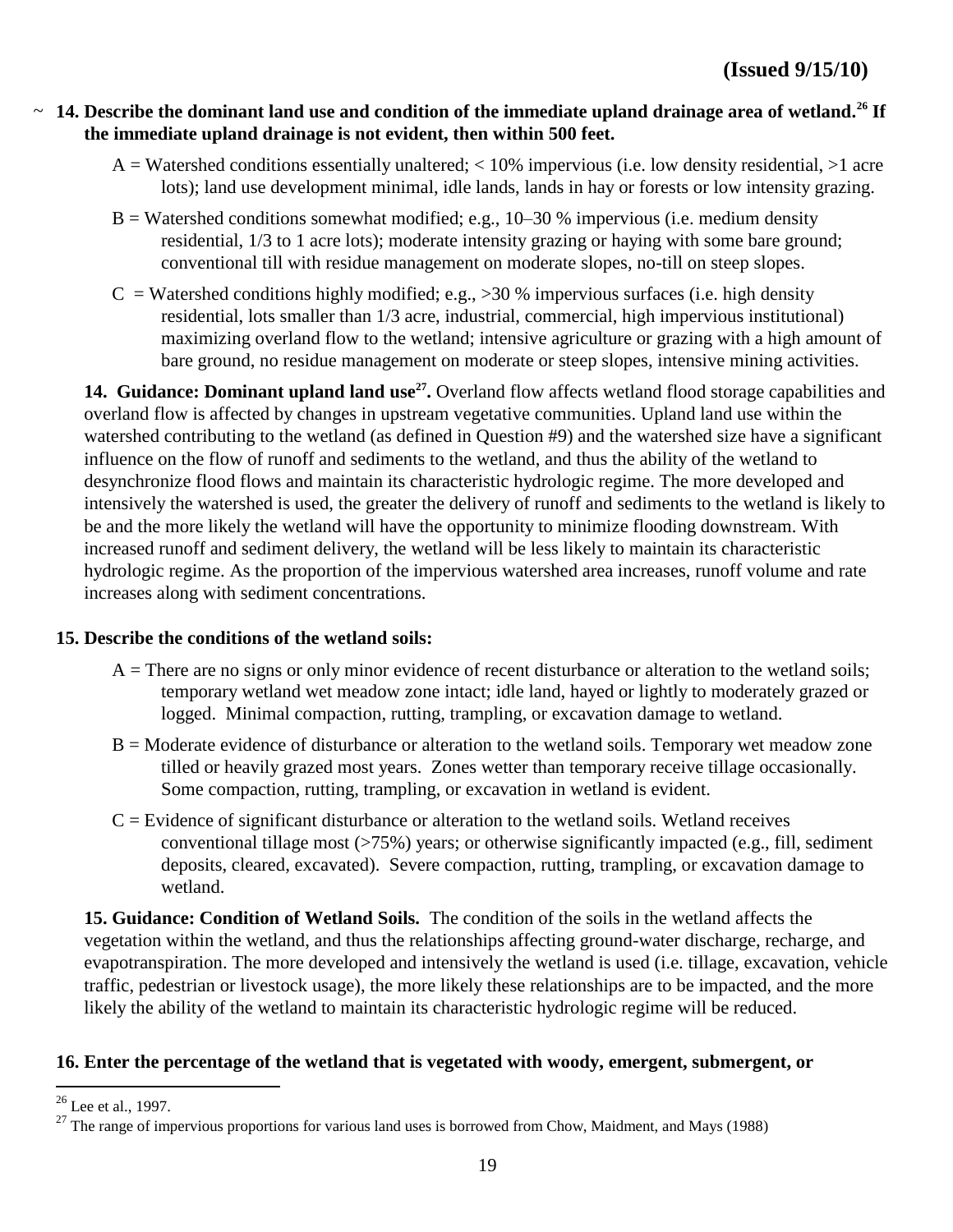#### **floating-leaved vegetation.**

 $\%$ 

**16. Guidance: Wetland Vegetation** is assessed here for two related properties:

1) Water/Vegetation Proportions and Interspersion. Rooted vegetation in flow-through wetlands slows floodwaters by creating frictional drag in proportion to stem density, more or less according to vegetation cover type and interspersion. Flow-through wetlands with relatively low proportions of open water to rooted vegetation and low interspersion of water and rooted vegetation are more capable of altering flood flows. Dense stands of rooted vegetation, including trees, shrubs, and herbaceous emergent are more capable of slowing floodwater than open water alone. Ratings follow these categories: High (dense vegetative cover) >75%; Medium (combination some unvegetated open water and vegetative cover) =  $25 - 75\%$ ; Low (primarily unvegetated open water) =  $\langle 25\%$ . Isolated wetlands, which are perfect containers of floodwaters, should be rated 100%.

2) Nutrient Uptake/Cycling. A wetland's ability to uptake, metabolize, sequester and/or remove nutrients and imported elements from the water is primarily dependent on wetland vegetative conditions. Microbial processing and bioaccumulation are associated with plant cover including floating, emergent or submergent vegetation.<sup>28</sup> Vegetative density can serve as an index of primary production, which is an indicator of nutrient assimilation. Forested wetlands retain ammonia during seasonal flooding and wetland environments are effective at denitrification. Wetlands take up metals both by adsorption in the soils and by plant uptake via the roots. They allow metabolism of oxygendemanding materials and can reduce fecal coliform populations. These pollutants are often buried by deposition of newer plant material, isolating them in the sediments.

#### **17. Describe the roughness coefficient of the potential surface floodwater flowpath in relation to wetland vegetation biomass, numeric density and plant morphology<sup>29</sup>:**

- $A =$  Dense bushy willow, heavy stand of timber with or without downed trees, or mature field crops with flow at half or less of crop height.
- $B =$  Dense grass with rigid stems, weeds, tree seedlings, or brushy vegetation where flows can be two to three times the height of the vegetation.
- $C =$  Primarily flexible turf grass or other supple vegetative cover or unvegetated.
- $N/A = Not$  applicable if wetland is isolated.

**17. Guidance: Floodwater resistance.** Forest cover and other woody stems increase surface roughness resulting in an increased detention of high flows. The cumulative effect is reduced peak flows downstream. A forest (i.e. ash, boxelder, red maple, conifers) with a dense understory is best for detaining high flows. Without a forest present, woody shrubs (i.e. alder, willow, red osier dogwood) can be extremely effective but lose effectiveness once high flows approach and exceed the woody shrub height. Dense, non-woody vegetation *(i.e. cattails, reed canarygrass)* are effective at detaining minor flood flows but lay down to higher flows and the surface roughness greatly diminishes. Turf grass and other supple vegetation has minimal effects on flood flows. Open water wetlands with submergent and scattered emergent vegetation are part of the channel characteristics and have minimal effect on detaining flood flows. The Manning's roughness coefficient decreases as water depth increases above the macrophytes and other surface roughness characteristics**.** Dense, robust, tall vegetation is best for

 $^{28}$  Magee and Hollands, 1998; Lee et al., 1997.

 $29$  Adamus et al., 1991.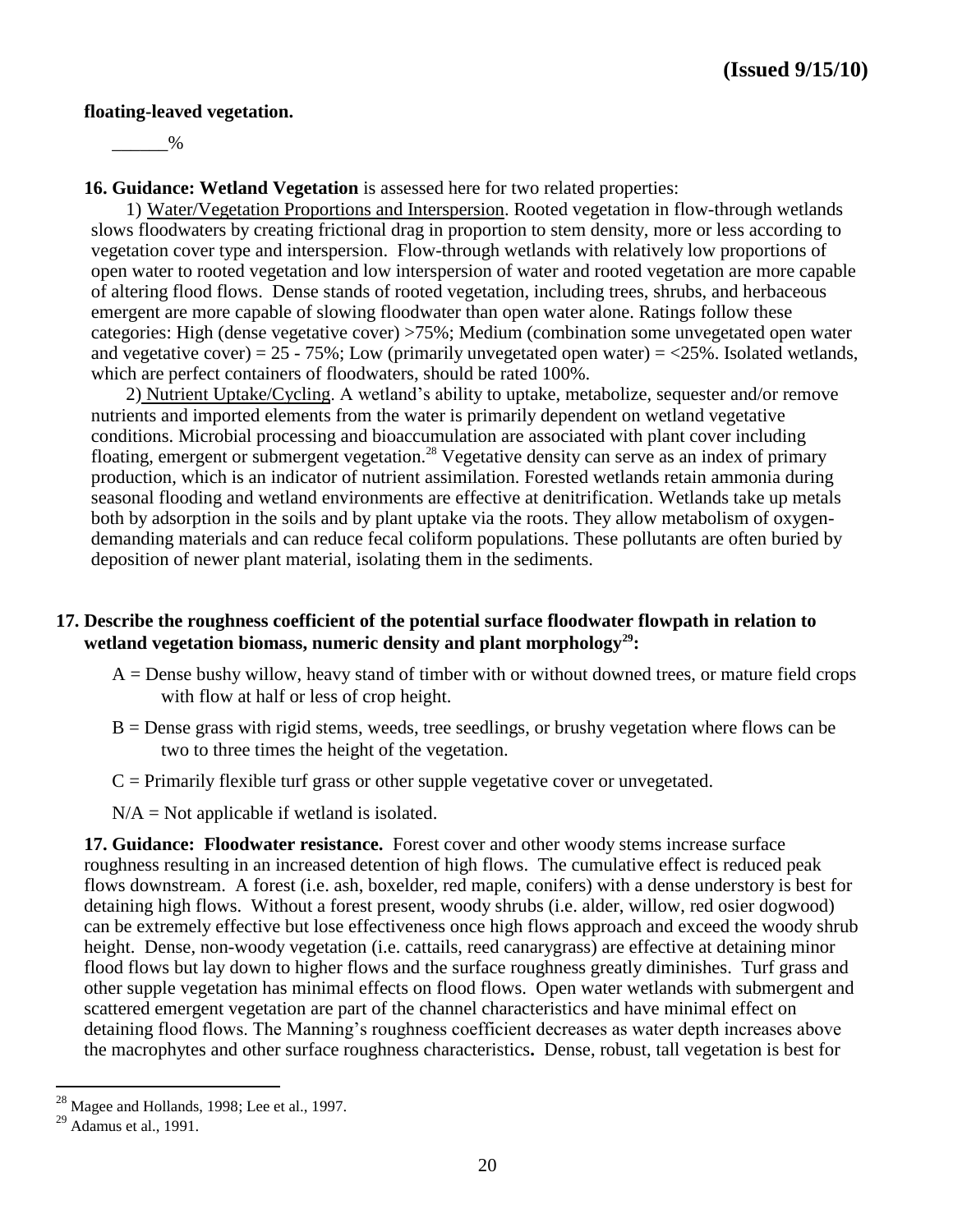floodplains.

 $\overline{a}$ 

- **18. Describe the extent of observable/historical sediment delivery to the wetland from anthropogenic sources including agriculture:**
	- $A = No$  evidence of sediment delivery to wetland.
	- B = Minor evidence of accelerated sediment delivery in the form of stabilized deltas, sediment fans.
	- $C =$  Major sediment delivery evidenced by buried detritus and/or vegetation along outer edge of temporary wetland (wet meadow) zone. Recent deltas, sediment plumes, etc. in areas of concentrated flow or sedimentation raising bottom elevation of wetland.

**18. Guidance: Sediment Delivery**. Wetlands filled by sediment from anthropogenic sources will have reduced capacity to store stormwater. Land use, ground slope, and erodibility characteristics of the soils affect the potential for sediment delivery to the wetland.

# **19. Describe the predominant upland soils within the wetland's immediate drainage area that affect the**  ~**overland flow characteristics to the wetland<sup>30</sup>:**

 $A =$  Sands (Hydrologic soil group A)

 $B = S$ ilts or loams (Hydrologic soil group B)

 $C = Clays$  or shallow to bedrock (Hydrologic soil groups C, D, A/D, B/D, C/D)

**19. Guidance: Watershed Soils.** Use hydrologic grouping if available, otherwise, use soil texture from the soil survey [see chart in Guidance for Question #60]. Greater runoff and higher flood peaks occur in watersheds having primarily impermeable soils. These types of soils impede water infiltration and so produce increased runoff. Wetlands located downslope of more impermeable soils are more likely to provide flood attenuation.

# **20. Describe the characteristics of stormwater, wastewater, or concentrated agricultural runoff detention/water quality treatment prior to discharging into the wetland:**

- A = Receives significant volumes of untreated/undetained stormwater runoff, wastewater, or concentrated agricultural runoff directly, in relation to the wetland size.
- B = Receives moderate volumes of directed stormwater runoff, wastewater, or concentrated agricultural runoff in relation to wetland size, which has received some treatment (sediment removal) and runoff detention.
- $C =$  Does not receive directed stormwater runoff, wastewater, or concentrated agricultural runoff; receives small volumes of one or more of these sources in relation to wetland size; or stormwater is treated to approximately the standards of the National Urban Runoff Program (NURP); and runoff rates controlled to nearly predevelopment conditions.

**20. Guidance: Stormwater Runoff Pretreatment and Detention.** These ratings apply to both Flood/Stormwater Storage and Attenuation *and* Downstream and Wetland Water Quality Protection. When used for determining water quality characteristics, the ratings are reversed (i.e. A=High shown

 $30$  See the Soil Data Mart on the NRCS/USDA website for help with soil characterization.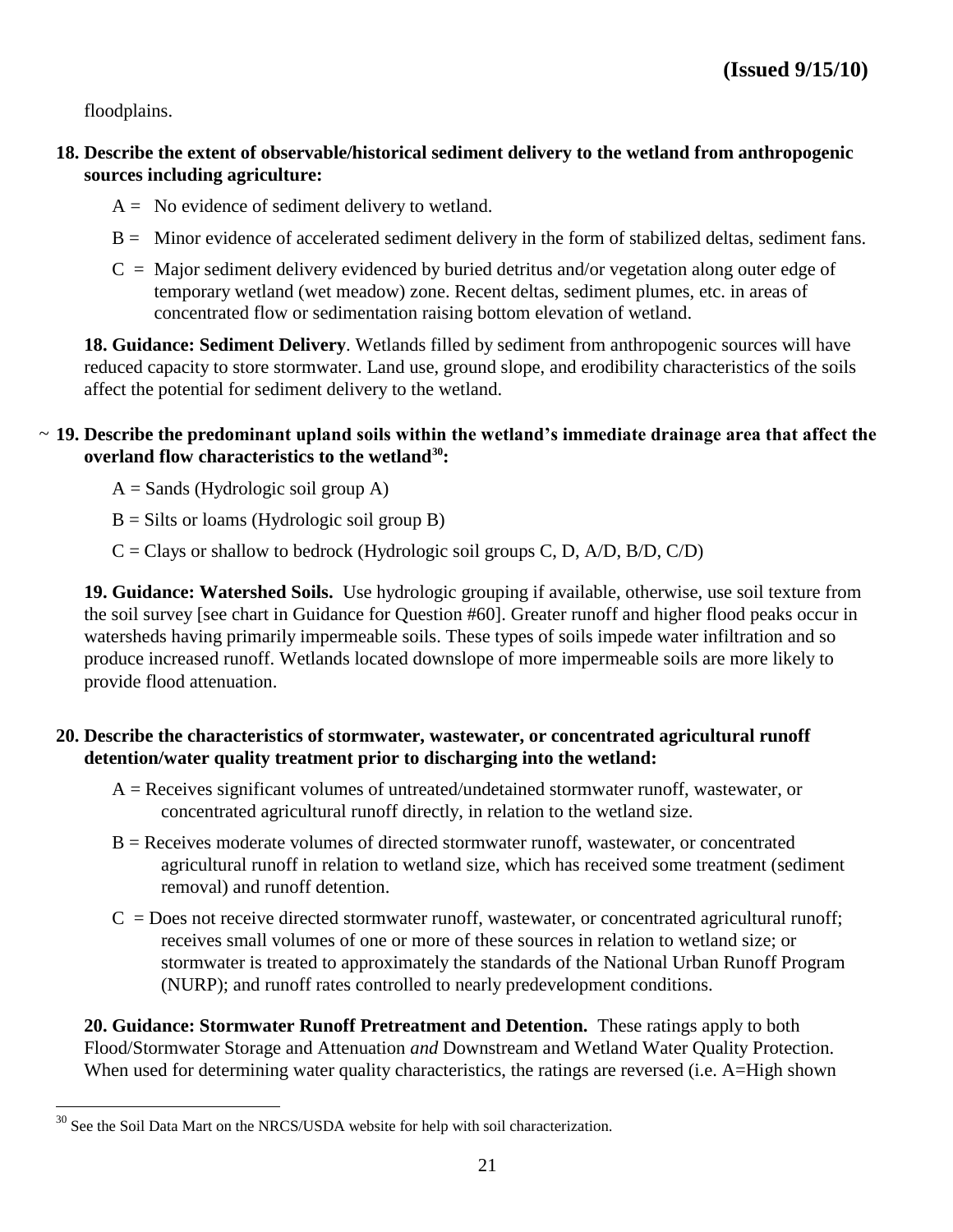above will be counted as C=Low). Wetlands receiving undetained, directed stormwater from developed areas generally provide a higher functional level for flood/stormwater storage than do similar wetlands receiving stormwater at rates of, and with water quality equivalent to, that prior to development.

A NURP pond is most easily identified by having a 10-foot wide, nearly flat shelf just below the normal water level and will be 4 to 10 feet deep. Typically, these ponds will have a wet surface area (at the normal level) approximately equal to 1% of the watershed area (when the impervious percentage is less than 50), or 2% of the watershed impervious area (when the impervious percentage is >50). For example, a 0.5 acre pond will serve 50 acres of drainage area with 15% impervious surfaces or a 35 acre watershed containing 25 acres of impervious surfaces). Ponds that remove sediment only are typically smaller with a depth of 4 feet or less. The high rating equates with direct pipe discharge into the wetland and runoff rates, which will likely increase the water level in the wetland significantly (i.e. a pipe discharge from a short length of road or from several residential back yards to a 100 acre wetland complex does not constitute a significant impact).

### ~21. Describe the proportion of wetlands within the DNR minor watershed (5,600 DNR minor watersheds are defined in Minnesota by Minnesota Rules 8420.0110, Subp. 31—the definition of "minor" watershed" may vary by state) **and the opportunity for contributing to floodwater detention<sup>31</sup><b>:**

 $A = W$ etlands make up less than 10% of the minor watershed area.

 $B = W$ etlands make up 10-20% of the minor watershed.

 $C = W$ etlands make up more than 20% of the minor watershed.

**21. Guidance: Subwatershed Wetland Density.** The density of wetlands in the minor watershed will determine the benefit each provides downstream. Wetlands reduce flood peaks up to 75 percent compared to rolling topography when they occupy only 20 percent of the total basin.<sup>23</sup> When wetland densities in the minor watershed exceed 20% total cover, the flood storage benefits of additional wetlands rapidly decrease.

#### **22. Describe the functional level of the wetland in retarding or altering flows based on the surface flow characteristics through the wetland:**

 $A = No$  channels present.

 $\overline{a}$ 

- $B =$ Channels present, but not connected, or meandering channels.
- $C =$  Channels connecting inlet to outlet.

**22. Guidance: Channels/Sheet Flow**. Channels are formed in the underlying substrate, not just as paths through emergent vegetation. Sheet flow, rather than channel flow, offers greater frictional resistance. The potential for floodflow desynchronization is greater when water flows through the wetland as sheet flow. Connecting channels will carry water directly from the inlet to the outlet preferentially in the channel. Channels not connected indicate that some channelized flow may occur within the wetland but not all the way through the wetland via a single channel; some sheet flow will occur. No channels present represents wetlands in which water from the inlet will spread out over the wetland to the outlet (e.g., unchannelized meadows, shallow marshes, deep marshes, ponds, typical floodplains without meander channels, etc.).

 $31$  Verry, 1988; Wells et al., 1988; Flores et al., 1981; and Ogawa and Male 1983/MA:P.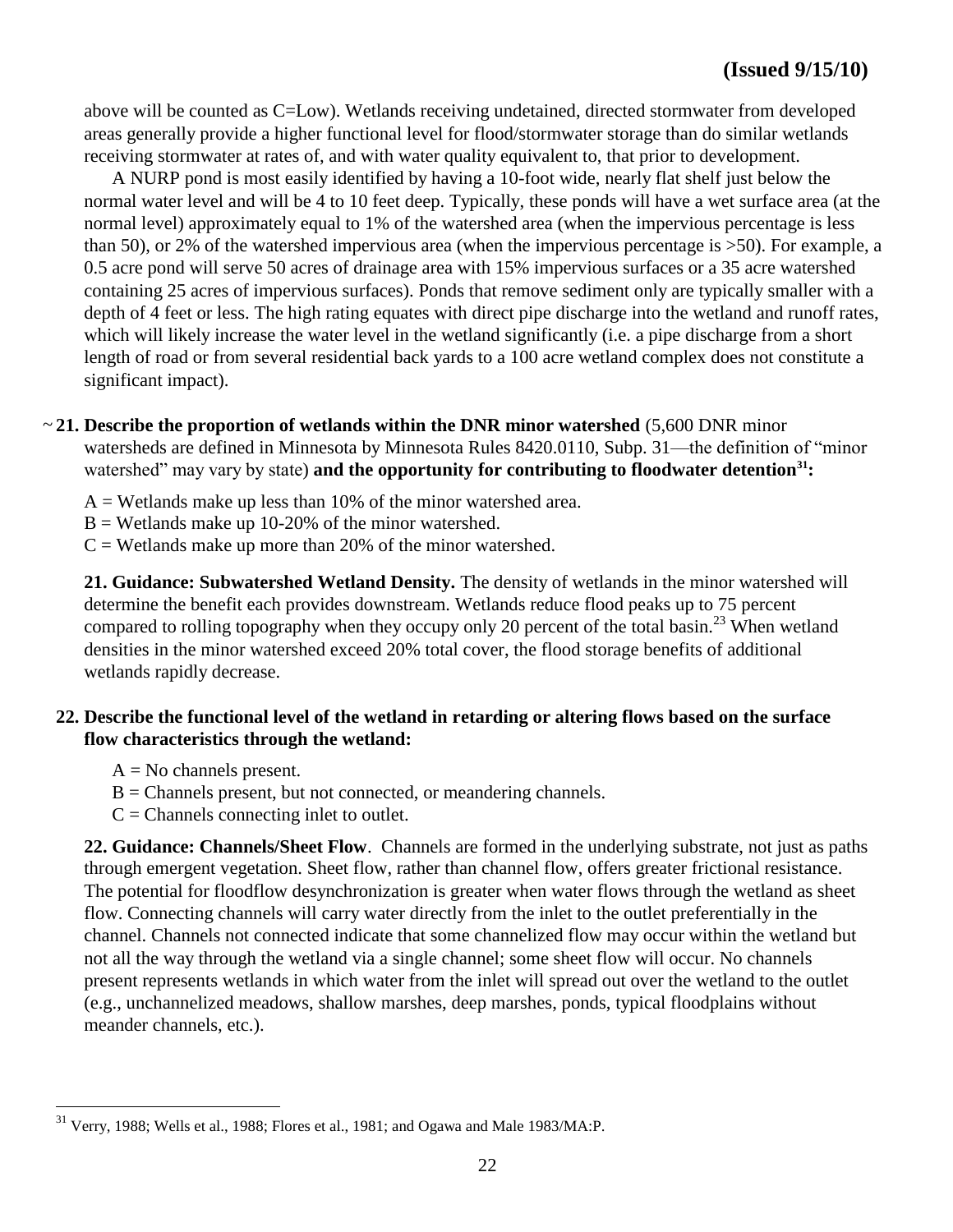#### **23. Adjacent Buffer width: Average width of the naturalized buffer:\_\_\_\_\_feet [Within 500']**

**23. Guidance: Upland Buffer.** Vegetated buffers around wetlands provide multiple benefits including wildlife habitat, erosion protection, and a reduction in surface water runoff. A buffer is an unmanicured area immediately adjacent to the wetland boundary. For this question, do not include lawn areas. If the buffer varies from one side to another, take the average width over the entire perimeter.

| <b>Widths for Water Quality</b> | <b>Widths for Wildlife Habitat</b> |
|---------------------------------|------------------------------------|
| High $=$ >50 feet               | High $=$ >300 feet                 |
| Medium $= 25 - 50$ feet         | Medium $= 50 - 300$ feet           |
| Low $=$ $<$ 25 feet             | Low $=$ <50 feet                   |

**TO SCORE THE NEXT THREE QUESTIONS***,* **consider a 50-foot ring around the wetland or assessment area.**  Describe the condition (minimum 10%) of each category. Total must equal 100%.

**24. Adjacent Area Management**: average condition of vegetative cover for water quality.

- \_\_\_% Full vegetative cover
- \_\_\_\_% Manicured, primarily vegetated (i.e. short-grass lawn, clippings left in place)

\_\_\_\_% Lacking vegetation: bare soil or cropped, unfenced pasture, rip-rap, impervious/pavement.

**24. Guidance: Adjacent Area Management.** This question refers to the 50 feet surrounding the wetland assessment area (unlike the shoreland wetland vegetation question, which refers to the vegetation within the wetland itself). Maintenance may include mowing, haying, spraying or burning.

**25. Adjacent Area Diversity & Structure** (composition of characteristics for habitat)

\_\_\_\_% Full coverage of native non-invasive vegetation

\_\_\_\_% Mixed native/non-native vegetation, moderate density coverage, OR dense non-native cover.

\_\_\_\_% Sparse vegetation and/or impervious surfaces.

**25. Guidance: Adjacent Area Diversity and Structure.** Many wetland-associated wildlife utilize upland areas for breeding, nesting, and foraging activities. Quality of the upland will affect the diversity and stability of the wetland wildlife community. This question combines estimates of both diversity and density—most wetlands will fall in the middle.

#### **26. Adjacent Upland Slope**

 $\frac{1}{2}$ % gentle slopes, 0-6%

 $\frac{1}{2}$ % moderate slopes, >6-12%

 $\frac{1}{2}$  % steep slopes,  $>12\%$ 

**26. Guidance: Adjacent Upland Slope.** Gentle slopes are associated with greater use by wildlife and also are less likely to erode. This measurement is best estimated on site.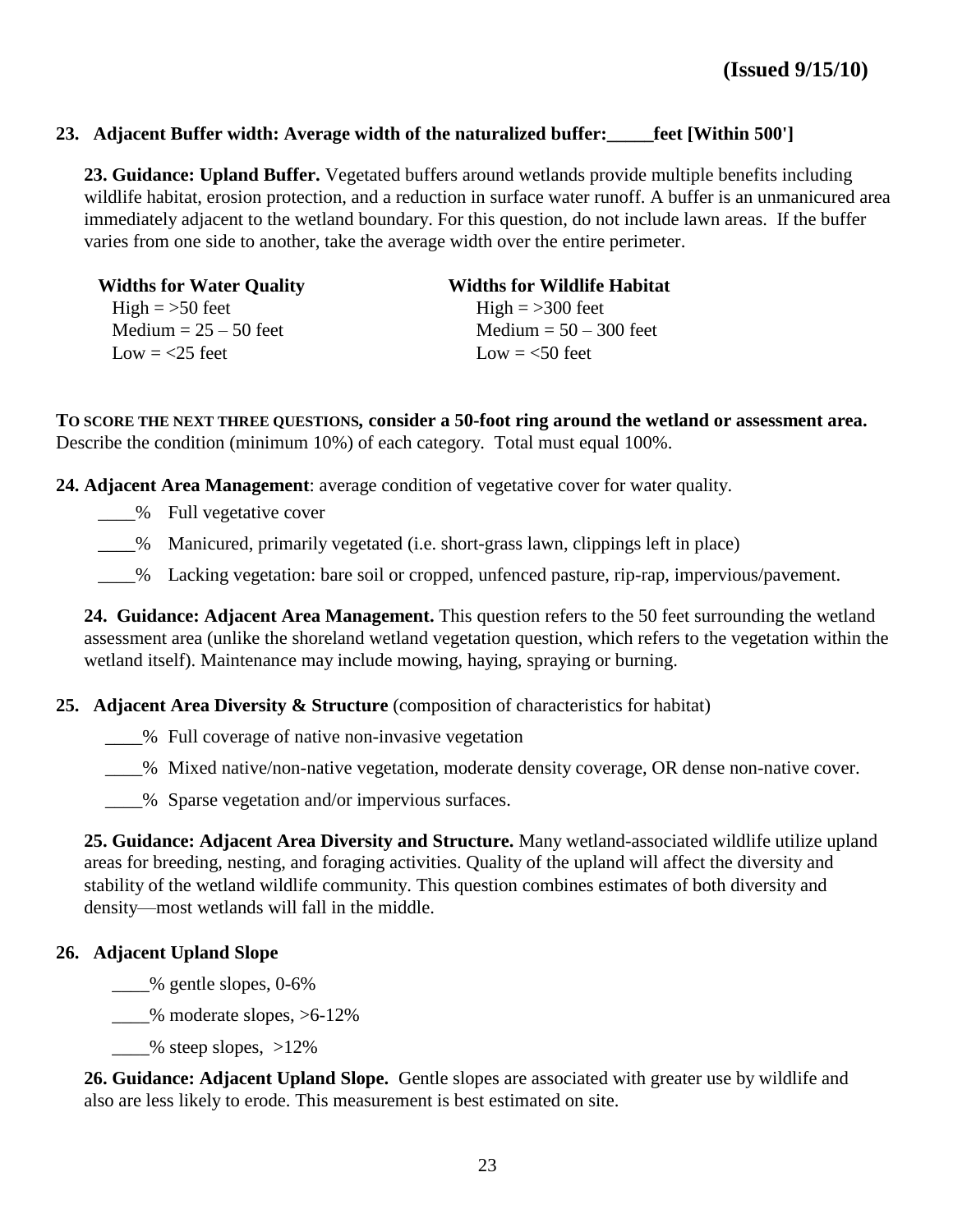#### **27. Describe the proximity of the first recreational lake, recreational watercourse, spawning area or**  ~**significant fishery, or water supply source down-gradient of the wetland<sup>32</sup>:**

- A = Isolated wetlands *or* wetland with one or more resource within 0.5 mile downstream via any form of channel, pipe.
- $B =$ One or more resource within 0.5 to 2 miles downstream.
- $C = No$  significant resources are located within 2 miles downstream.

**27. Guidance: Downstream Sensitivity.** The water quality function wetlands provide help disperse the physical, chemical, and biological impacts of pollution in downstream waters. Sensitive water resources located within 0.5 miles downstream of the wetland will realize the greatest benefit to water quality from the wetland. As discharges from the wetland move farther downstream, the benefits to water quality provided by the wetland will continue to diminish.

#### **28. Does the wetland water quality and/or plant community exhibit signs of excess nutrient loading:**

- $A = No$  evidence of excess nutrient loading or nutrient sources (e.g. evidence of diverse, native vegetative community, no pipes, etc.).
- $B =$  Some evidence of excess nutrient loading source and evidence in the plant communities such as dense stands of reed canary grass or narrowleaf, and/or blue (hybrid) cattail.
- $C =$  Strong evidence of excess nutrient loading by evident nutrient sources or evidence in the plant community such as algal mats present or evidence of excessive emergent, submergent and/or floating macrophyte growth.

**28. Guidance: Nutrient Loading.** Excessive nutrient loading to a wetland can cause nuisance algal blooms and the production of monotypic stands of invasive or weed species. Observed point source or nonpoint source of nutrients may include but is not limited to: fertilized lawns, agricultural runoff, manure storage or spreading, concentrated stormwater runoff, or pet waste inputs.

**29. Y N Is the wetland fringing deepwater habitat, a lake, or within a watercourse?** If NO, enter "not applicable" for this function in the Summary Table and skip to Question 35 [remove from computation of Shoreline Protection function.] If YES, answer the following questions.

**29. Guidance: Shoreline Wetlands**. The Shoreline Protection function only applies to wetlands that lie at the fringe of lakes, deepwater habitats, and within creeks, streams, rivers, and other watercourses. Typically, these include lacustrine wetlands i.e. fringing lakes which are defined as being situated in a topographic depression; lacking trees, shrubs, persistent emergents, emergent mosses or lichens with greater than 30 percent areal coverage; and greater than 20 acres in size or fringing deepwater habitats which are defined as less than 20 acres in size, but either greater than 6.6 feet deep at the deepest, or has a wave-formed shoreline<sup>33</sup>. The wetland portion is typically the area that is less than 6.6 feet deep. Also included as shoreline wetlands are floodplain/riverine systems (i.e. wetlands present between the active river channel and river banks that may experience frequent water level fluctuations and/or erosive forces).

<sup>32</sup> Wells et al., 1988.

<sup>33</sup> Cowardin, 1979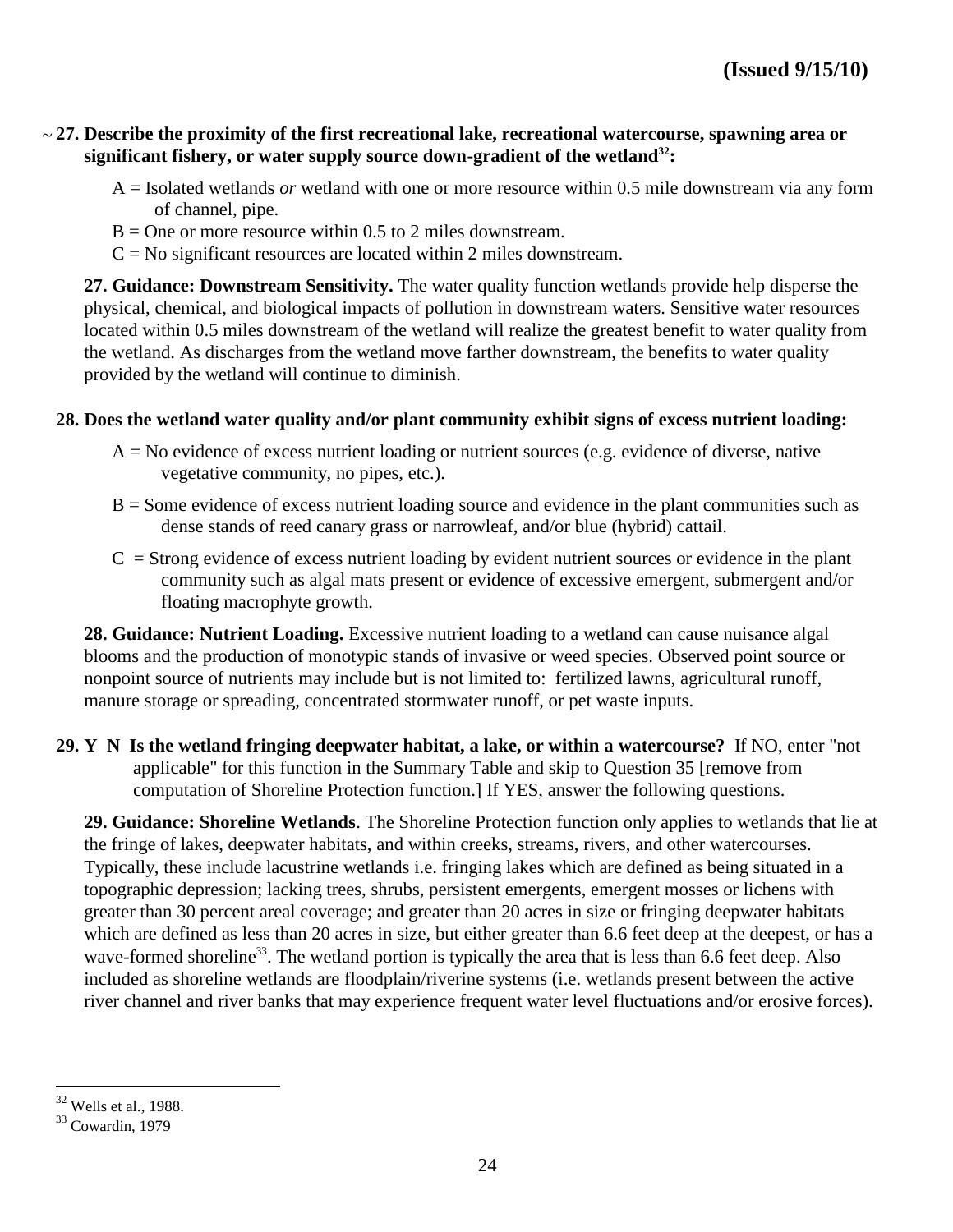#### **30. Enter the percent cover of rooted shoreline wetland vegetation<sup>34</sup> .**

 $\%$ 

- **30. Guidance: Rooted Shoreline Vegetation.** The erosive strength of waves and currents can be greatly dissipated by a dense vegetation cover including submerged macrophytes. The greater the vegetation density, the greater the shoreline protection. (High = Macrophyte cover in the wetland  $>50\%$ ; Medium = Macrophyte cover in the wetland is 10% - 50%; Low = Macrophyte cover in the wetland  $\langle 10\% \rangle$ .
- **31. Enter the average wetland width in feet between the shoreline/streambank and deep water/stream<sup>35</sup>:**  \_\_\_\_\_ feet

**31. Guidance: Wetland Width.** Wetlands with wide stands of vegetation are more likely to stabilize sediments than those with narrow stands. Knutson et al. (1981) found that wetlands wider than 30 feet reduced wave energy by 88% while emergent wetlands less than 6 feet wide were relatively ineffective in wave buffering. Measure width starting from the deepwater edge up to the normal water's edge, not to include the shore area up out of the water itself (the shore-area wetland is considered in Question #34). (High = Wetland width > 30 feet; Medium = Wetland width 10-30 feet; Low = Wetland width <10 feet).

#### **32. Describe the emergent vegetation type and resistance within the shoreline wetland<sup>36</sup>:**

- $A =$  Dominance of emergent species with strong stems present all year and/or dense root mats in the wash zone (e.g., cattails, shrubs) that are resistant to erosive forces.
- $B =$  Presence of some emergent species with strong stems or dominance of weak-stemmed emergent species persisting most of the year and/or moderately dense root mats in the wash zone (e.g., bulrushes, grasses) that are resistant to erosive forces.
- $C =$  Presence of some weak-stemmed emergent species and/or no dense root mats in the wash zone (e.g., rushes).

**32. Guidance: Emergent Vegetation.** The erosive strength of waves and currents can be greatly dissipated by a dense, emergent vegetation cover. In addition, species with stronger stems will provide greater protection than weak-stemmed species. The greater the vegetation density, the greater the shoreline protection. Some of the more common species with potentially high value for shoreline anchoring include: sweetflag (*Acorus calamus*), speckled alder (*Alnus incana* ssp. *rugosa*), blue joint grass (*Calamagrostis canadensis*), sedges (*Carex* spp.), red-osier dogwood (*Cornus stolonifera*), spike rush (*Eleocharis palustris*), scouring rush (*Equisetum fluviatile*), rice cutgrass (*Leersia oryzoides*), switchgrass (*Panicum virgatum*), reed canary grass (*Phalaris arundinacea*), common reed (*Phragmites australis*), smartweeds (*Polygonum* spp*.*), pickerelweed (*Pontederia cordata*), cottonwood (*Populus deltoides*), arrowhead (*Sagittaria* spp.), willows (*Salix* spp.), bulrushes (*Scirpus* spp.), cordgrass (*Spartina pectinata*), and cattails (*Typha* spp.).

 $34$  Wells et al., 1988.

<sup>35</sup> Adamus et al., 1991.

<sup>36</sup> Wells, et al., 1988.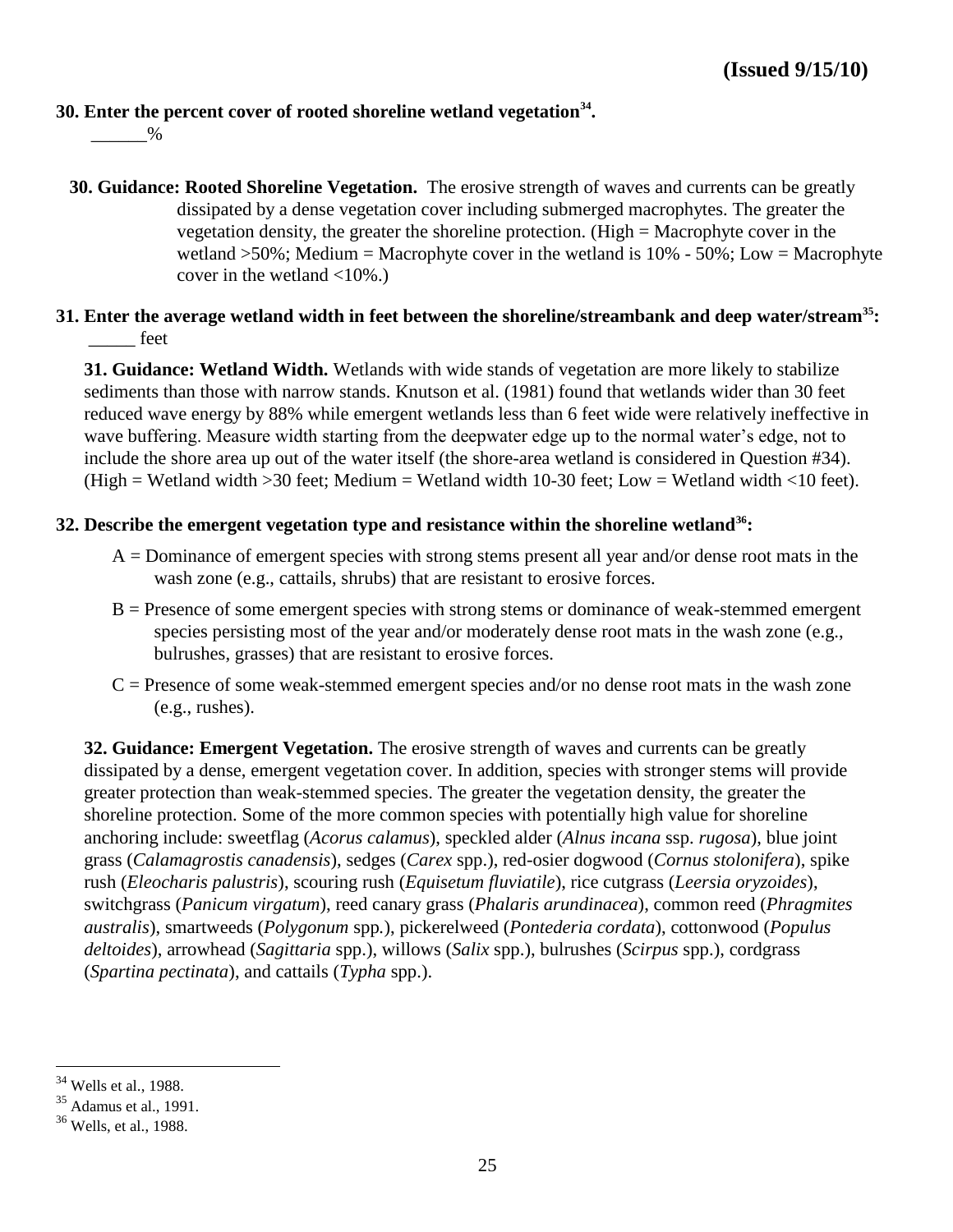#### **33. Describe the shoreline erosion potential at the site<sup>37</sup>:**

- A = Strong wave action or water current (greatest wind fetch on a lake or outside river bend); frequent boat traffic and restrictions that funnel boats into narrow passages; sandy soils or evidence of erosion or slope failure.
- B = Moderate wave action or water current (small lakes or large ponds); moderate boat traffic with some evidence or potential for erosion or slope failure.
- $C =$  Negligible erosive forces (little open water or wave action or slow-moving, straight river); minimal to no boat traffic or no-wake zone; no evidence of past erosion or slope failure.

**33. Guidance: Shoreline Erosion Potential.** Wetlands located in areas with strong currents and wave action have the greatest potential for protecting shoreline. Shorelines composed of sandy or erodible soils will benefit the most from shoreline wetland protection.

#### **34. Describe the shoreline/streambank vegetation conditions up slope from the water level in relation to the ability to protect the bank from erosion or slope failure:**

- $A =$  Lack of vegetation; regularly manicured, short-grass lawn.
- B = Full vegetative cover composed of shrubs receiving only moderate maintenance or grasses/understory vegetation that is not manicured.
- $C = Deep-rooted vegetation not actively maintained (e.g., trees, shrubs and grasses), or rip-rap.$

**34. Guidance: Bank Protection Ability.** The potential for erosion and/or slope failure of shoreline or streambank areas is also dependent on the land use and condition on the slope above the water level and on top of the bank. Bare soils or those with shallow rooted grasses that are manicured on a regular basis provide less protection than deep-rooted grasses allowed to grow naturally. For this question, consider that part of the wetland starting at the water's edge up to the upland edge, to encompass the shore area up out of the water itself (the water-level wetland is considered in Question #31).

 $\sim$  35. Y N Is the wetland known to be used recently by rare wildlife species or wildlife species that **are state or federally listed?** If yes, wildlife habitat functional level rating = exceptional. (If Special Features, question J is answered, the functional level will also be exceptional)

**35. Guidance: Rare Wildlife.** Rare wildlife species include any of those listed in the or are federally listed. This question is meant to address local conditions rather than statewide priorities. Although consulting the Minnesota Natural Heritage Database or County Biological Survey (see Question #5) will be helpful to guide the assessment, local considerations of scarcity or abundance must be applied.

**36. Y N Is the wetland plant community scarce or rare within the watershed?** If the wetland ~community has a High quality rating from Question #2 and this question is yes, then Vegetation function is Exceptional.

**36. Guidance: Rare Community.** This question is meant to address local conditions rather than statewide priorities. Although consulting the Natural Heritage Database and County Biological Survey

 $37$  Wells et al., 1988.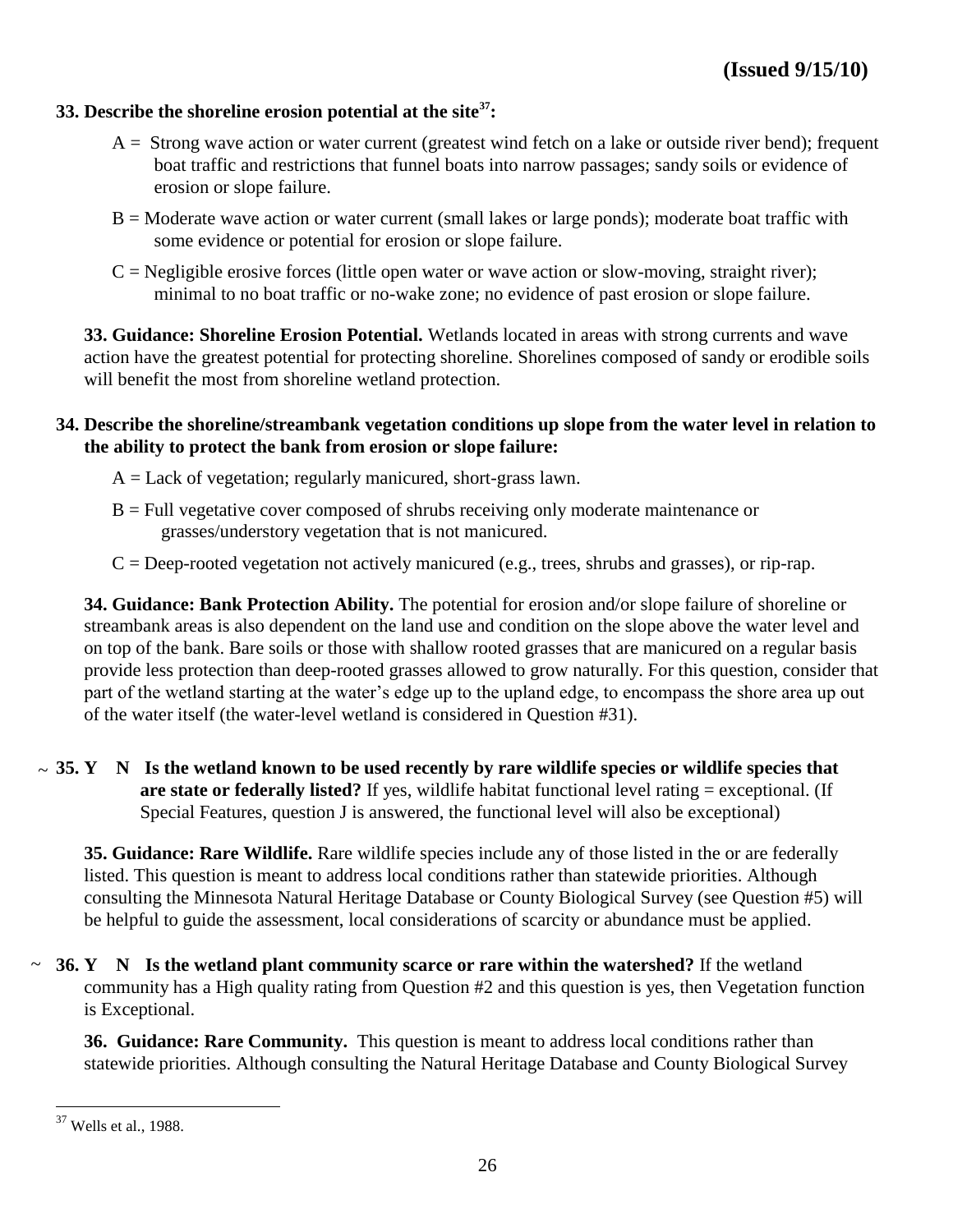(see Question #5) will be helpful to guide the assessment, local considerations of scarcity or abundance must be applied here.

**37. For deep and shallow marshes or shallow open water wetland types (types 3, 4, and 5) select the cover category that best illustrates the interspersion of open water and emergent, submergent, or floating-leaved vegetation within the wetland** (See Interspersion Diagram Figure 1<sup>38</sup>, Appendix Fig. 1 or the database *image*).

Enter the cover category based on the diagram: \_\_\_\_\_\_

 $N/A =$  Not applicable for wetland types 1, 2, 6, 7, 8.

**37. Guidance: Vegetation Interspersion<sup>39</sup> .** Wetlands that contain vegetation interspersed with open water are more likely to support notably greater on site diversity and/or abundance of fish and wildlife species. Those with very dense vegetation and no channels or open water areas are less likely to support this function. Vegetation interspersion is a measure of the amount of edge between vegetation and open water, which is valuable to wildlife. Cover categories 5 and 7 rate High; 3, 4, and 6 rate Medium; 1, 2, and 8 rate Low.

**38. For wetlands having more than one vegetative community (see Question 1), indicate the interspersion category that best fits the wetland** (see Appendix Fig. 2 or database version *Image*).

Category =  $\therefore$  (Category 3=High, 2=Medium, 1=Low)

 $N/A =$  Only one vegetative community is present.

**38. Guidance: Vegetative Interspersion.** For wetlands that are characterized by multiple vegetative communities, the increased structural diversity and amount of edge associated with greater interspersion is generally positively correlated with wildlife habitat quality. Interspersion is a modification based on the Wells et al., 1988, Page 67, Interspersion Diagram, Golet et al., 1976. The figures shown in the appendix are examples of complexity, not meant to be exact representations of any individual site. Choose the one that most closely approximates the degree of interspersion at your site, regardless of structural differences. "Site," in some instances, may mean a portion of a larger basin, if that is how the assessment area has been defined from the start.

#### **39. A healthy wetland will have detritus (vegetative litter) in several stages of decomposition. Describe the wetland condition<sup>40</sup>:**

 $A =$ The presence of litter layer in various stages of decomposition.

 $B =$  Some litter with apparent bare spots, or dense litter mat (e.g., reed canary grass mat).

 $C = No$  litter layer.

 $N/A =$  Deep marshes, shallow open water and bog communities.

<sup>38</sup> Wells et al., 1988; Adamus et al., 1991.

<sup>&</sup>lt;sup>39</sup> Interspersion is based on Wells et al., 1988, Page 180 Interspersion Diagram

 $40$  Lee et al., 1997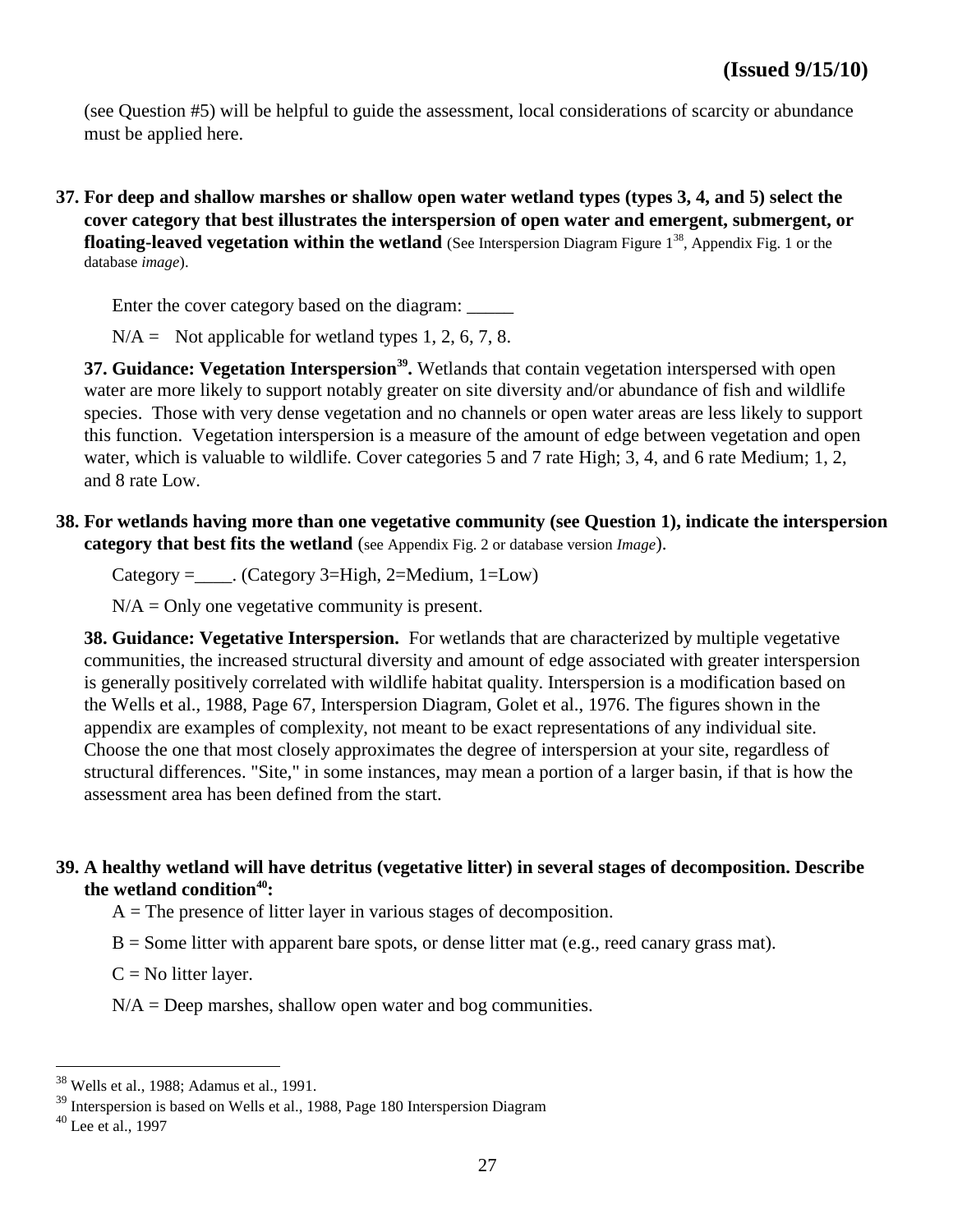**39. Guidance: Wetland Detritus.** Detritus or vegetative litter in various stages of decomposition is a sign of a healthy wetland. Detrital biomass impacts nutrient cycling processes and disturbance regime and thereby influences plant assemblages. Detritus maintains thermal regulation of rhizomes and propagules, and is essential to nutrient cycling. The integrity of the system's vegetation components supplies the bulk of the faunal habitat requirements. When assessing a site, consider that the amount of detritus will vary with the time of year; floodplain forests may show no litter after spring flood events, for example.

# **40. Describe the relative interspersion of various wetlands in the vicinity of the assessment wetland<sup>41</sup>:**  ~

- $A =$ The wetland occurs in a complex of wetlands of various types (general guideline: at least 3 wetlands within 0.5 miles of assessment wetland, at least one of which has a different dominant plant community than the assessment wetland); or the assessment wetland is the only wetland within a 2 mile radius.
- $B =$  Other wetlands of the same plant community as the assessment wetland are present within 0.5 miles.
- $C = No$  other wetlands are present within 0.5 miles of the assessment wetland but are present within 2 miles.

**40. Guidance: Wetland Interspersion.** This question is best determined using GIS (except in forested areas where wetlands smaller than one to three acres may not appear). This question uses a 0.5-mile radius and rates wetlands higher for having more wetland neighbors. However, research indicates that the critical radius varies by species<sup>42</sup>. Wetlands that are isolated in the landscape may provide the last refuge for wetland dependent plant and animal species in an otherwise upland or developed area.

- **41. Habitat value diminishes when fragmented by barriers, which restrict wildlife migration and movement. Describe barriers present between the wetland and other habitats<sup>43</sup>:**
	- $A = No$  barriers or minimal barriers present; i.e. low traffic; uncurbed roads, low density housing (> 1 acre lots), golf courses, utility easements, or railroads.
	- $B =$  Moderate barriers present; i.e. moderately traveled; curbed roads, moderate density housing (1/3 to 1 acre lots), residential golf courses, low dikes, row crops.
	- $C =$  Large barriers present; i.e. 4-lane or wider, paved roads, parking lots, high-density residential (<1/3 acres), industrial and commercial development.

**41. Guidance: Wildlife Barriers.** This variable is defined as a measure of habitat fragmentation of the wetland relative to other wetlands and native plant communities to indicate the ecosystem connectivity. It identifies barriers to wildlife migration ranging from very small barriers such as unpaved roads and lowdensity housing to large hydrologic barriers such as regional canals and levied roads. Reference area will affect this rating: "other habitats" includes upland areas usable as wildlife resting or reproductive habitat. Because agricultural use can vary in intensity, use Best Professional Judgment to determine if cropland could be considered "habitat."

 $41$  Wells et al., 1988; Adamus et al., 1991

<sup>42</sup> Whited et al., 2000

<sup>&</sup>lt;sup>43</sup> Rheinhardt et al., 1997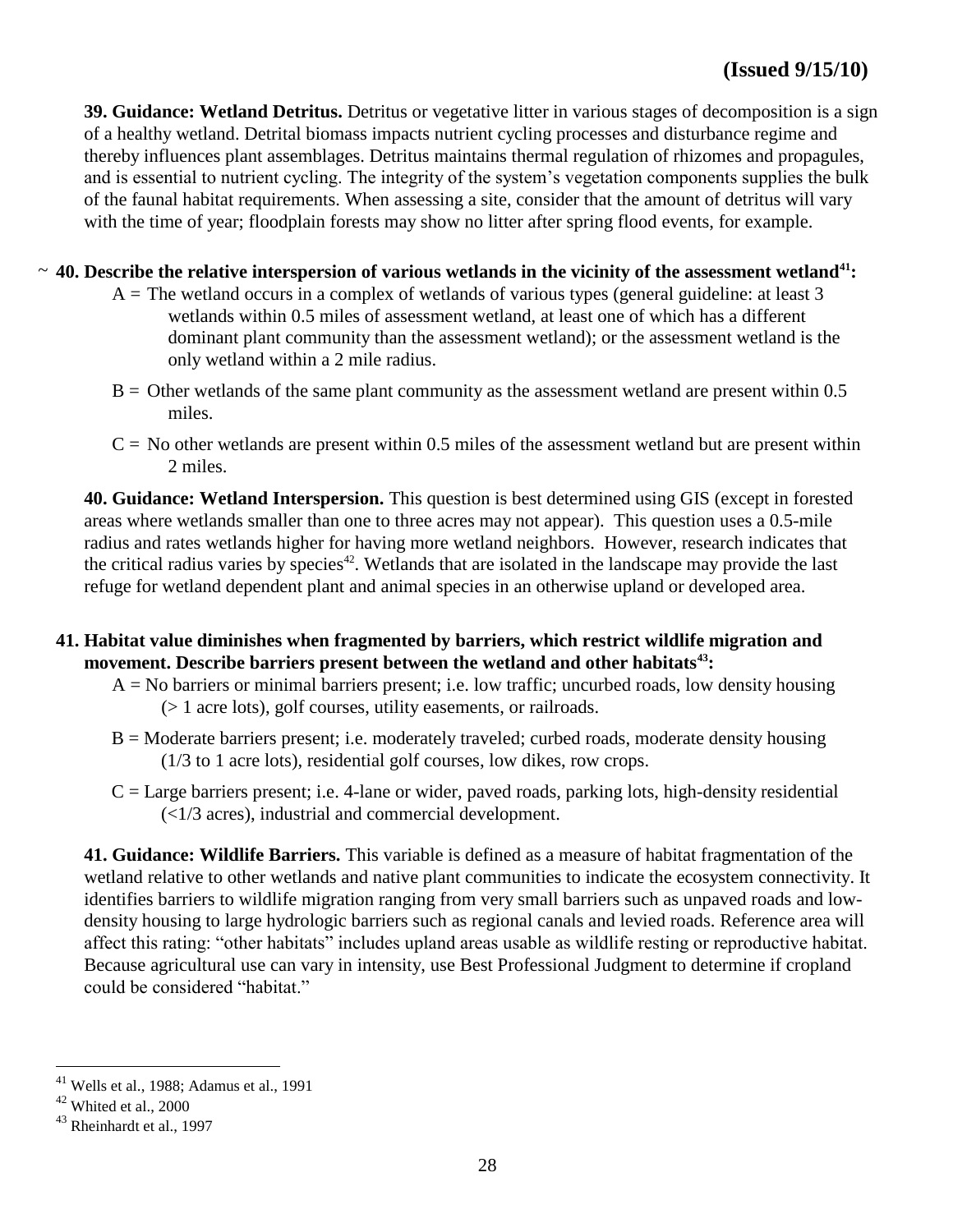# **42. Amphibian breeding potential – hydroperiod (check one)**

- Adequate—the wetland is inundated long enough in most years to allow amphibians to successfully breed (Cowardin et al. water regimes A, C, F, H, G) (Score  $= 1.0$ )
- Inadequate—the wetland is not inundated long enough in most years to allow amphibians to successfully breed (Cowardin et al. water regimes B, D, E, J) (Score  $= 0$ )

**42. Guidance: Amphibian Breeding/Hydroperiod.** Frogs, toads and salamanders reproduce at different times from late March to June, depending on the species<sup>44</sup>. Early breeders (such as spring peepers, wood frogs, chorus frogs, salamanders) typically reproduce in shallow, seasonal wetlands. Green frogs and mink frogs reproduce in larger more permanent wetlands. For breeding to be successful, the wetland must remain inundated long enough for the larval stages to metamorphose into adults. This period varies depending on the species, but a rough guide is that the wetland should remain inundated at least through June 1 for the portion of the state south of I-94 and at least through June 15 north of I-94. This period of inundation will not accommodate all species, but is reasonably likely to ensure that the wetland is suitable for breeding by some amphibians.

The Cowardin et al. water regimes listed above are approximate indicators—more direct evidence of hydroperiod should be used when possible. Direct evidence of amphibian breeding **may** be an indication of a sufficient hydroperiod. Such evidence would include observations of frogs calling, egg masses in the water, presence of tadpoles or presence of young, newly metamorphosed frogs, toads or salamanders at the wetland. Note however, that some species are opportunistic and will lay eggs in temporary pools that will not remain inundated long enough for successful reproduction. Exercise caution when using this indicator.

#### **43. Amphibian breeding potential – fish presence**

- $A =$ The wetland is isolated so that predatory fish (e.g., bass, northern pike, walleye, bluegill, perch, etc…) are never present.
- $B =$ The wetland may occasionally be connected to other waters so that predatory fish may be present in some years.
- $C =$ The wetland is connected with a lake or river so that predatory fish are always present or the wetland is used for rearing of game fish.

**43. Guidance: Amphibian Breeding/Predators.** Optimal amphibian breeding habitat is characterized by a lack of predatory fish<sup>45</sup>. These habitats are wetlands that winterkill, dry periodically, are periodically anoxic, and are not connected to waters bearing predatory fish. The wetland should not be used to rear bait or game fish. This question utilizes observable characteristics of the wetland to infer about the status of fish. Direct observation or knowledge about fish presence should be substituted where possible.

#### **44. Amphibian and reptile overwintering habitat**

 $A =$ The wetland is normally more than 1.5 meters deep (never or rarely winterkills).

 $B =$ The wetland is normally around 1 meter deep (may occasionally winterkill).

- $C =$ The wetland is normally less than 1 meter deep and often freezes to the bottom.
- $N/A$  = The wetland never or rarely contains standing water or is nearly always dry in winter.

<sup>44</sup> Oldfield and Moriarty, 1994

<sup>45</sup> Lannoo, 1998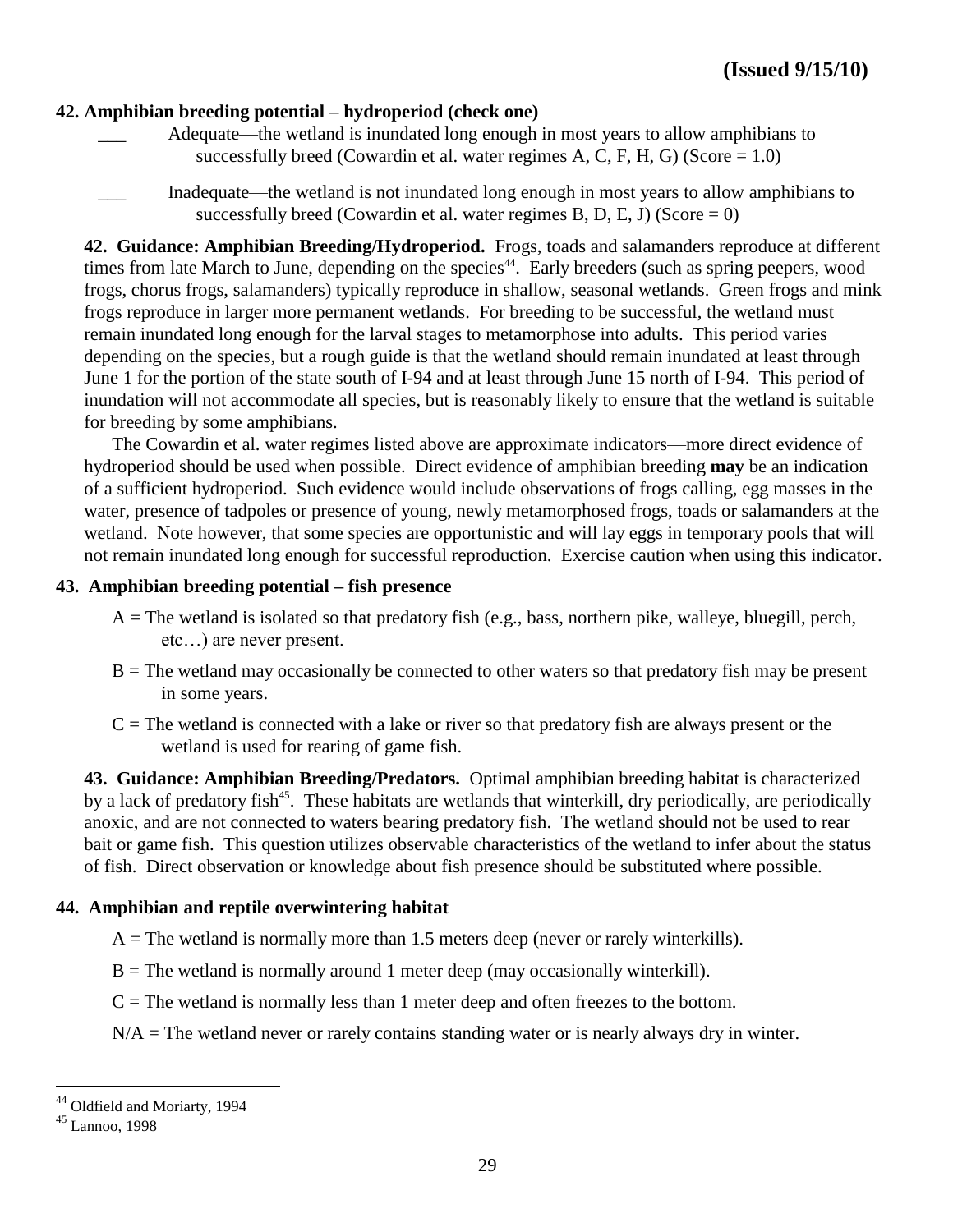**44. Guidance: Amphibian Habitat.** Wetlands that are deep and well oxygenated provide over-wintering habitat for leopard, green and mink frogs, as well as turtles<sup>46</sup>. Evidence of over-wintering would be observations of migrations of frogs to the wetland in fall and away from the wetland in spring and basking turtles in the spring. Recent evidence of Blandings turtles overwintering in Type 6 wetlands may alter this assessment.

- **45. List any noteworthy wildlife species observed or in evidence (e.g., tracks, scat, nest/burrow, calls, viewer reports), including birds, mammals, reptiles, and amphibians.** *(Note: This list is for documentation only and is not necessarily an indication of habitat quality.)*
- **46. Is the wetland contiguous or intermittently contiguous with a permanent waterbody or watercourse such that it may provide spawning/nursery habitat for native fish species?** Choose the condition from the following list that best describes the wetland in relation to fish habitat:

Exceptional = The wetland is a known spawning habitat for native fish of high importance/interest or the wetland is part of or adjacent to a trout fishery as identified by the DNR.

- $A =$ The wetland is lacustrine/riverine or is contiguous with a permanent water body or watercourse and may provide spawning/nursery habitat, refuge for native fish species in adjacent lakes, rivers or streams, or provides shade to maintain water temperature in adjacent lakes, rivers or streams.
- $B =$ The wetland is intermittently connected to a permanent water body or watercourse that may support native fish populations as a result of colonization during flood events, or the wetland is isolated and supports native, non-game fish species.
- $C =$ The wetland is isolated from a permanent water body or watercourse or has exclusive, high carp populations, which cause degradation to the wetland.
- $N/A$  = None of the above. The wetland does not have standing water during most of the growing season. The site is not capable of supporting fish.

**46. Guidance: Fish Habitat Quality.** Generally, the value of a wetland for fish habitat is related to its connection with deepwater habitats. In the north central region, spawning habitat for warm water species can be an important function of a wetland, and northern pike are among the most valuable warm water species spawning in wetlands $47$ . Cold-water species are relatively rare and wetlands (according to traditional definition) do not provide habitat for spawning trout, but have an indirect effect through improving water quality<sup>48</sup>.

Northern pike wetland spawning habitat will have several characteristics including: 1) A semipermanent or permanent connection to a lake or stream that has a population of northern pike; 2) The wetland is vegetated primarily with reeds, grasses, or sedges; or secondarily with cattails, rushes, arrowhead, water lilies, submerged plants, and shrubs or lowland hardwoods with grass and low emergents; 3) The wetland is flooded during the early spring at least once every 3 years for at least 20 days and remains connected to the lake or stream during that time; 4) Lacustrine areas should have 4 to 8 acres of actual spawning area for each 100 littoral acres of lake<sup>49</sup>; and 5) Shallow or deep marsh wetland spawning areas are typically located on the upstream side of the lake or stream<sup>50</sup>.

<sup>46</sup> Oldfield and Moriarty, 1994

<sup>47</sup> Adamus et al., 1991.

<sup>48</sup> Adamus et al., 1991.

<sup>49</sup> MIDNR, 1981; Adamus et al., 1991.

<sup>50</sup> Personal communication, D. Ellison, MnDNR.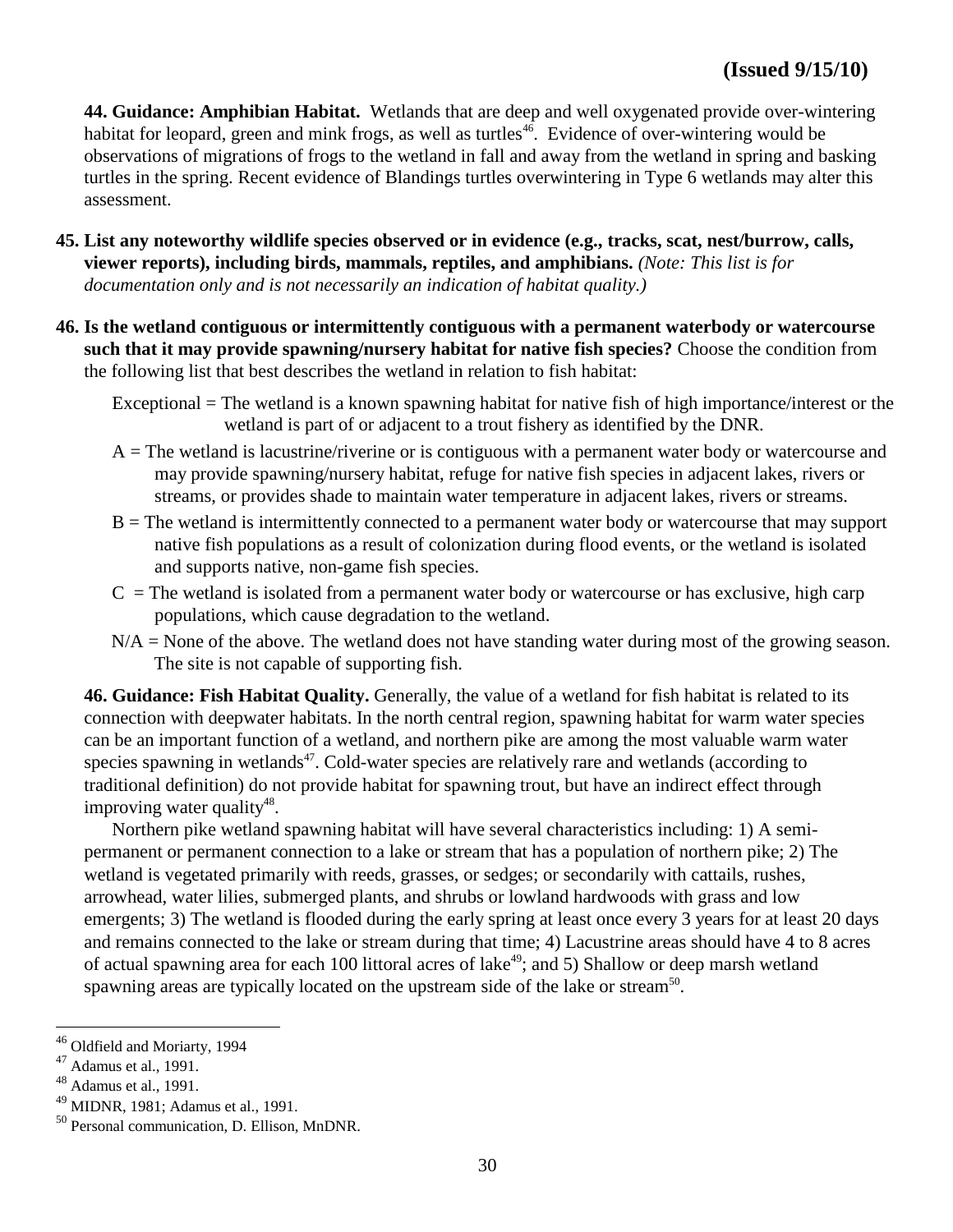A wetland should be rated as having high value for fish if it provides spawning/nursery habitat, or refuge for *native* fish species in adjacent lakes, rivers or streams. Some isolated deep marshes may intermittently support populations of sunfish and northern pike as a result of colonization during flood events. Permanently flooded isolated wetlands that support native populations of minnows provide moderate value. Wetlands with exclusive, high carp populations provide low value for fish habitat because carp cause extreme degradation of the wetland. Isolated wetlands that are not permanently flooded do not generally support fish populations.

- **47. List any fish species observed or evidenced.** *Note: This list is for documentation only and is not necessarily an indication of habitat quality* (database drop-down list: northern pike, perch, sunfish, bass, minnows, carp).
- **48. Y N Does the wetland provide a unique or rare educational, cultural, or recreational opportunity (e.g., located in an outdoor learning park focused on wetland study)?** (If yes this function rates exceptional)

#### **48. Guidance: Unique Opportunity.**

The wetland must provide a rare or unique opportunity within the ecoregion, wetland comparison domain, or study area, such as a wetland associated with a school environmental program or public education institution (University of Minnesota's Cedar Creek, Landscape Arboretum's Spring Peeper Wetland), cultural experience (wild rice areas), or a pristine-reference site for another assessment tool<sup>51</sup>.

### **49. Is the wetland visible from vantage points such as: roads, waterways, trails, houses, and/or businesses?**

 $A =$ The wetland is highly visible and can be seen from several public vantage points.

- $B =$ The wetland is somewhat visible and can be seen from a few vantage points.
- $C = V$ ery limited visibility.

 $\overline{a}$ 

**49. Guidance: Visibility.** While dependent on accessibility, a wetland's functional level could be evaluated by the view it provides observers. Distinct contrast between the wetland and surrounding upland may increase its perceived importance. Multiple vantage points increase the likelihood and number of people that may view the wetland.

#### **50. Y N Is the wetland in/near a city, town, or village so as to generate aesthetic/recreation/ educational/cultural use?**

**50. Guidance: Population Centers.** Accessibility of the wetland is key to its aesthetic or educational appreciation. Thus, proximity to population centers may increase its perceived importance. However, proximity to population centers and locations in public areas may have associated noise and/or pollution factors that could degrade the aesthetic and educational functional level.

#### **51. Is any part of the wetland in public or conservation ownership?**  ~

 $A =$ Completely contained within publicly owned land or entirely within a conservation easement.

- $B =$  Partially within publicly owned land or partially within a conservation easement.
- $C =$  Privately owned or not within a conservation easement.

<sup>&</sup>lt;sup>51</sup> Minnesota's Index of Biologic Integrity uses several wetlands as reference-standard sites for both high- and low-functioning sites.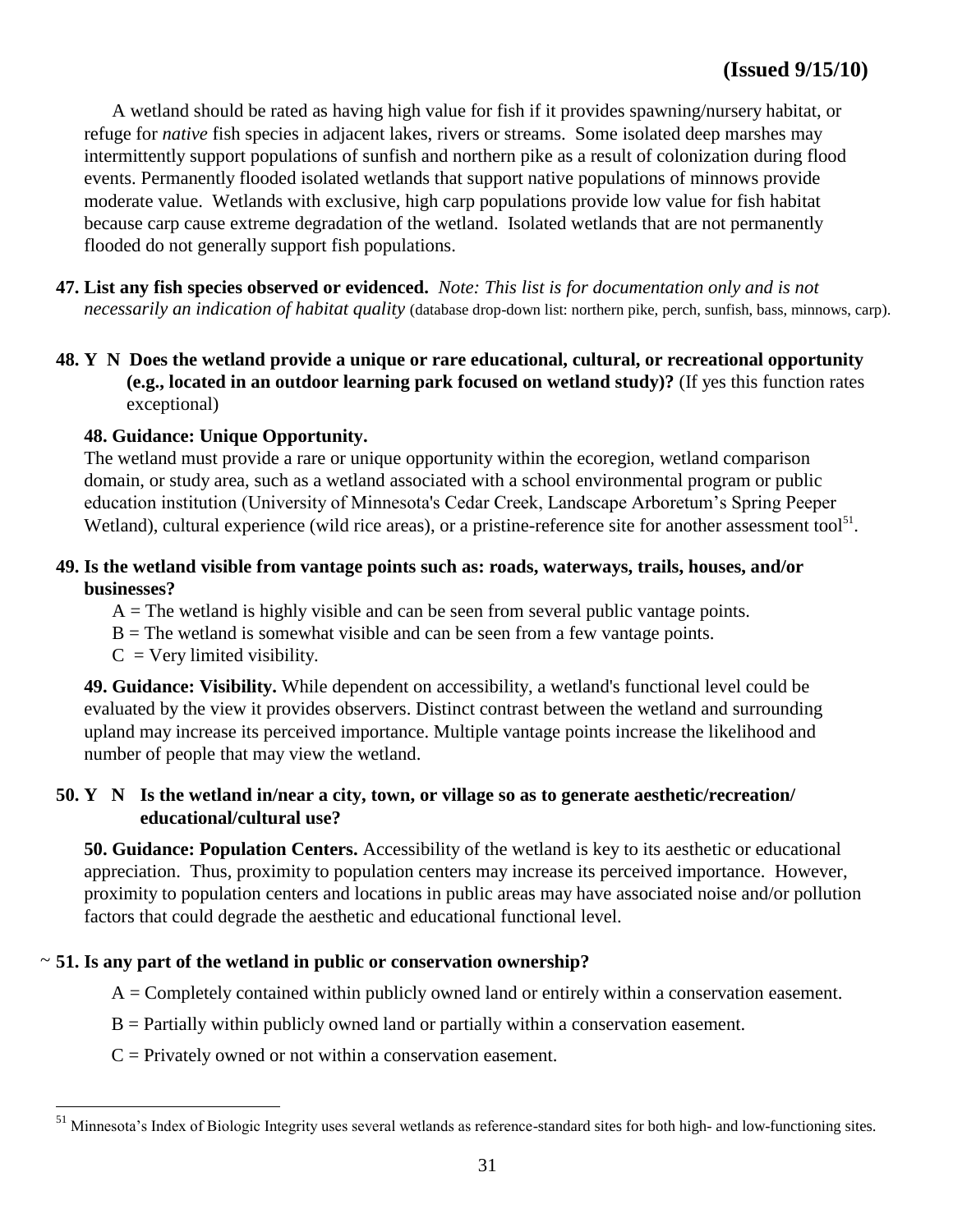**51. Guidance: Public Ownership.** Wetlands located on lands in public ownership inherently will provide open accessibility. Wetlands being on lands within a conservation easement provides some certainty that the wetlands will not be subject to impact pressures.

# **52. Does the public have access to the wetland from public roads or waterways?**

- $A =$  Direct access through a public facility with an established parking area or boat access.
- $B =$  Cumbersome access from a public facility (i.e. no established trails to or near wetland) or no public parking or boat access available.
- $C = No$  public access available.

**52. Guidance: Public Access.** Accessibility of the wetland is key to its aesthetic or educational appreciation. Wetlands located on private lands are not likely to provide aesthetic or educational opportunities to the general public.

#### **53. What are the obvious human influences on the wetland itself, such as:**

- $A = No$  structures, pollution, trash, or other alteration present in the wetland.
- B = Wetland only moderately disturbed by structures, pollution, trash, or alteration.
- $C = W$ etland has signs of extensive pollution/trash, severe vegetative alteration, or multiple structures.

**53. Guidance: Human Disturbances in Wetland.** Wetlands subject to direct human disturbances/impacts are not likely to provide aesthetically pleasing natural environments.

# **54. What are the obvious human influences on the viewshed of the wetland, such as:**

- $A = No$  or minimal buildings, roads, or altered land uses surrounding the wetland.
- $B =$  Surrounding area composed of mostly open space with a few buildings or roads, low intensity agriculture.
- $C = W$ etland surrounded by residential, other intensively developed land uses, or intensive agriculture.

**54. Guidance: Wetland Viewshed.** This question requires a judgment as to the dominant land use visible at the primary viewing locations within the wetland. This method assumes that the most appealing views of wetlands are from other areas of natural beauty such as an upland forest<sup>52</sup>. Wetlands occurring in densely developed urban areas equate with lower ratings. Excessive noise from nearby highway or factories could be considered an intrusive human influence.

# **55. Does the wetland and buffer area provide a spatial buffer between developed areas?**

- $A =$  Spatial buffer more than 500 feet wide.
- $B =$  Spatial buffer between developed areas less than 500 feet wide.
- $C = Does not provide a spatial buffer—no developed land near the wetland.$

#### **55. Guidance: Spatial Buffer.** Views of open water and open space in general are considered to be

<sup>52</sup> Ammann and Stone, 1991.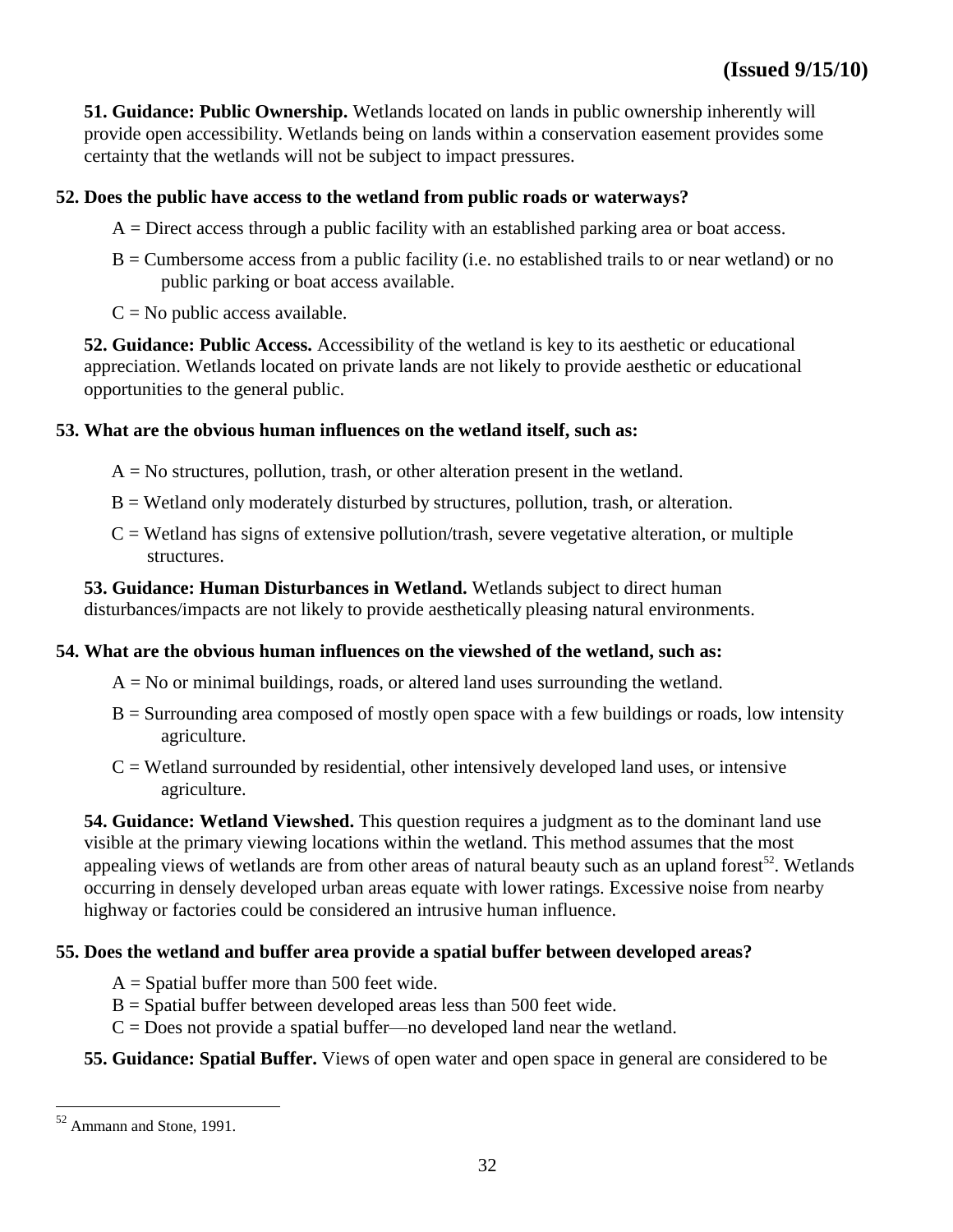aesthetically appealing<sup>53</sup>. Distinct contrast between the wetland and surrounding upland may increase its perceived importance. Expansive wetlands and associated buffer areas provide open space and a feeling of a natural environment while reducing the visibility of adjacent human development. If the wetland is surrounded by undeveloped land within its immediate viewshed, the wetland has little value as a spatial buffer. Developed lands across any portion of the wetland will benefit from the spatial buffering of the wetland. Spatial buffer is measured from the edge of the developed area, across the wetland, to the edge of the next developed area. The edge may be considered the end of manicured lawn or golf course, sidewalk or paved area, or up to a wall or fence.

- **56. Is the wetland and immediately adjacent area assumed to be currently used for (or does it have the potential to be used for) recreational activities** such as the following: education, cultural, scientific study, hiking, biking, skiing, hunting, fishing, trapping, boating, canoeing, wildlife observation, exploration, play, photography, or food harvest.
	- $A =$  Evidence or a high probability for multiple recreational uses.
	- $B =$  Evidence of or a high probability for a few recreational uses.
	- $C = Low$  probability or potential for recreational use

**56. Guidance: Activities.** Wetlands can provide recreational and educational opportunities that enhance their value. Use Best Professional Judgment to decide the likelihood and value of multiple uses from the list above, or of others not noted.

# **57. Is the vegetation or hydrology currently controlled or modified to sustain a commercial product?**

- $A =$  Highly Sustainable Use: commercial use of the wetland does not permanently alter the wetland characteristics.
- B = Somewhat Sustainable Use: wetland characteristics have been altered but vegetation is still hydrophytic.
- $C = Hydrologv$  dramatically altered to produce a commercial product such as row crops or peat.

 $N/A =$ This wetland is not used for commercial products.

**57. Guidance: Commercial Quality.** Is the wetland being used for a commercial product that does not sustain the wetland? If so, consider the nature of the use. Sustainable uses of the wetland would not require modifying a natural wetland. Products in this category would include collection of botanical products, wet native grass seed, floral decorations, wild rice, black spruce, white cedar, and tamarack. Other sustainable uses may require modification of the natural hydrology, such as for wetland-dependent crops that rely on the wetland hydrology for part of their life cycle (rice, cranberries). Haying and grazing are less intrusive agricultural activities utilized more or less casually when hydrologic conditions permit; light pasture and occasional haying might be considered highly sustainable [A], whereas heavier use would result in a rating of [B]. Row crops such as corn and soybeans can be planted in some wetlands after spring flooding has ceased and still have adequate time to grow to maturity. Like peatmining, cropping is an unsustainable use of the wetland as it is results in severe alterations of wetland characteristics (soil, vegetation, hydrology).

<sup>53</sup> Ammann and Stone, 1991.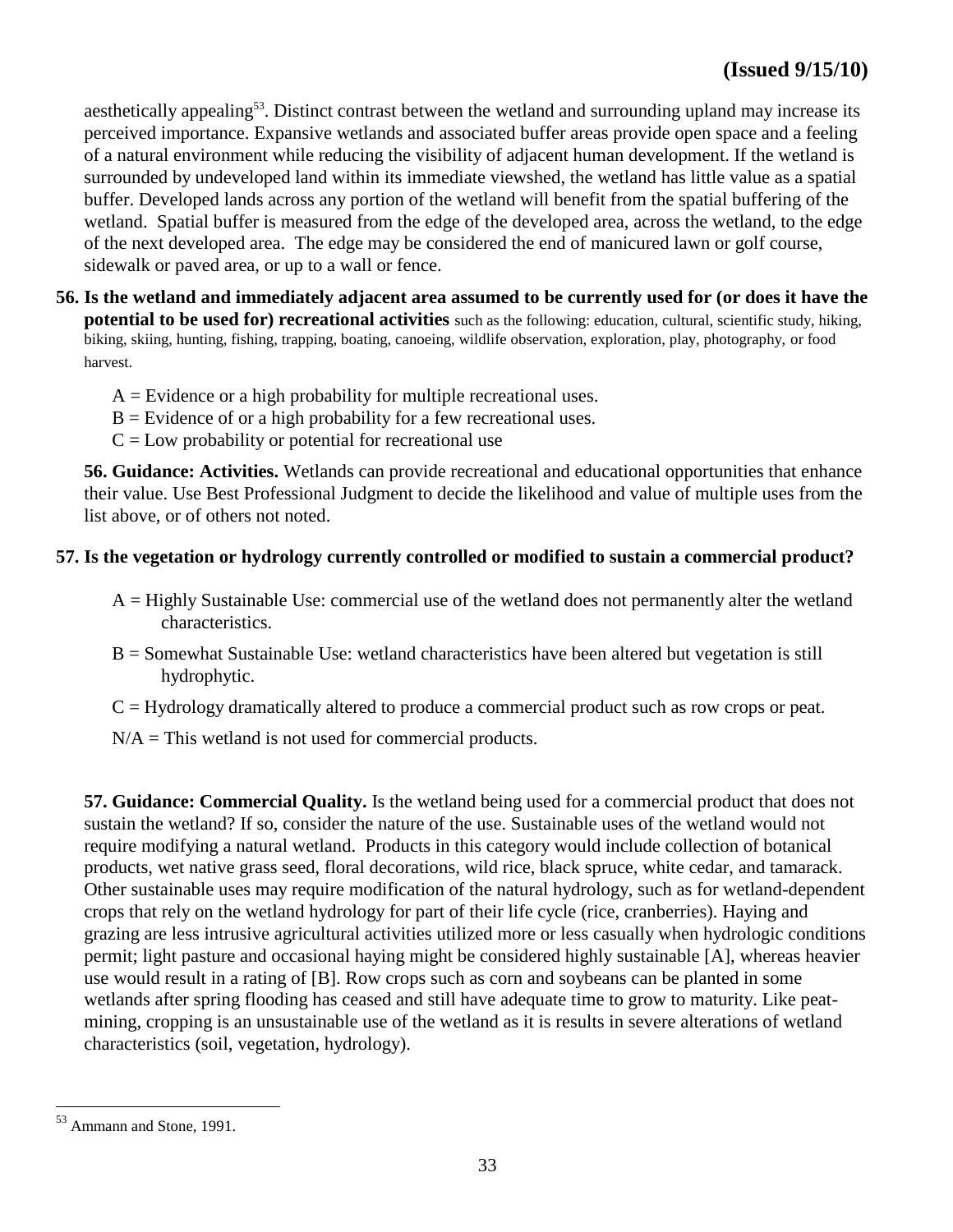**The following questions (#58-63) relate to the movement of groundwater into and out of the wetland. Base your answers on the best available information. Classification of a given site as a primarily recharge or discharge wetland will be based on how a majority of the questions are answered and does not offer a definitive result as to the actual movement of groundwater in the assessment area. When the primary hydrology comes from ground-water, wetlands are labeled discharge, whereas recharge wetlands are those whose hydrology is primarily supported by surface-water that then seeps into a ground-water system.**

# **58. Describe the soils within the wetland<sup>54</sup>:** ~

Recharge = Mineral soils with a high organic content (all soils not included in discharge system).

Discharge =Organic/peat soils, formed due to more continuous wetness associated with a ground water discharge system

**58. Guidance: Wetland Soils.** Wetlands with mineral hydric soils typically represent drier hydrologic regimes where groundwater recharge is more likely (i.e. saturated, seasonally flooded, and temporarily flooded) where the wetness does not significantly limit oxidation of organic materials. Groundwater discharge wetlands represent more stable and permanent hydrologic regimes where excessive wetness limits the oxidation of organic matter resulting in the accumulation of peat and/or muck. In addition, coarser-grained mineral hydric soils may have higher permeabilities allowing groundwater recharge, while histosols generally have low permeabilities, reducing groundwater discharge. Disturbed soils in excavated wetlands or stormwater ponds are subject to best professional judgement for this question.

#### **59. Describe the land use/runoff characteristics in the local subwatershed upstream of the wetland<sup>55</sup>:** ~

- Recharge = Land is primarily developed to high-density residential, commercial, industrial and road land uses (equivalent to lots 1/4 acre or smaller) indicating impervious surfaces (>38%), which result in more runoff to wetlands and lowered water tables creating a gradient for recharge under wetlands.
- Discharge =Upland watershed primarily undeveloped or with low to moderate density residential development (i.e. lots larger than  $\frac{1}{4}$  acre) with low percentage of impervious surfaces (<38%) so upland recharge (to groundwater) and higher water table will be more likely to contribute discharge to wetlands.

**59. Guidance: Land Use/Runoff.** The local subwatershed boundary, smaller still than the DNR minor watershed, is available from the local Soil and Water Conservation District office. Watersheds with extensive paved surfaces, topographic disruptions, and the presence of wells are associated with human development that lowers the potentiometric contours. Lowered or diversified potentiometric contours enhance the likelihood of recharge, not discharge<sup>56</sup>. Wetlands with unpaved watersheds are more likely to allow groundwater discharge to occur.

<sup>54</sup> R.P. Novitzki, 1998 personal communication in MnRAM 2.0; Magee and Garrett, 1998.

<sup>55</sup> Adamus et al., 1991.

<sup>56</sup> Fetter, 1980.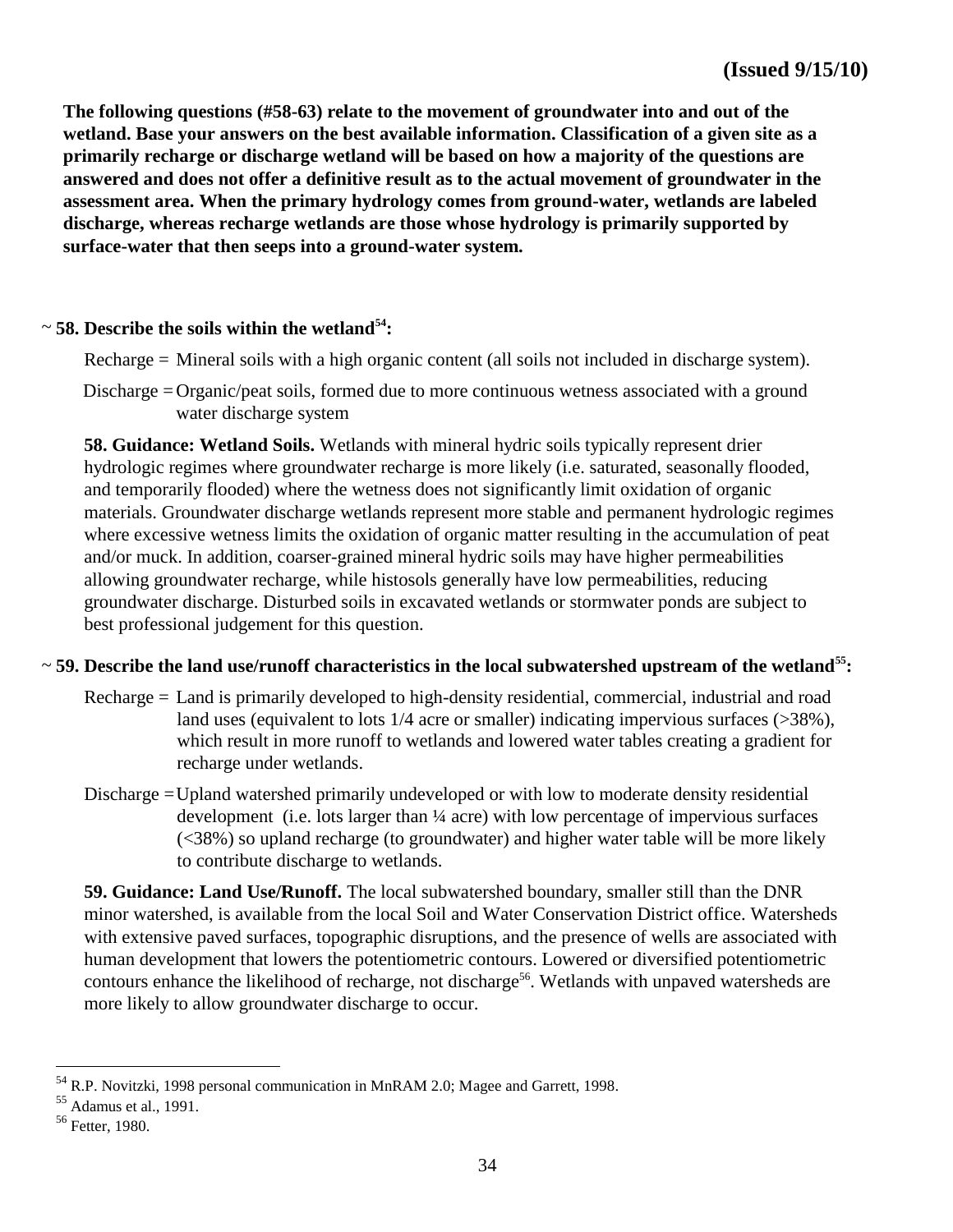#### **60. Indicate conditions that best fit the wetland based on wetland size and the hydrologic properties of the upland soils within 500 feet of the wetland<sup>57</sup> .** ~

- Recharge = Wetland is  $\langle 200 \text{ acres}$  and surrounding soils (within 500 feet) are primarily in the C or D hydrologic groups.
- Discharge =Wetland is >200 acres in size or wetland is <200 acres and the surrounding soils (within 500 feet) are primarily in the A or B hydrologic groups.

**60. Guidance: Wetland Size and Surrounding Soils.** The size or area of the wetland and the soil texture in the surrounding upland are two factors controlling the wetland's water budget. A large wetland with a proportionately small watershed may indicate subsidization of its water budget by groundwater discharge. The probability of groundwater discharge occurring may thus increase as the wetland/watershed ratio increases. The wetland size also controls the amount of recharge potential. The more fine-grained the soil texture in the surrounding uplands, the more water will flow to the wetland via overland flow and less likely water is to flow to the wetland via groundwater discharge. Williams (1968) observed that a small wetland situated in a large watershed favored groundwater recharge, because surface water inflow from a large watershed was sufficient to create a water mound conducive to recharge. Sandy and loamy upland soils allow more infiltration of precipitation than clayey soils. The infiltrated water will percolate downward vertically and/or flow laterally becoming groundwater discharge where wetlands intersect the water table.

Hydrologic soil groups are based on estimates of runoff potential. Soils are assigned to one of four groups according to the rate of water infiltration when the soils are not protected by vegetation, are thoroughly wet, and receive precipitation from long-duration storms. The four hydrologic soil groups are as follows<sup>58</sup>:

| ↑<br>(lower- | Soil<br>Group     | <b>Infiltration</b><br>rate | Depth and drainage characteristics                                                                                                                                                                                      | Water<br><b>Transmission</b><br>Rate |
|--------------|-------------------|-----------------------------|-------------------------------------------------------------------------------------------------------------------------------------------------------------------------------------------------------------------------|--------------------------------------|
|              | $\mathbf A$       | High                        | Deep, very well drained to excessively drained sands or gravelly sands.                                                                                                                                                 | high                                 |
| Potential    | B                 | Moderate                    | Moderately deep or deep, moderately well drained or well drained soils<br>that have moderately fine texture to moderately coarse texture.                                                                               | moderate                             |
|              | $\mathbf C$       | Slow                        | Soils having a layer that impedes the downward movement of water or<br>soils of moderately fine texture or fine texture.                                                                                                | slow                                 |
| Runoff       | D                 | Very slow                   | Clays that have a high shrink-swell potential, soils that have a high water<br>table, soils that have a claypan or clay layer at or near the surface, and<br>soils that are shallow over nearly impervious material.    | very slow                            |
| higher)<br>↓ | A/D<br>B/D<br>C/D |                             | The first letter (for drained areas) should be used for the determination of recharge/discharge; if unsure,<br>the second letter (D) would be used for undrained areas and therefore put it into the recharge category. |                                      |

# **61. Indicate the hydroperiod of the wetland<sup>59</sup>:**

 $57$  Adamus et al., 1991; Magee and Garrett, 1998.

<sup>58</sup> USDA Natural Resources Conservation Service Hennepin County Soil Survey – Issued 2004.

<sup>59</sup> Adamus et al., 1991; Lee et al., 1997.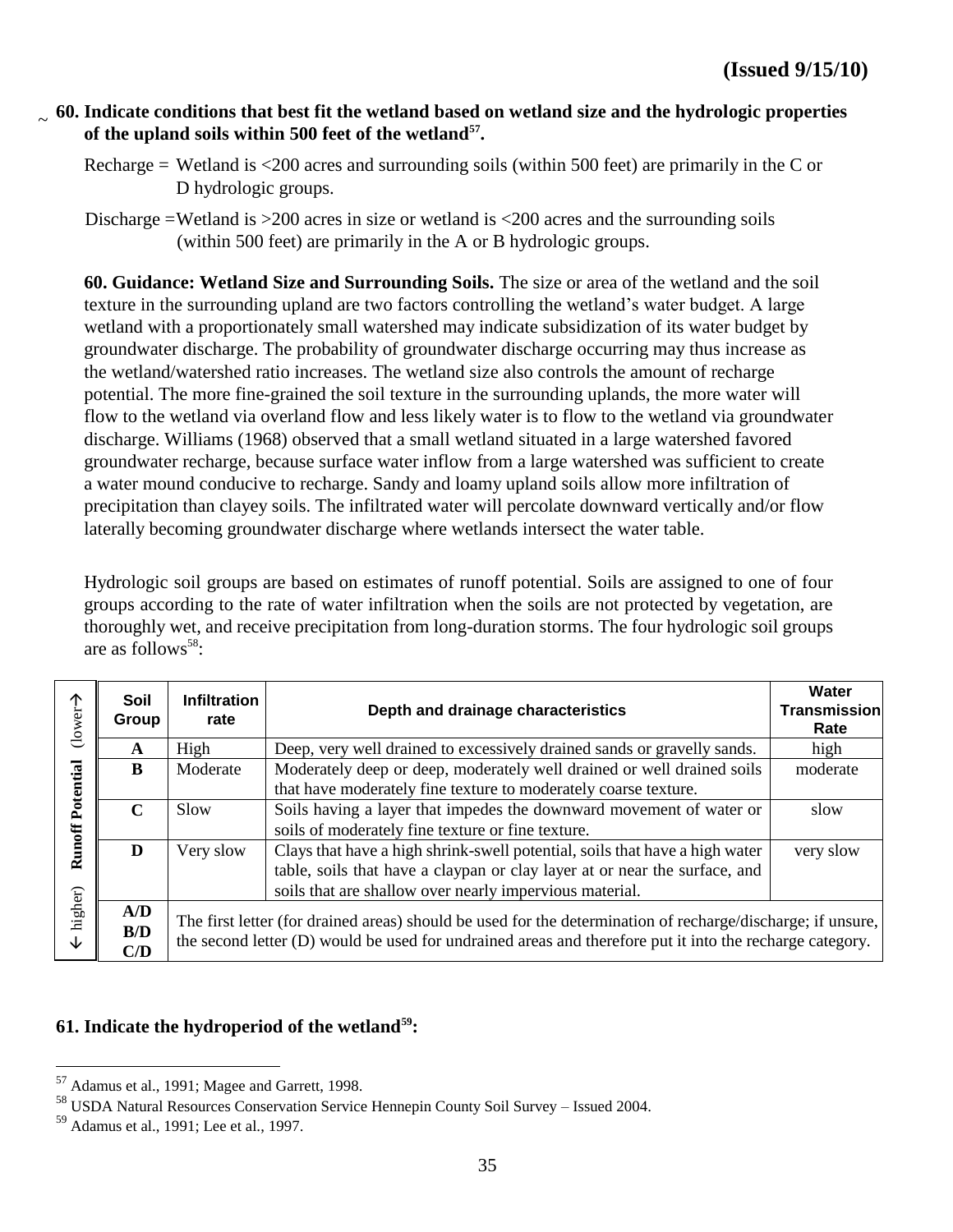- Recharge = Cowardin et al. water regimes: A, C, D, E, and J (i.e. temporarily flooded, seasonally flooded, seasonally flooded/well drained, seasonally saturated, and intermittently flooded as well as wetlands with the B regime (saturated) that: (1) are on flats; and/or (2) are acid bogs (indicates precipitation-driven systems).
- Discharge = Cowardin et al. water regimes: F, G, H, (i.e. semi-permanently flooded, intermittently exposed, and permanently flooded), as well as wetlands with the B water regime (saturated) that: (1) consist of sloping organic soils; (2) are on a river valley terrace or at the toe of a bluff or beach ridge, etc.; or (3) have any observed springs or seepages.

**61. Guidance: Hydroperiod.** Permanently flooded, semi-permanently flooded, and saturated water regimes, especially in regions having high evaporation rates, often indicate groundwater discharge to a wetland. Exceptions are saturated wetlands on flats and/or bogs that are precipitation-driven systems. Wetlands that are seasonally- or temporarily-flooded are more likely to recharge groundwater.

# **62. Describe the inlet/outlet configuration that best fits the wetland<sup>60</sup>:**

- Recharge = No outlet or restricted outlet in natural wetlands and lacustrine wetlands.
- Discharge = Perennial outlet but no perennial or intermittent stream inlet; perennial stream riverine or floodplain wetland.

**62. Guidance: Inlet/Outlet for Groundwater.** A wetland with a permanent stream inlet but no permanent outlet is more likely to recharge groundwater than one with an outlet. Several factors support this ranking. First, a higher hydraulic gradient will likely be present in an area with no outlet, especially if an inlet is present. Second, the longer water is retained in an area, the greater the opportunity for it to percolate through the substrate. Third, wetlands without outlets generally experience more water-level fluctuations, resulting in inundation of unsaturated soils. Finally, lack of an outlet suggests that water is being lost either through recharge or evapotranspiration, especially if an inlet is present. A wetland with a permanent outlet and no inlet is more likely to discharge groundwater than one with other combinations of inlets and outlets. Continuous discharge of water (i.e. permanent outlet) without surface water feeding the wetland through an inlet suggests an internal source of groundwater (e.g., springs or seeps). Flow-through wetlands would be considered discharge wetlands for the purposes of this question.

# **63. Characterize the topographic relief surrounding the wetland<sup>61</sup>:** ~

- Recharge  $=$  Land slopes away from (below) the wetland (wetland is elevated in the subwatershed).
- Discharge = Topography characterized by a downslope toward the wetland around the majority of the wetland (wetland is found lower in the subwatershed).

**63. Guidance: Topographic Relief.** This question refers to landscape-level topography at a large, subwatershed scale. Groundwater discharge is more likely to occur in areas where the topographic relief is characterized by a sharp downslope toward the wetland (i.e. wetland is located at the toe of a slope). Groundwater recharge is more likely in wetlands where the topographic relief is characterized by a sharp downslope away from most of the wetland. The slope of the water table with respect to the wetland influences the hydraulic gradient for groundwater movement. The water table usually slopes roughly parallel to the land surface topography. Thus, when local topography slopes sharply toward the

<sup>60</sup> Adamus et al., 1991; Lee et al., 1997.

 $61$  Adamus et al., 1991.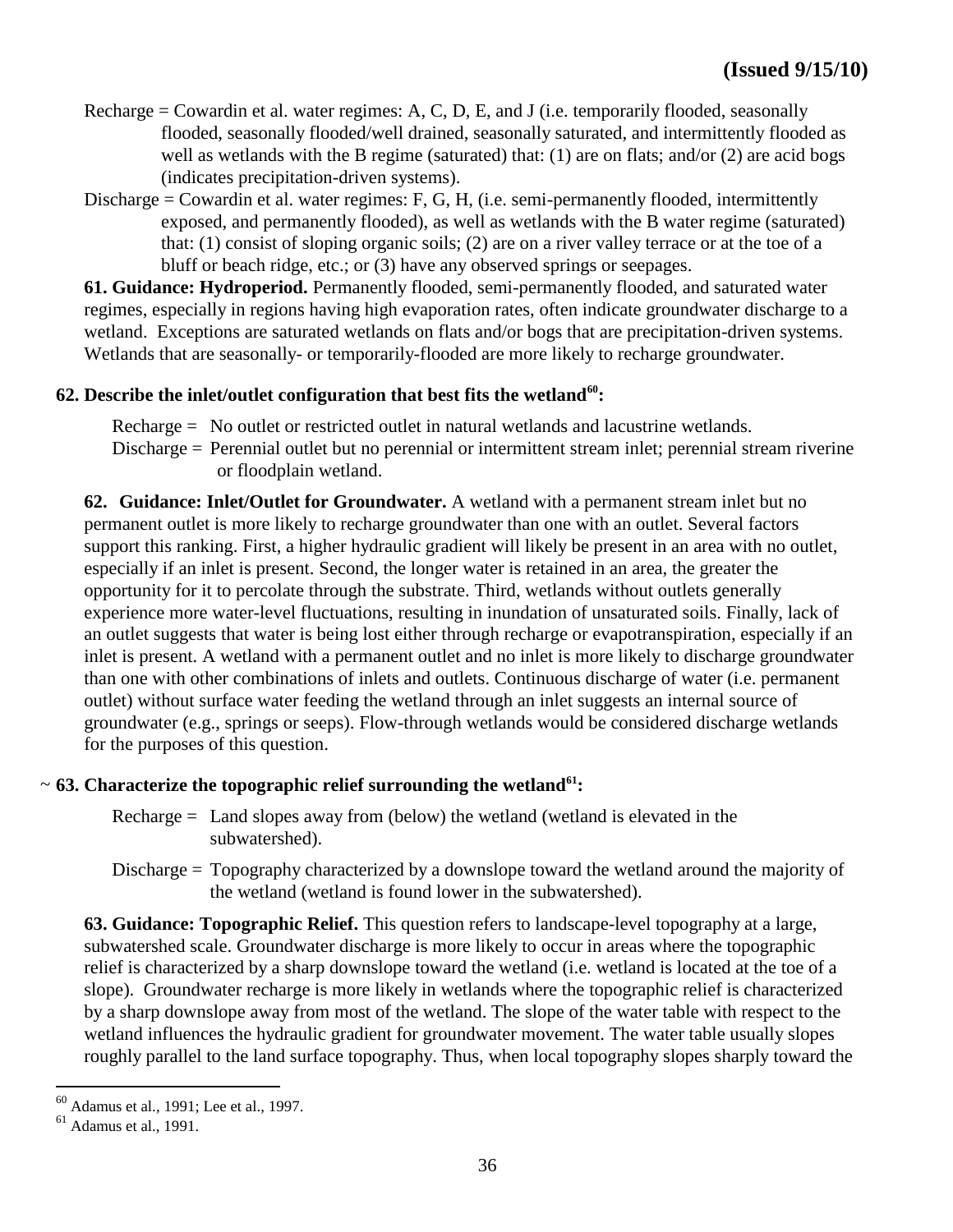wetland, the result is typically a hydraulic gradient favorable for groundwater discharge.

# **END OF PRIMARY QUESTION SET FOR MNRAM 3.1**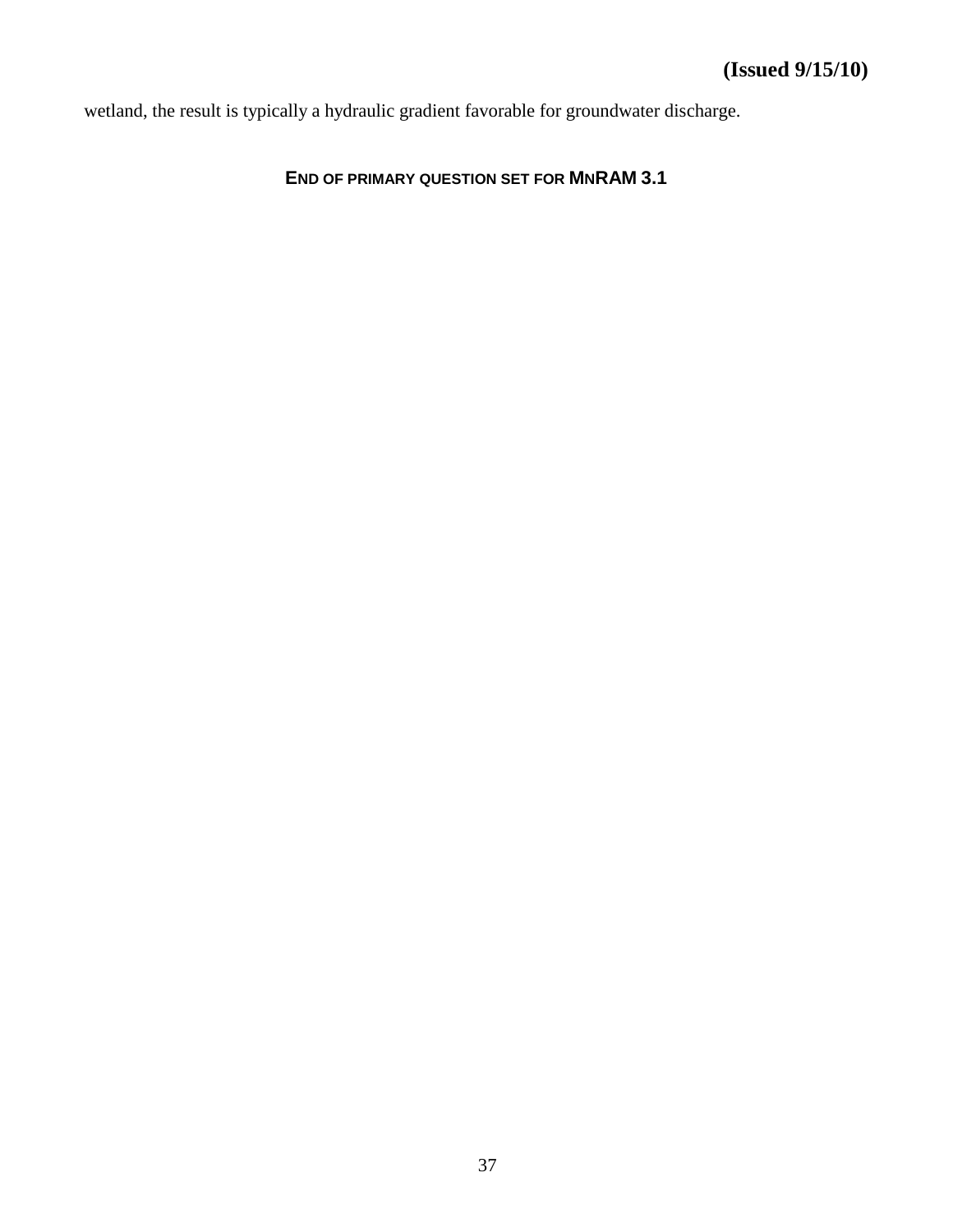# **Optional Evaluation Information**

**64. Y N Does the wetland have the potential for hydrologic restoration without flooding**: roads, houses, septic systems, golf courses or other permanent infrastructure (active agricultural fields are acceptable uses within potential restoration areas) within the restoration area? If yes, answer the following questions. If no, skip to question 71.

**64. Guidance: Hydrologic Restoration Potential.** The purpose of this question is to identify opportunities for restoration of drained or partially drained wetlands. Generally, this question applies to wetlands that have been ditched or tiled for agricultural or other purposes. Some drained or partially drained wetlands will not have the potential for restoration because of altered land uses that rely on continued drainage of surface and/or subsurface water. It is important to look at land uses upstream of the drained wetland to determine if any of the features mentioned could be flooded by plugging a ditch, breaking drain tiles or creating an impoundment.

#### **65. Indicate the number of landowners that would be affected by the wetland restoration project:**

- $\Box$  Completely within public ownership
- $\Box$  1
- $\Box$  2
- $\Box$  3 or more

**65. Guidance: Landowners.** The number of landowners of the drained or partially drained wetland and any obvious upstream areas that would be flooded by hydrologic restoration of the wetland directly affects the feasibility of a restoration project. Typically, as the number of private owners of a potential restoration site goes up the project becomes more complex and the probability of success is reduced due to conflicting desires among the landowners. All public=Exceptional, 1=High, 2=Medium, 3 or more=Low.

**66. Enter the existing wetland area and estimated size of the total wetland if effectively drained or filled**  ~ **areas were restored (not including any buffer area).** Two characteristics will be computed from the following information: 1) total restored wetland size, and 2) percentage of historic wetland effectively drained.

#### *Programming the overall restoration potential will assign the rank based on size.*

A. Size of existing wetland (acres) \_\_\_\_\_\_\_ (should be the same as Question #10)

B. Total wetland including restorable and existing wetland (acres) \_\_\_\_\_\_

C. Calculated potential new wetland area (acres)

In the database, enter this at the General Information tab (first screen).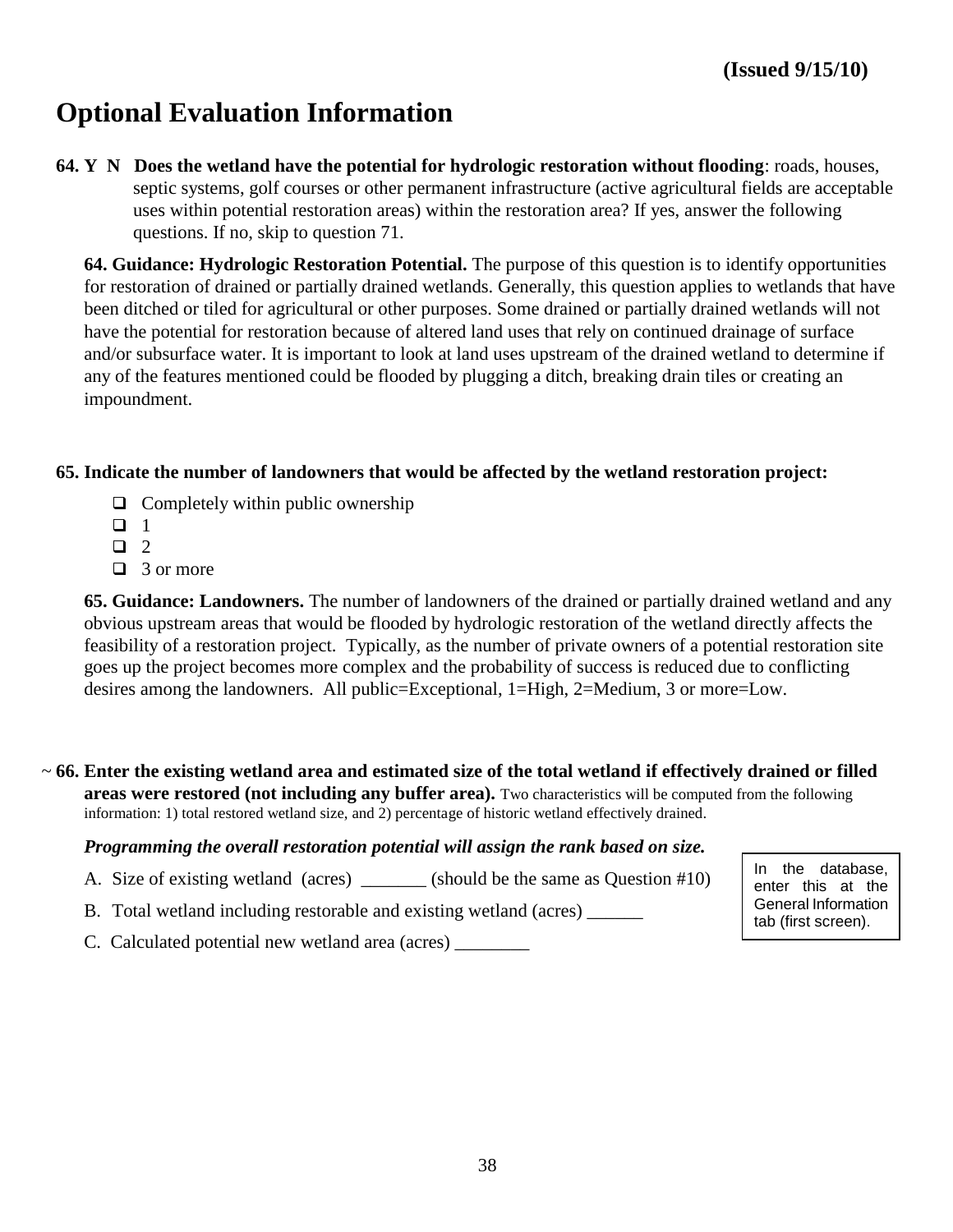**66. Guidance: Wetland Restoration Area.** The size of the potential wetland restoration will be determined partially by the extent of historic hydric soils mapped on the site, but must also take into consideration upstream land uses, current land uses on the site, methods of hydrologic alteration that have occurred, and the current topography of the site. Restoring the natural hydrology to partially drained wetlands will restore the historic wetland type. Restoration of existing wetlands that had some ditching or tiling that did not effectively drain the entire wetland may result in some new wetland and some hydrologically restored wetland. Some wetland laws may allow for wetland replacement credit for hydrologically restored wetlands as well as restoration of drained wetlands. Two ratings will be determined for this question;

- 1) **Total restored wetland size (acres)**: (High >10 acres, Medium = 2 to 10 ac, or Low = less than 2 ac.)
- 2) **Percent of historic wetland effectively drained:** (High = >60%, Medium = 20 60%, or Low = < 20%)
- **67. Enter the average width of naturalized upland buffer that could potentially be established around the restored wetland:**

 $\frac{1}{2}$  feet (High = more than >50' around the potential wetland restoration area; Medium  $=$  between 25 $^{\circ}$  and 50 $^{\circ}$  around the potential wetland restoration area; Low = less than  $\leq$ 25' around the potential wetland restoration area)

**67. Guidance: Restorable Buffer Width.** Upland buffer protects wetland function.

#### **68. Rate the potential ease of wetland restoration:**

- $A =$  Break tile line and/or plug ditch, discontinue pumping.
- $B =$  Break multiple tile lines and/or ditch plugs.
- $C = Diking$ , berming, excavation or grading.

**68. Guidance: Restoration Ease.** The easiest wetlands to restore are those that were drained by a single ditch or drain tile. Restoration of those wetlands will typically involve simply plugging the ditch or breaking the tile line. The most difficult situation for creating wetlands is by impoundment or excavation in uplands. This involves much more uncertainty and greater cost.

#### **69. Indicate the type of hydrologic alteration:**

\_\_\_\_Ditching

\_\_\_\_Drain Tiles

\_\_\_\_Ground Water Pumping

\_\_\_\_Lowered Outlet Elevation

- \_\_\_\_Watershed Diversion
- \_\_\_\_ Filling

**69. Guidance: Hydrologic Alteration.** Alterations may include ditching or tiling which is typical in agricultural settings. Also important are ground water pumping activities that can lower local ground water levels and drain wetlands (i.e. dewatering for quarries, underground construction, or utility construction; ground water pumping for residential, commercial or municipal water use). In metro areas, the natural wetland outlet elevation may be lowered by the construction of an outlet structure (i.e. weir, culvert, lowered overland outflow elevation). Development activities occasionally result in the diversion of drainage away from a wetland, which can change the natural hydrology. This information is not used in calculations.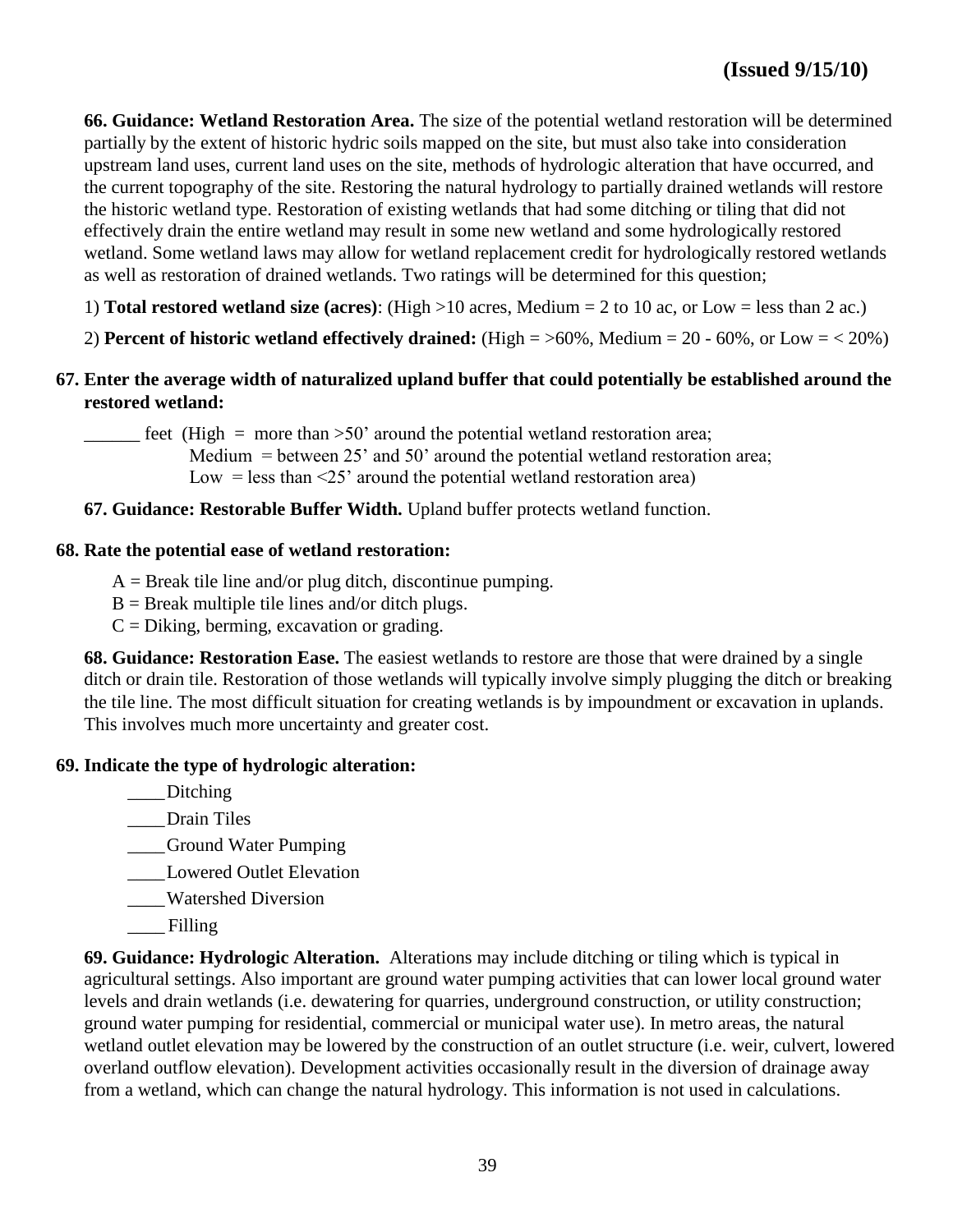**70. Indicate the potential restoration wetland classification** according to Circular 39 (USFWS, 1956): Type 1, 2, 3, 4, 5, 6, 7, or 8. (Informational purposes only.)

- **71. The susceptibility of the wetland to degradation from stormwater input:** wetland type classification (Question #1, Community Type and Question #3, Vegetative Diversity/Integrity) will be utilized to determine the best fit to the following categories based on the most sensitive, dominant wetland community:
	- Exceptional = Sedge meadows, open and coniferous bogs, calcareous fens, low prairies, wet to wet mesic prairies, coniferous swamps, lowland hardwood swamps, or seasonally flooded basins.
	- $A = Shrub-carrs$ , alder thickets, diverse fresh wet meadows dominated by native species, diverse shallow and deep marshes and diverse shallow, open water communities.
	- B = Floodplain forests, fresh wet meadows dominated by reed canary grass, shallow and deep marshes dominated by cattail, reed canary grass, giant reed or purple loosestrife, and shallow, open water communities with moderate to low diversity.
	- $C =$  Gravel pits, cultivated hydric soils, or dredge/fill disposal sites.

**71. Guidance: Stormwater Sensitivity.** Guidelines are taken from State of Minnesota, 1997, Section IV, Wetland Susceptibility.

- **72. The sustainability of the wetland with regard to stormwater treatment prior to discharge into the wetland.** (This rating uses the calculated outcome from the Wetland Water Quality Protection Function (H, M, or L) and applies it as follows):
	- $A = No$  additional stormwater treatment needed.
	- $B =$  Additional stormwater nutrient removal needed.
	- $C =$  Additional sedimentation and nutrient removal needed.

**72. Guidance: Nutrient Loading.** Wetlands that receive untreated, directed stormwater containing sediment and nutrients will not be as sustainable as in a native landscape. Typically, wetlands receiving stormwater treated to approximately NURP standards will have a higher likelihood of sustainability. Wetlands receiving stormwater with just sediment removal will be subject to nutrient loading and excessive plant growth.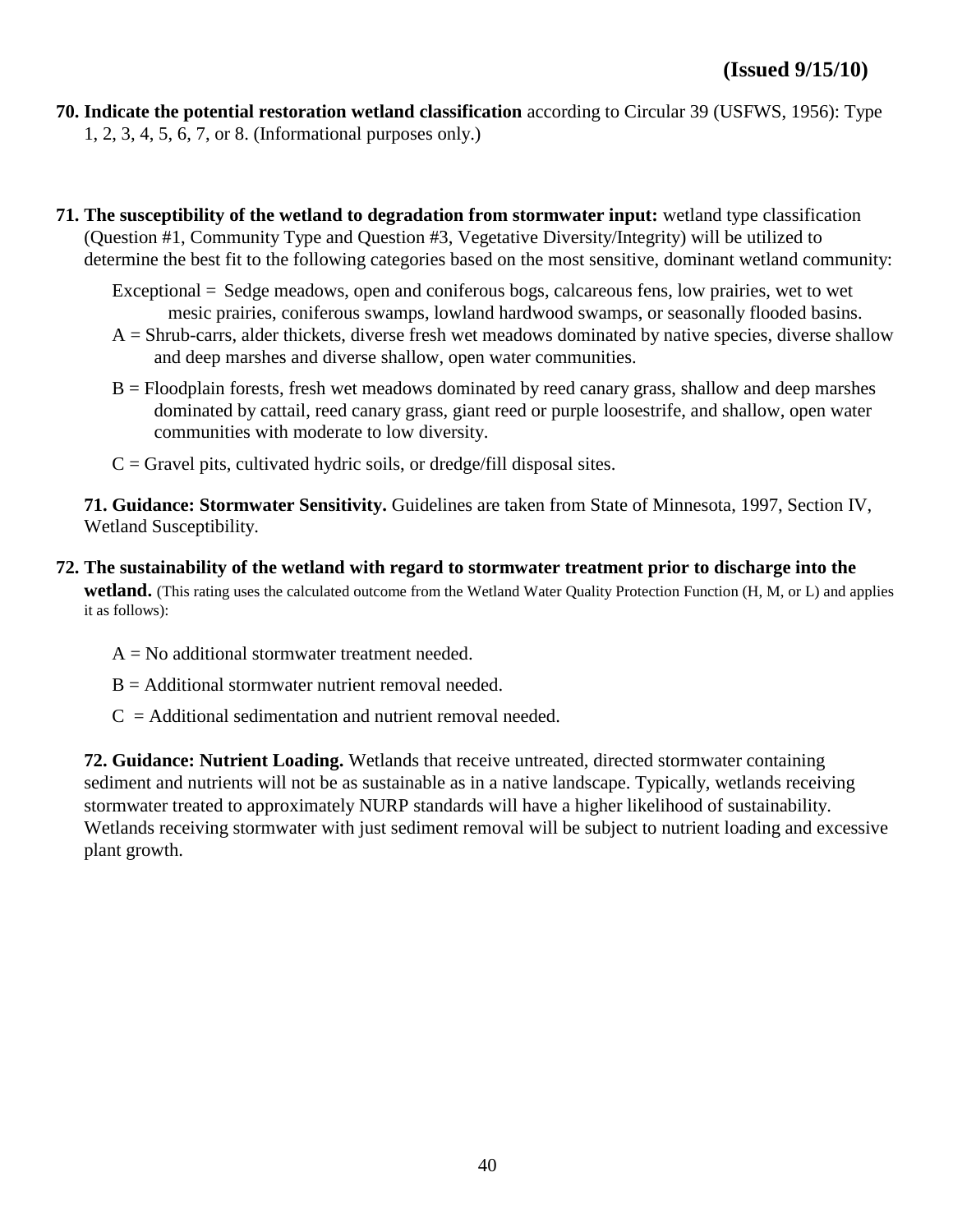# **Appendix 1 – Figure 1**

# *Open Water Types*

White areas indicate open water (including floating and submerged plants). Stippled areas indicate emergents, shrubs, and trees.



Appendix 2 – Figure 2

Source: Adapted from Golet, 1976